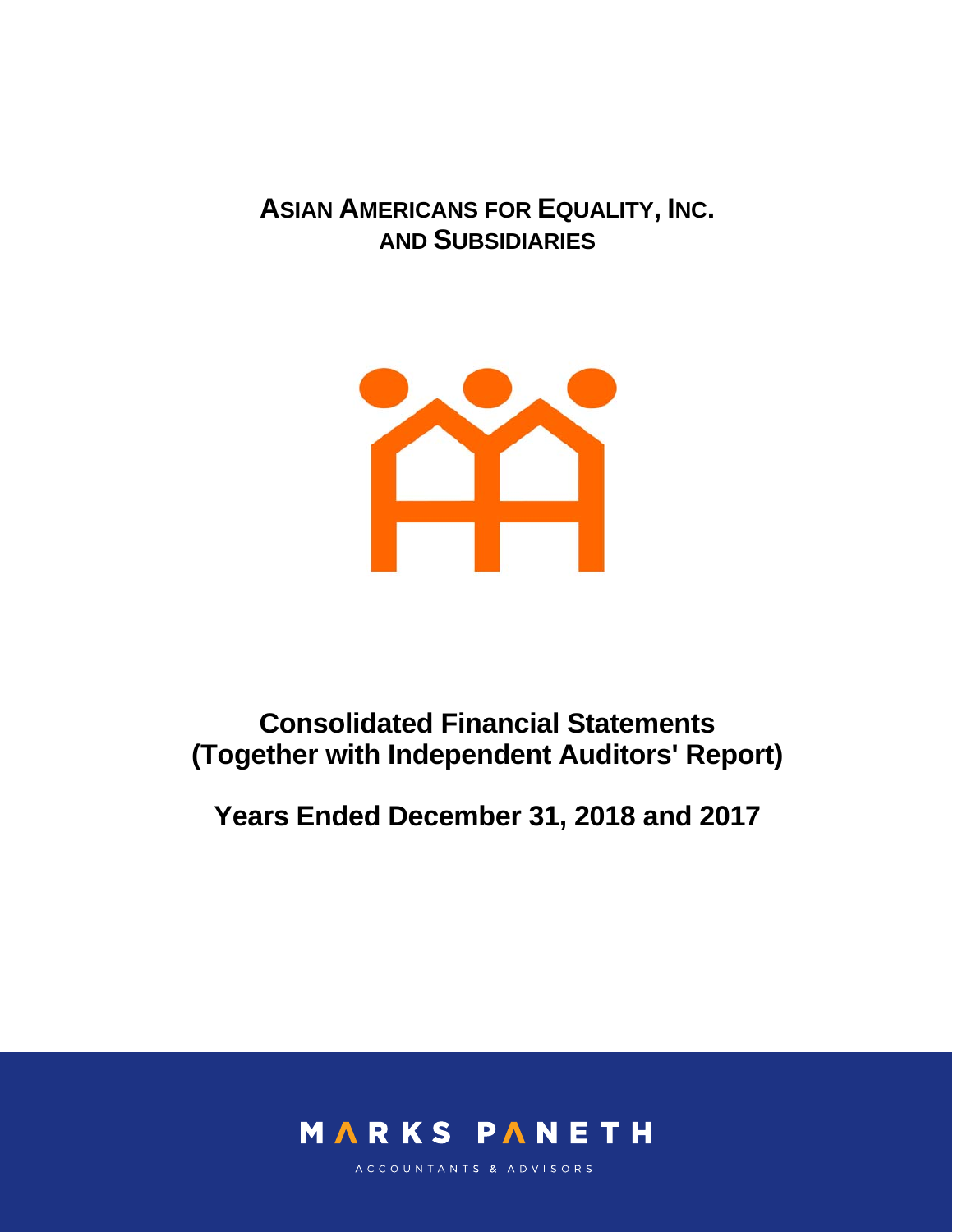# **ASIAN AMERICANS FOR EQUALITY, INC. AND SUBSIDIARIES**

# **CONSOLIDATED FINANCIAL STATEMENTS (Together with Independent Auditors' Report)**

# **YEARS ENDED DECEMBER 31, 2018 AND 2017**

# **CONTENTS**

| Page                                      |
|-------------------------------------------|
|                                           |
| <b>Consolidated Financial Statements:</b> |
|                                           |
|                                           |
|                                           |
|                                           |
|                                           |
| <b>Supplementary Information:</b>         |
|                                           |
|                                           |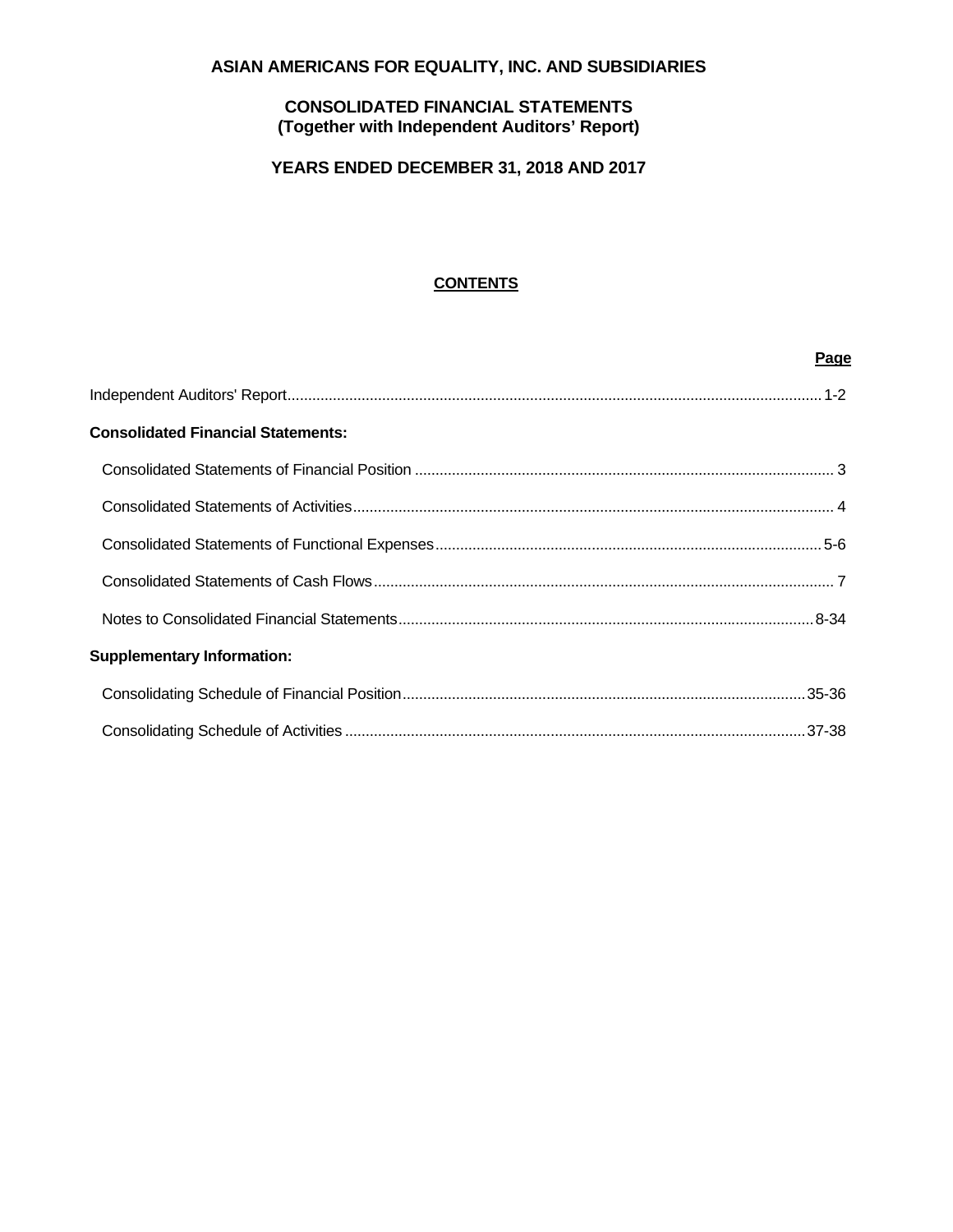## **INDEPENDENT AUDITORS' REPORT**

The Board of Directors Asian Americans for Equality, Inc. and Subsidiaries

We have audited the accompanying consolidated financial statements of Asian Americans for Equality, Inc. and Subsidiaries (collectively, the "Agency"), which comprise the consolidated statements of financial position as of December 31, 2018 and 2017, and the related consolidated statements of activities, functional expenses and cash flows for the years then ended, and the related notes to the consolidated financial statements.

#### *Management's Responsibility for the Consolidated Financial Statements*

Management is responsible for the preparation and fair presentation of these consolidated financial statements in accordance with accounting principles generally accepted in the United States of America; this includes the design, implementation, and maintenance of internal control relevant to the preparation and fair presentation of consolidated financial statements that are free from material misstatement, whether due to fraud or error.

#### *Auditors' Responsibility*

Our responsibility is to express an opinion on these consolidated financial statements based on our audits. We did not audit the 2018 and 2017 financial statements of Hardesty Renaissance Economic Development Corporation, Inc. ("Hardesty"), a subsidiary, which statements reflect total assets of \$3,070,091 and \$3,257,678 as of December 31, 2018 and 2017, respectively, and total revenues of \$36,791 and \$349,080, respectively, for the years then ended. We also did not audit the financial statements for the years ended December 31, 2018 and December 31, 2017 of One Hardesty, LLC D/B/A Hardesty Storage ("One Hardesty"), a subsidiary, which statements reflect total assets of \$6,188,806 and \$6,524,883 as of December 31, 2018 and 2017, respectively, and total revenues of \$1,112,989 and \$1,080,603, respectively. We also did not audit the financial statements of Norfolk Apartments Limited Partnership ("Norfolk"), a subsidiary of Asian American Housing Development Fund Company, Inc. ("AAHDFC"), which statements reflect total assets of \$2,545,613 and \$2,604,429 as of December 31, 2018 and 2017, respectively, and operating revenue amounting to \$331,179 and \$316,571, respectively. Those statements were audited by other auditors, whose reports have been furnished to us, and our opinion, insofar as it relates to the amounts included for these entities, is based solely on the reports of the other auditors. We conducted our audits in accordance with auditing standards generally accepted in the United States of America. Those standards require that we plan and perform the audit to obtain reasonable assurance about whether the financial statements are free from material misstatement.

An audit involves performing procedures to obtain audit evidence about the amounts and disclosures in the financial statements. The procedures selected depend on the auditor's judgment, including the assessment of the risks of material misstatement of the consolidated financial statements, whether due to fraud or error. In making those risk assessments, the auditor considers internal control relevant to the entity's preparation and fair presentation of the consolidated financial statements in order to design audit procedures that are appropriate in the circumstances, but not for the purpose of expressing an opinion on the effectiveness of the entity's internal control. Accordingly, we express no such opinion. An audit also includes evaluating the appropriateness of accounting policies used and the reasonableness of significant accounting estimates made by management, as well as evaluating the overall presentation of the consolidated financial statements.

We believe that the audit evidence we have obtained is sufficient and appropriate to provide a basis for our audit opinion.

#### *Opinion*

In our opinion, based on our audits and the reports of other auditors, the consolidated financial statements referred to above present fairly, in all material respects, the consolidated financial position of Asian Americans for Equality, Inc. and Subsidiaries as of December 31, 2018 and 2017, and the changes in their net assets and their cash flows for the years then ended in accordance with accounting principles generally accepted in the United States of America.

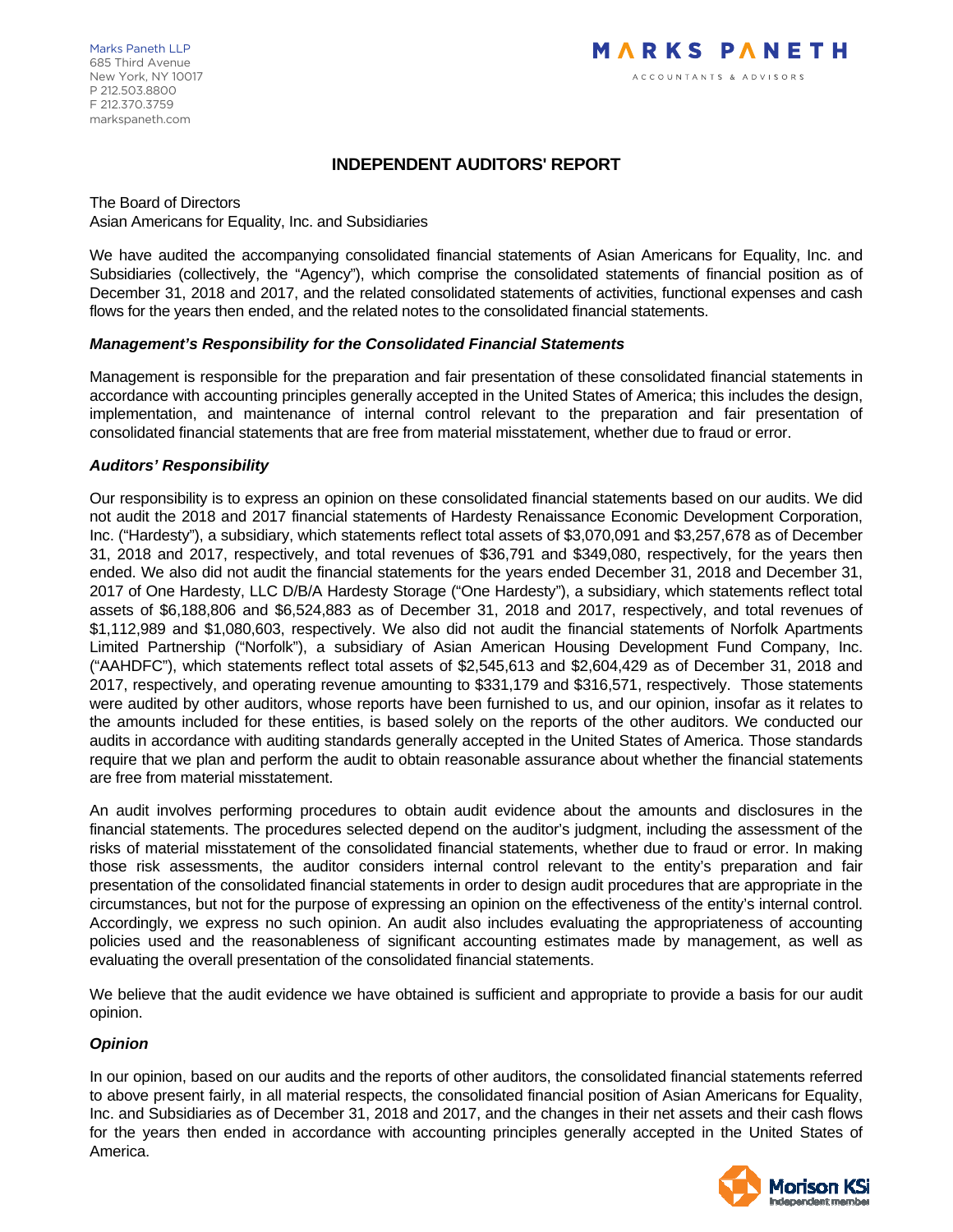#### **Emphasis of Matter**

As discussed in Note 2 to the consolidated financial statements, during the year ended December 31, 2018, the Agency adopted Accounting Standards Update 2016-14, *Not-for-Profit Entities* (Topic 958) – *Presentation of Financial Statements of Not-for-Profit Entities*. Our opinion is not modified with respect to this matter.

#### *Other Matters*

Our audits were conducted for the purpose of forming an opinion on the consolidated financial statements as a whole. The consolidating information (shown on pages 35-38) is presented for purposes of additional analysis of the consolidated financial statements rather than to present the financial position, net assets, and cash flows of the individual companies, and is not a required part of the consolidated financial statements. Such information is the responsibility of management and was derived from and relates directly to the underlying accounting and other records used to prepare the consolidated financial statements. The information has been subjected to the auditing procedures applied in the audit of the consolidated financial statements and certain additional procedures, including comparing and reconciling such information directly to the underlying accounting and other records used to prepare the consolidated financial statements themselves, and other additional procedures in accordance with auditing standards generally accepted in the United States of America. In our opinion, the information is fairly stated in all material respects when considered in relation to the consolidated financial statements as a whole.

Marks Pareth LLP

New York, NY June 26, 2019



ACCOUNTANTS & ADVISORS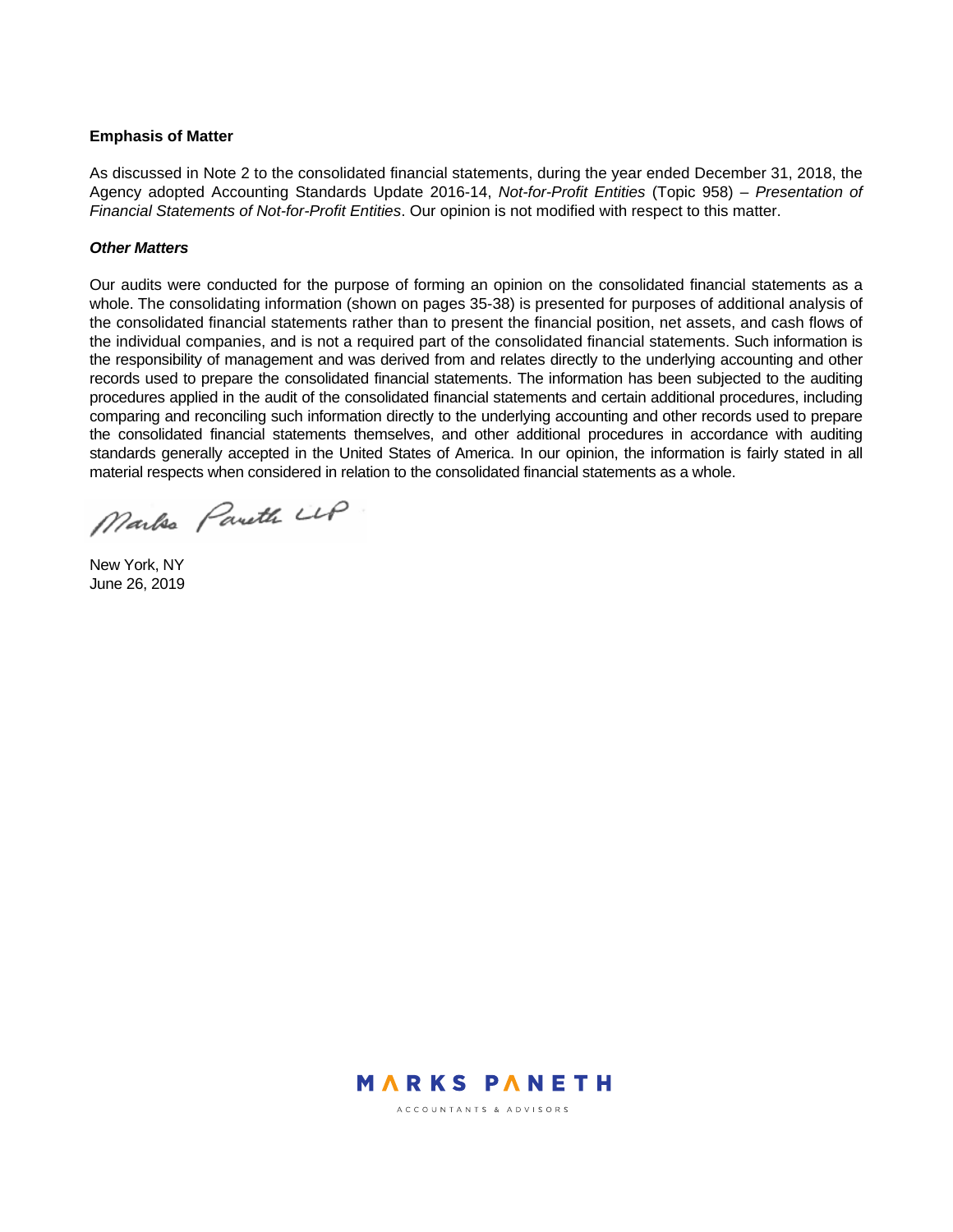#### **ASIAN AMERICANS FOR EQUALITY, INC. AND SUBSIDIARIES CONSOLIDATED STATEMENTS OF FINANCIAL POSITION AS OF DECEMBER 31, 2018 AND 2017**

|                                                           | 2018              | 2017              |
|-----------------------------------------------------------|-------------------|-------------------|
| <b>ASSETS</b>                                             |                   |                   |
| Cash and cash equivalents (Notes 2B and 18A)              | \$<br>15,245,796  | \$<br>16,801,454  |
| Investments (Notes 2B, 2O and 19)                         | 803,149           | 2,794,461         |
| Grants and contributions receivable, net (Notes 2D and 4) | 1,872,567         | 2,031,119         |
| Rents and other receivables, net (Note 2M)                | 232,477           | 245,330           |
| Loans receivable, net (Notes 2E, 2N, 5 and 17B)           | 9,134,107         | 8,992,215         |
| Due from affiliates                                       | 1,633,446         | 1,605,818         |
| Real estate held for sale, at cost (Notes 2F and 6)       | 9,788,302         | 6,978,750         |
| Investments in affiliates (Note 7)                        | 1,507,089         | 1,456,023         |
| Prepaid expenses and other assets                         | 1,669,094         | 1,858,927         |
| Reimbursable developer's fees (Note 9)                    |                   | 190,000           |
| Refundable project advance (Note 8)                       |                   | 47,500            |
| Recoverable development costs (Notes 2I and 9)            |                   | 3,843,030         |
| Restricted reserve accounts (Notes 11 and 19)             | 9,598,539         | 8,790,316         |
| Property and equipment, net (Notes 2G and 10)             | 65,567,407        | 65,819,338        |
| Loan loss reserve (Notes 5, and 18A)                      | 2,580,873         | 2,623,458         |
| <b>TOTAL ASSETS</b>                                       | \$<br>119,632,846 | \$<br>124,077,739 |
| <b>LIABILITIES</b>                                        |                   |                   |
| Accounts payable and accrued expenses                     | \$<br>3,139,609   | \$<br>2,152,252   |
| Refundable advances (Note 2K)                             | 323,684           | 125,197           |
| Loans payable, net (Notes 2H, 2Q and 12)                  | 23,792,541        | 27,559,003        |
| Mortgages payable, net (Notes 2H and 14)                  | 57,514,177        | 57,993,927        |
| Bank lines of credit (Note 13)                            | 4,018,611         | 3,874,902         |
| Deferred rent obligation and other payables (Note 2J)     | 694,507           | 739,423           |
| <b>TOTAL LIABILITIES</b>                                  | 89,483,129        | 92,444,704        |
| <b>COMMITMENTS AND CONTINGENCIES (Note 17)</b>            |                   |                   |
| <b>NET ASSETS (Note 2C)</b>                               |                   |                   |
| Without donor restrictions:                               |                   |                   |
| Undesignated                                              | 17,444,486        | 17,890,362        |
| Designated for lending activities                         | 11,057,437        | 11,707,624        |
| Total net assets without donor restrictions               | 28,501,923        | 29,597,986        |
| With donor restrictions (Notes 2C and 15)                 | 1,647,794         | 2,035,049         |
| <b>TOTAL NET ASSETS</b>                                   | 30,149,717        | 31,633,035        |
| <b>TOTAL LIABILITIES AND NET ASSETS</b>                   | \$<br>119,632,846 | \$<br>124,077,739 |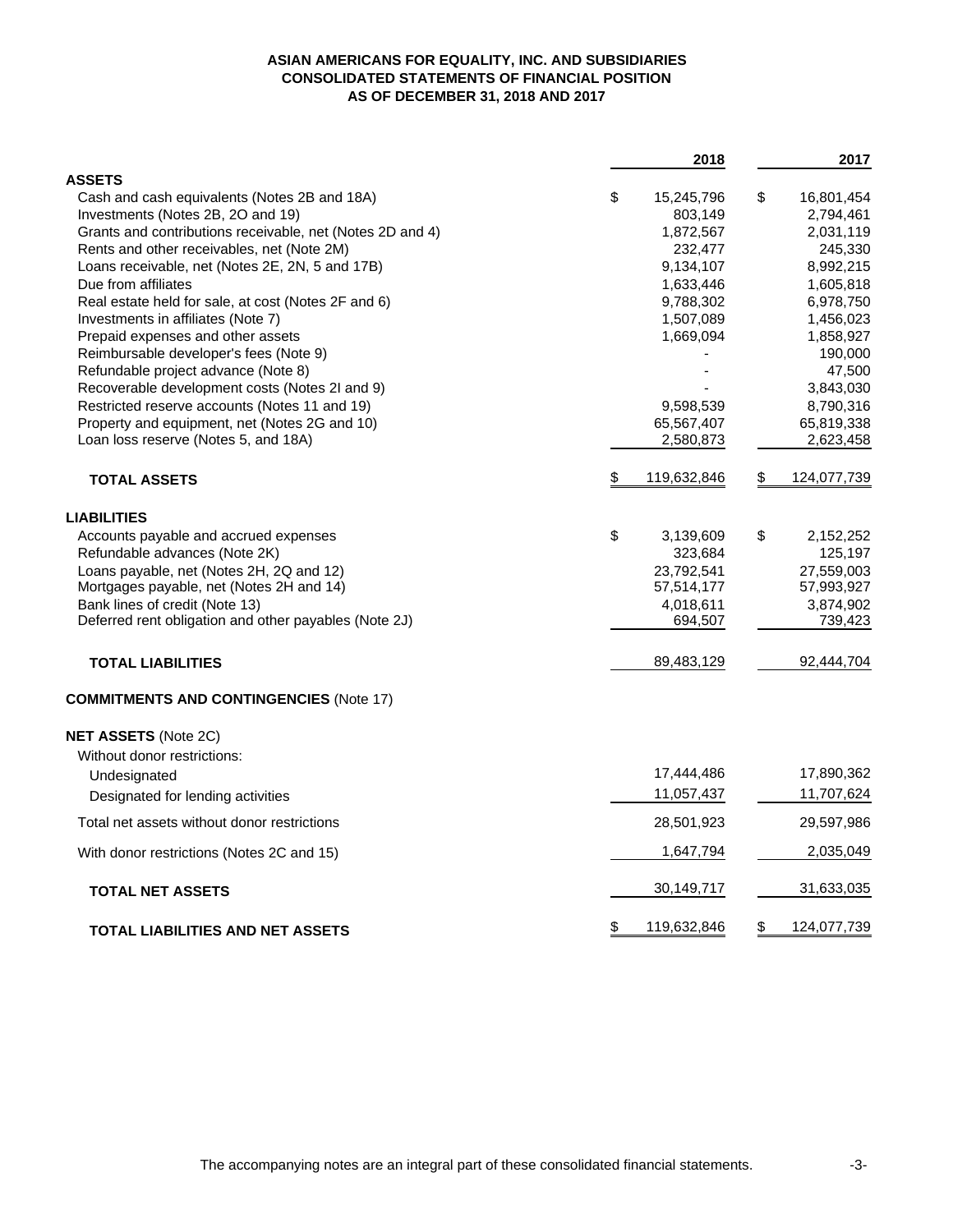#### **ASIAN AMERICANS FOR EQUALITY, INC. AND SUBSIDIARIES CONSOLIDATED STATEMENTS OF ACTIVITIESFOR THE YEARS ENDED DECEMBER 31, 2018 AND 2017**

|                                                                       |                      | For the Year Ended December 31, 2018 |                  | For the Year Ended December 31, 2017 |                          |                  |  |
|-----------------------------------------------------------------------|----------------------|--------------------------------------|------------------|--------------------------------------|--------------------------|------------------|--|
|                                                                       | <b>Without Donor</b> | <b>With Donor</b>                    | <b>Total</b>     | <b>Without Donor</b>                 | <b>With Donor</b>        | <b>Total</b>     |  |
|                                                                       | <b>Restrictions</b>  | <b>Restrictions</b>                  | 2018             | <b>Restrictions</b>                  | <b>Restrictions</b>      | 2017             |  |
| PUBLIC SUPPORT, REVENUE AND OTHER:                                    |                      |                                      |                  |                                      |                          |                  |  |
| Contributions and grants                                              | \$<br>765,037 \$     | 684,875 \$                           | 1,449,912        | \$<br>841,064 \$                     | 1,554,939 \$             | 2,396,003        |  |
| Grants from government agencies (Note 2K)                             | 3,461,137            |                                      | 3,461,137        | 2,901,327                            |                          | 2,901,327        |  |
| Interest on loans and investments (Notes 2E and 5)                    | 606,190              |                                      | 606,190          | 520,915                              |                          | 520,915          |  |
| Management, consulting, and marketing fees                            | 262,015              |                                      | 262,015          | 259,292                              |                          | 259,292          |  |
| Rent (net of vacancy loss of \$142,134 in 2018 and \$193,600 in 2017) | 7,862,417            |                                      | 7,862,417        | 7,652,481                            |                          | 7,652,481        |  |
| Program service, incentives and fees (Note 16)                        | 1,011,447            |                                      | 1,011,447        | 987,894                              |                          | 987,894          |  |
| Special event income                                                  | 244,004              |                                      | 244,004          | 263,032                              |                          | 263,032          |  |
| Developer's fees (Note 9)                                             |                      |                                      |                  | 126,668                              |                          | 126,668          |  |
| Loan fees                                                             | 4,128                |                                      | 4,128            | 8,482                                |                          | 8,482            |  |
| Other income                                                          | 1,214,133            |                                      | 1,214,133        | 1,247,557                            |                          | 1,247,557        |  |
| Net assets released from restrictions (Note 15)                       | 1,072,130            | (1,072,130)                          |                  | 2,424,956                            | (2,424,956)              |                  |  |
| TOTAL PUBLIC SUPPORT, REVENUE AND OTHER                               | 16,502,638           | (387, 255)                           | 16,115,383       | 17,233,668                           | (870, 017)               | 16,363,651       |  |
| <b>EXPENSES (Note 2L):</b>                                            |                      |                                      |                  |                                      |                          |                  |  |
| Program services:                                                     |                      |                                      |                  |                                      |                          |                  |  |
| Community outreach and education                                      | 1,749,433            |                                      | 1,749,433        | 1,782,615                            |                          | 1,782,615        |  |
| Housing, immigration and social services                              | 2,410,023            |                                      | 2,410,023        | 2,126,536                            |                          | 2,126,536        |  |
| Planning and development                                              | 1,954,112            |                                      | 1,954,112        | 1,518,629                            |                          | 1,518,629        |  |
| Homeownership loans                                                   | 179,877              |                                      | 179,877          | 255,537                              |                          | 255,537          |  |
| Homeownership counseling                                              | 336,747              |                                      | 336,747          | 514,316                              |                          | 514,316          |  |
| Single family housing development                                     | 248,728              |                                      | 248,728          | 460,629                              |                          | 460,629          |  |
| Small business technical assistance and education                     | 818,404              |                                      | 818,404          | 797,864                              |                          | 797,864          |  |
| Small business loans                                                  | 1,141,419            |                                      | 1,141,419        | 1,012,338                            |                          | 1,012,338        |  |
| Affordable housing program services                                   | 5,829,658            |                                      | 5,829,658        | 5,288,189                            | $\overline{\phantom{a}}$ | 5,288,189        |  |
|                                                                       | 14,668,401           |                                      | 14,668,401       | 13,756,653                           |                          | 13,756,653       |  |
| Supporting services:                                                  |                      |                                      |                  |                                      |                          |                  |  |
| Management and general                                                | 2,554,527            |                                      | 2,554,527        | 2,555,552                            |                          | 2,555,552        |  |
| Fundraising                                                           | 375,773              |                                      | 375,773          | 350,796                              |                          | 350,796          |  |
| <b>TOTAL EXPENSES</b>                                                 | 17,598,701           |                                      | 17,598,701       | 16,663,001                           |                          | 16,663,001       |  |
| <b>CHANGE IN NET ASSETS</b>                                           | (1,096,063)          | (387, 255)                           | (1,483,318)      | 570,667                              | (870, 017)               | (299, 350)       |  |
| Net assets - beginning of year                                        | 29,597,986           | 2,035,049                            | 31,633,035       | 29,027,319                           | 2,905,066                | 31,932,385       |  |
| <b>NET ASSETS - END OF YEAR</b>                                       | 28,501,923<br>S      | 1,647,794<br>\$                      | 30,149,717<br>\$ | 29,597,986                           | 2,035,049<br>\$          | 31,633,035<br>\$ |  |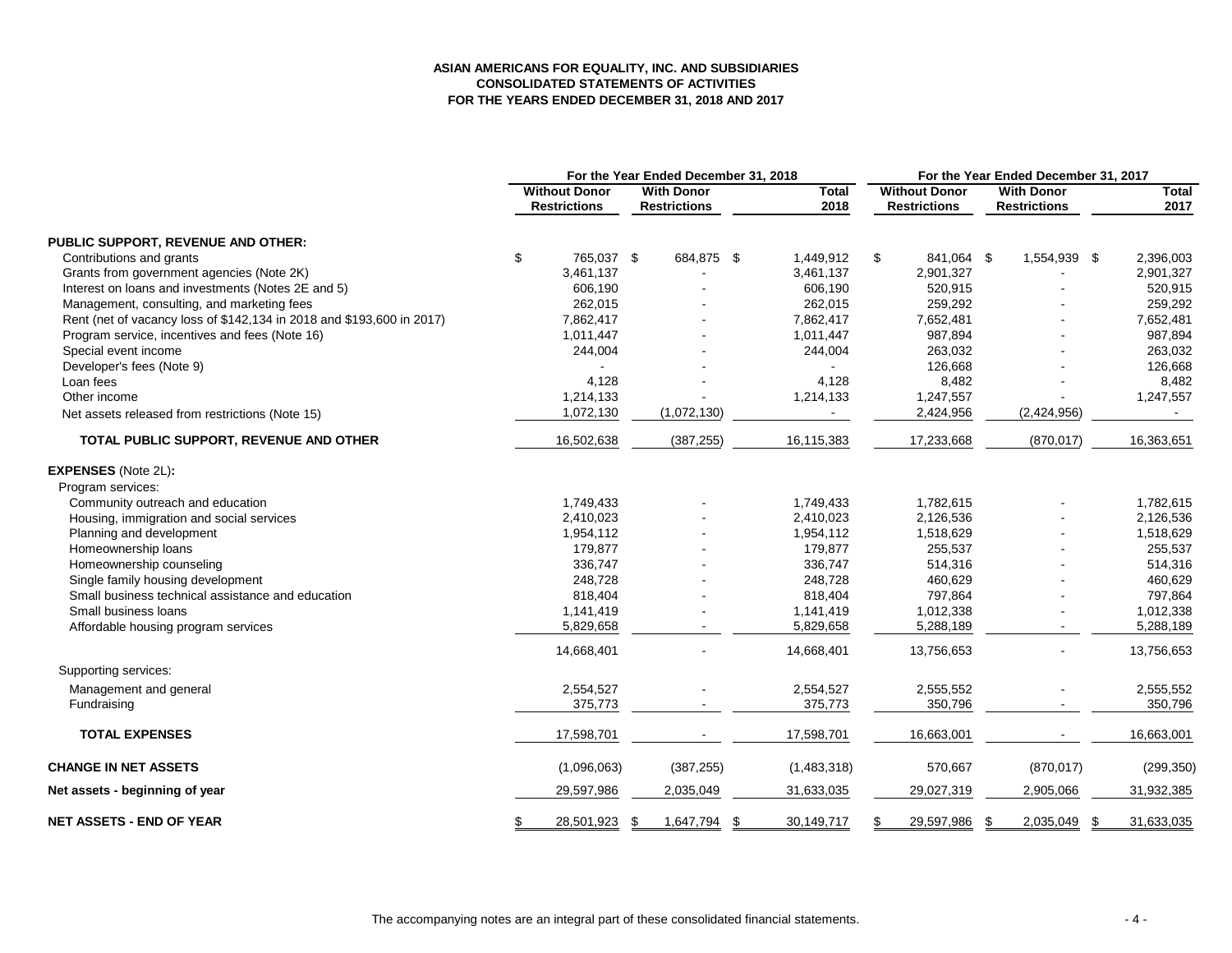# **ASIAN AMERICANS FOR EQUALITY, INC. AND SUBSIDIARIES CONSOLIDATED STATEMENT OF FUNCTIONAL EXPENSES FOR THE YEAR ENDED DECEMBER 31, 2018 (With Comparative Totals for 2017)**

|                                                 | For the Year Ended December 31, 2018          |                                                 |                                    |                                                    |                          |                             |                                                                       |                                |                                                      |                                  |                              |             |                     |                      |                      |
|-------------------------------------------------|-----------------------------------------------|-------------------------------------------------|------------------------------------|----------------------------------------------------|--------------------------|-----------------------------|-----------------------------------------------------------------------|--------------------------------|------------------------------------------------------|----------------------------------|------------------------------|-------------|---------------------|----------------------|----------------------|
|                                                 | <b>Program Services</b>                       |                                                 |                                    |                                                    |                          |                             |                                                                       |                                |                                                      |                                  |                              |             |                     |                      |                      |
|                                                 | Community<br>Outreach and<br><b>Education</b> | Housing,<br>Immigration.<br>and Social Services | <b>Planning and</b><br>Development | <b>Single Family</b><br><b>Housing Development</b> | Homeownership<br>Loans   | Homeownership<br>Counseling | <b>Small Business</b><br><b>Technical Assistance</b><br>and Education | <b>Small Business</b><br>Loans | <b>Affordable Housing</b><br><b>Program Services</b> | <b>Total Program</b><br>Services | Management<br>and<br>General | Fundraising | <b>Eliminations</b> | <b>TOTAL</b><br>2018 | <b>TOTAL</b><br>2017 |
| Salaries                                        | 733,662                                       | 1,202,710                                       | 517,597                            |                                                    | 42,540                   | 108,121 \$<br><b>S</b>      | 525,404                                                               | 468,914 \$                     | 875,705                                              | 4,474,653                        | 1,110,344                    | 218,674     |                     | 5,803,671            | 5,497,621<br>- S     |
| Payroll taxes and employee benefits (Note 20)   | 171,561                                       | 262,581                                         | 106,708                            |                                                    | 12,822                   | 33,148                      | 162,023                                                               | 85,167                         | 275,995                                              | 1,110,005                        | 253,948                      | 42,092      | $\sim$              | 1,406,045            | 1,267,175            |
| <b>Total Salaries and Related Costs</b>         | 905,223                                       | 1,465,291                                       | 624,305                            |                                                    | 55,362                   | 141,269                     | 687,427                                                               | 554,081                        | 1,151,700                                            | 5,584,658                        | 1,364,292                    | 260,766     |                     | 7,209,716            | 6,764,796            |
| Consultants and contractual services            | 461,417                                       | 171,412                                         | 66,508                             | 12,715                                             | 6,383                    | 15,408                      | 27,665                                                                | 30,919                         | 198,313                                              | 990,740                          | 732,263                      | 15,885      | (16, 669)           | 1,722,219            | 1,041,536            |
| Sub-contractors                                 | 64,251                                        | $\sim$                                          |                                    |                                                    | $\sim$                   |                             | $\sim$                                                                |                                |                                                      | 64,251                           | $\sim$                       |             |                     | 64,251               | 76,430               |
| <b>Stipends</b>                                 | 20,864                                        | 11,191                                          | $\sim$                             |                                                    | $\sim$                   |                             | $\sim$                                                                |                                |                                                      | 32,055                           | $\sim$                       |             |                     | 32,055               | 27,926               |
| Supplies                                        | 4,325                                         | 14,084                                          | 6,684                              |                                                    | 3,953                    | 10,050                      | 13,537                                                                |                                | 5,928                                                | 58,561                           | 40,978                       | 55          |                     | 99,594               | 116,064              |
| Postage                                         | 684                                           | 1,369                                           | 3,306                              |                                                    | $\sim$                   |                             | 2,460                                                                 | 371                            | 1,072                                                | 9,262                            | 1,357                        | -8          | $\sim$              | 10,627               | 9,027                |
| Printina                                        | 2,232                                         | 3,038                                           | 1,039                              |                                                    |                          |                             | 2,487                                                                 | 423                            |                                                      | 9,219                            | 4,089                        | 2,410       |                     | 15,718               | 12,569               |
| Marketing and outreach                          | 10,259                                        | 6,902                                           | 10,834                             |                                                    |                          |                             | 15,420                                                                | 7,039                          |                                                      | 50,454                           | 4,158                        | 93          | $\sim$              | 54,705               | 39,543               |
| Program Equipment                               | 100                                           | 440                                             | 700                                |                                                    | $\sim$                   |                             | $\sim$                                                                | $\sim$                         |                                                      | 1,240                            | $\sim$                       | $\sim$      |                     | 1,240                | 5,973                |
| Equipment and rental                            | 5,799                                         | 11,476                                          | 197                                |                                                    | 1,438                    | 3,655                       | 9,158                                                                 | 4,591                          | 20,223                                               | 56,537                           | 14,156                       | 225         | $\sim$              | 70,918               | 68,259               |
| Repairs and maintenance                         | 19,399                                        | 23,814                                          | 64,525                             | 12,899                                             | 1,315                    | 3,342                       | $\sim$                                                                | $\sim$                         | 412,604                                              | 537,898                          | 4,975                        | 262         | (1, 257)            | 541,878              | 600,225              |
| Rent                                            | 52,398                                        | 242,897                                         | 41,585                             |                                                    | 9,960                    | 25,314                      | 49,623                                                                | 60,100                         | 258,699                                              | 740,576                          | 69,210                       | 3,671       | (535, 359)          | 278,098              | 392,303              |
| Travel and conference                           | 5,271                                         | 71,010                                          | 3,777                              |                                                    | $\sim$                   |                             | 9,733                                                                 | 2,693                          | $\sim$                                               | 92,484                           | 9,315                        | 421         | $\sim$              | 102,220              | 101,369              |
| Insurance                                       | 7,945                                         | 10,066                                          | 60,765                             | 8,529                                              | 2.476                    | 6,293                       | 6,103                                                                 | 2,893                          | 371,849                                              | 476,919                          | 25,938                       | 544         | (3, 186)            | 500,215              | 650,922              |
| Utilities                                       | 22,228                                        | 48,451                                          | 94,132                             | 23,256                                             | 3,656                    | 9,293                       | $\sim$                                                                |                                | 1,092,779                                            | 1,293,795                        | 7,567                        | 213         |                     | 1,301,575            | 1,062,606            |
| Donations grants                                | 419                                           | 564                                             | 158                                |                                                    | $\sim$                   |                             |                                                                       |                                | 244,095                                              | 245,236                          | $\sim$                       | $\sim$      | (244, 095)          | 1,141                | 10,330               |
| <b>Public relations</b>                         | 1,436                                         | 1,932                                           | 542                                |                                                    |                          |                             |                                                                       |                                |                                                      | 3,910                            | 962                          | 67          |                     | 4,939                | 4,023                |
| Dues and subscriptions                          | 803                                           | 2,080                                           | 645                                |                                                    | $\sim$                   |                             | $\sim$                                                                |                                |                                                      | 3,528                            | 2,267                        | 159         | $\sim$              | 5,954                | 9,882                |
| Telephone and internet                          | 8,657                                         | 16,065                                          | 1,913                              |                                                    | 9,543                    | 24,254                      | 4,470                                                                 | 985                            | 14,045                                               | 79,932                           | 15,347                       | $\sim$      | $\sim$              | 95,279               | 93,437               |
| Interest expense (Notes 2L, 12 and 14)          | 47,536                                        | 230,929                                         | 619,310                            | 154,251                                            | 51,842                   | 71,002                      | 12,157                                                                | 192,188                        | 742,608                                              | 2,121,823                        | 211,544                      | $\sim$      | (491, 416)          | 1,841,951            | 1,830,000            |
| Admin fees                                      | 2,322                                         | 3,124                                           | 877                                |                                                    | $\sim$                   |                             | $\sim$                                                                |                                | $\sim$                                               | 6,323                            | 82,403                       | 5,011       | (75,000)            | 18,737               | <b>Contract</b>      |
| Meetings and conferences                        | 12,341                                        | 6,328                                           | 2,441                              |                                                    | $\overline{\phantom{a}}$ |                             |                                                                       | $\sim$                         | $\sim$                                               | 21,110                           | 3,449                        | 278         |                     | 24,837               | 6,529                |
| Fees                                            | 2,111                                         | 8,079                                           | 287,205                            | 548                                                | 1,645                    | 750                         |                                                                       | 15,662                         | 834,059                                              | 1,150,059                        | 459,229                      | 251         | (1,521,377)         | 88,162               | 388,773              |
| Real estate taxes                               |                                               | 32,722                                          | 142,039                            |                                                    | $\overline{\phantom{a}}$ |                             |                                                                       |                                | 317,844                                              | 492,605                          | 4,973                        | $\sim$      |                     | 497,578              | 460,759              |
| Bad debt (Note 4)                               |                                               | $\sim$                                          | 9,852                              |                                                    | $\overline{\phantom{a}}$ |                             | $\sim$                                                                | 305,867                        | 12,606                                               | 328,325                          | 4,080                        |             |                     | 332,405              | 522,625              |
| Depreciation and amortization (Notes 2G and 10) | 39,518                                        | 53,234                                          | 322,837                            | 3,579                                              | 25,387                   | 64,525                      | 25,500                                                                | 22,306                         | 1,225,192                                            | 1,782,078                        | 74,387                       |             |                     | 1,856,465            | 1,828,027            |
| Other                                           | 51,895                                        | 251,289                                         | 21,613                             | 88,446                                             | 6,917                    | 3,592                       | 2,285                                                                 | 1,401                          | 262,895                                              | 690,333                          | 75,080                       | 85,454      | (24, 643)           | 826,224              | 539,068              |
| TOTAL EXPENSES - BEFORE ELIMINATIONS            | 1,749,433                                     | 2,687,787                                       | 2,387,789                          | 304,223                                            | 179,877                  | 378,747                     | 868,025                                                               | 1,201,519                      | 7,166,511                                            | 16,923,911                       | 3,212,019                    | 375,773     | (2,913,002)         | \$17,598,701         | \$16,663,001         |
| <b>ALLOCATION OF ELIMINATIONS</b>               |                                               | (277, 764)                                      | (433, 677)                         | (55, 495)                                          | $\sim$                   | (42,000)                    | (49, 621)                                                             | (60, 100)                      | (1, 336, 853)                                        | (2, 255, 510)                    | (657, 492)                   | $\sim$ $-$  | 2,913,002           |                      | $\sim$ $-$           |
| <b>TOTAL EXPENSES</b>                           | 1,749,433                                     | 2,410,023                                       | 1,954,112                          | 248,728                                            | 179,877                  | 336,747                     | 818,404                                                               | 1,141,419                      | 5,829,658                                            | 14,668,401                       | 2,554,527                    | 375,773     | $\sim$              | \$17,598,701         | \$16,663,001         |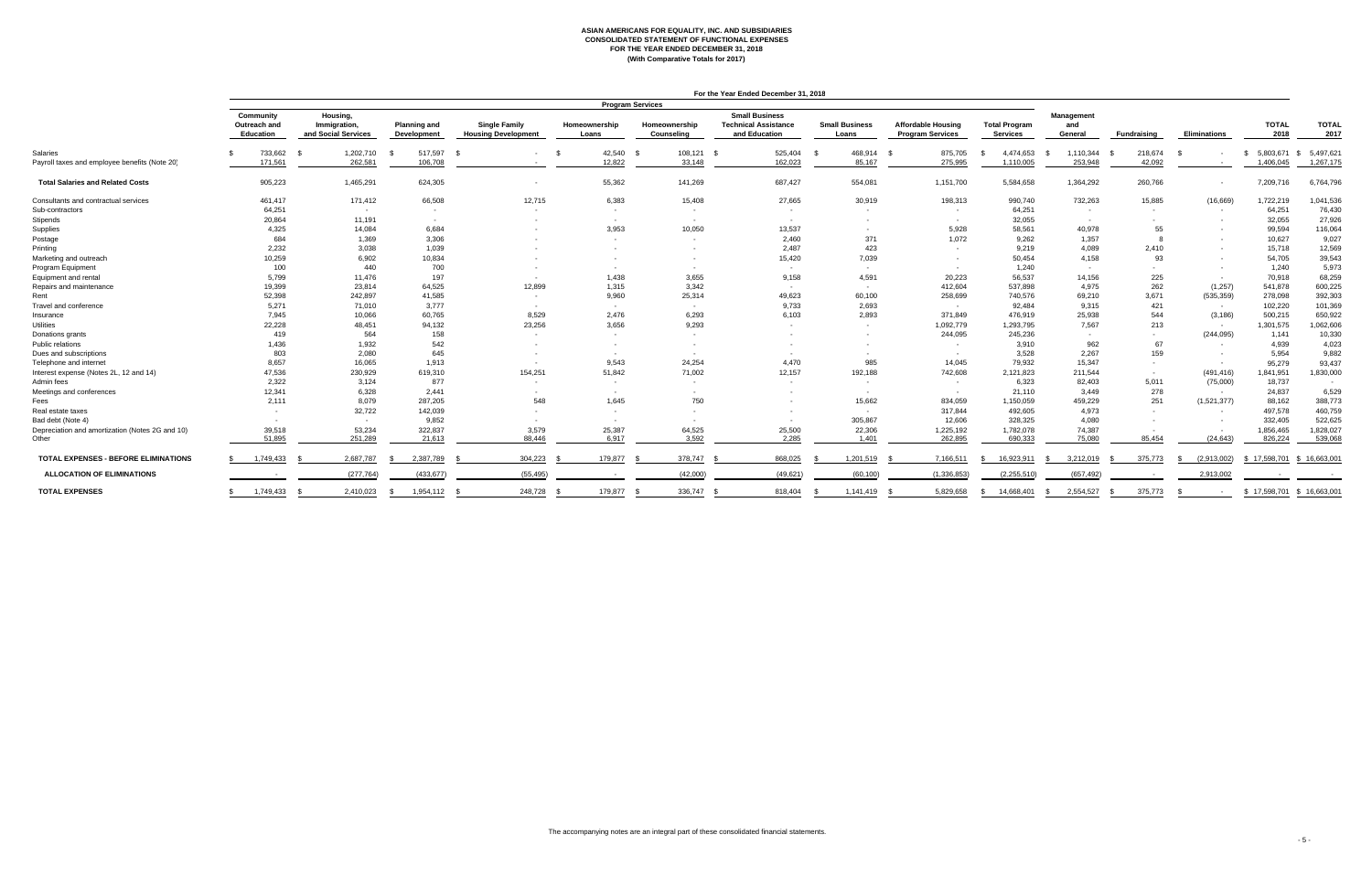# **ASIAN AMERICANS FOR EQUALITY, INC. AND SUBSIDIARIES CONSOLIDATED STATEMENT OF FUNCTIONAL EXPENSES FOR THE YEAR ENDED DECEMBER 31, 2017**

|                                                 | For the Year Ended December 31, 2017   |                                                       |                                    |                                                    |                          |                             |                                                                       |                                |                                                      |                                         |                              |                    |                                      |                  |
|-------------------------------------------------|----------------------------------------|-------------------------------------------------------|------------------------------------|----------------------------------------------------|--------------------------|-----------------------------|-----------------------------------------------------------------------|--------------------------------|------------------------------------------------------|-----------------------------------------|------------------------------|--------------------|--------------------------------------|------------------|
|                                                 | <b>Program Services</b>                |                                                       |                                    |                                                    |                          |                             |                                                                       |                                |                                                      |                                         |                              |                    |                                      |                  |
|                                                 | Community<br>Outreach and<br>Education | <b>Housing</b><br>Immigration,<br>and Social Services | <b>Planning and</b><br>Development | <b>Single Family</b><br><b>Housing Development</b> | Homeownership<br>Loans   | Homeownership<br>Counseling | <b>Small Business</b><br><b>Technical Assistance</b><br>and Education | <b>Small Business</b><br>Loans | <b>Affordable Housing</b><br><b>Program Services</b> | <b>Total Program</b><br><b>Services</b> | Management<br>and<br>General | <b>Fundraising</b> | Consolidating<br><b>Eliminations</b> | <b>Total</b>     |
| Salaries                                        | 818,555                                | 984,245                                               | 485,103                            | $\overline{\phantom{a}}$                           | 95,534                   | 242,817 \$<br>- \$          | 577,733                                                               | 318,869                        | 781,958<br>- \$                                      | 4,304,814                               | 1,045,146                    | 147,661            |                                      | 5,497,621<br>\$. |
| Payroll taxes and employee benefits (Note 20)   | 202,566                                | 247,167                                               | 89,892                             |                                                    | 23,671                   | 60,163                      | 116,169                                                               | 76,076                         | 245,778                                              | 1,061,482                               | 222,055                      | 31,358             | (47, 720)                            | 1,267,175        |
| <b>Total Salaries and Related Costs</b>         | 1,021,121                              | 1,231,412                                             | 574,995                            | $\sim$                                             | 119,205                  | 302,980                     | 693,902                                                               | 394,945                        | 1,027,736                                            | 5,366,296                               | 1,267,201                    | 179,019            | (47, 720)                            | 6,764,796        |
| Consultants and contractual services            | 794,128                                | 177,417                                               | 265,552                            | 18,950                                             | 7,920                    | 20,130                      | 32,680                                                                | 27,306                         | 71,030                                               | 1,415,113                               | 365,158                      | 14,434             | (753, 169)                           | 1,041,536        |
| Sub-contractors                                 | 61,763                                 | $\sim$                                                | 14,667                             |                                                    |                          |                             | $\sim$                                                                |                                | $\sim$                                               | 76,430                                  | $\sim$                       |                    |                                      | 76,430           |
| <b>Stipends</b>                                 | 25,690                                 | 1,936                                                 | $\sim$                             |                                                    |                          | $\sim$                      |                                                                       | $\sim$                         | $\sim$                                               | 27,626                                  | $\sim$                       | 300                |                                      | 27,926           |
| <b>Supplies</b>                                 | 3,099                                  | 10,456                                                | 1,658                              |                                                    | 6,194                    | 15,741                      | 15,140                                                                | 5,613                          | 9,238                                                | 67,146                                  | 48,618                       | 300                |                                      | 116,064          |
| Postage                                         | 433                                    | 937                                                   | 269                                |                                                    |                          |                             | 455                                                                   | 1,363                          | 777                                                  | 4,234                                   | 4,691                        | 102                |                                      | 9,027            |
| Printina                                        | 1,876                                  | 2,587                                                 | 274                                |                                                    |                          |                             | 630                                                                   | 270                            |                                                      | 5,637                                   | 1,246                        | 5,686              |                                      | 12,569           |
| Marketing and outreach                          | 740                                    | 8,655                                                 | 1,109                              |                                                    |                          |                             | 12,414                                                                | $\sim$                         |                                                      | 22,918                                  | 13,652                       | 2,973              |                                      | 39,543           |
| <b>Program Equipment</b>                        | $\sim$                                 | 1,123                                                 | $\sim$                             |                                                    |                          |                             |                                                                       | $\sim$                         |                                                      | 1,123                                   | 4,850                        |                    |                                      | 5,973            |
| Equipment and rental                            | 9,893                                  | 9,192                                                 | 1,550                              | $\sim$                                             | 1,964                    | 4,993                       | 3,633                                                                 | 2,789                          | 18,369                                               | 52,383                                  | 14,614                       | 1,262              | $\sim$                               | 68,259           |
| Repairs and maintenance                         | 20,793                                 | 21,790                                                | 66,068                             | 23,634                                             | 2,565                    | 6,518                       | $\sim$                                                                | $\sim$                         | 437,005                                              | 578,373                                 | 39,146                       | 356                | (17,650)                             | 600,225          |
| Rent                                            | 31,232                                 | 283,297                                               | 31,924                             | 18,954                                             | 3,888                    | 9,882                       | 36,225                                                                | 60,375                         | 247,899                                              | 723,676                                 | 65,468                       | 3,710              | (400, 551)                           | 392,303          |
| Travel and conference                           | 4,605                                  | 79,880                                                | 3,612                              | $\sim$                                             | $\sim$                   | $\sim$                      | 7,602                                                                 | 3,211                          | $\sim$                                               | 98,910                                  | 3,025                        | 1,229              | (1,795)                              | 101,369          |
| Insurance                                       | 10,944                                 | 9,029                                                 | 33,224                             | 152,580                                            | 2,743                    | 6,972                       | 5,949                                                                 | 1,297                          | 374,610                                              | 597,348                                 | 55,566                       | 1,375              | (3, 367)                             | 650,922          |
| Utilities                                       | 13,801                                 | 60,393                                                | 42,000                             |                                                    | 3,855                    | 9,796                       |                                                                       | $\sim$                         | 947,655                                              | 1,077,500                               | 15,232                       | 192                | (30, 318)                            | 1,062,606        |
| Donations grants                                | 61                                     | 784                                                   | 17                                 |                                                    |                          |                             |                                                                       | 5,373                          | 663,907                                              | 670,142                                 | 171                          | 17                 | (660,000)                            | 10,330           |
| <b>Public relations</b>                         | 761                                    | 1,099                                                 | 245                                |                                                    | $\overline{\phantom{a}}$ |                             |                                                                       | $\sim$                         |                                                      | 2,105                                   | 1.713                        | 205                | $\sim$                               | 4,023            |
| Dues and subscriptions                          | 1,322                                  | 2,849                                                 | 391                                |                                                    |                          |                             |                                                                       | $\sim$                         | $\sim$                                               | 4,562                                   | 4,670                        | 650                | $\sim$                               | 9,882            |
| Telephone and internet                          | 9,456                                  | 8,964                                                 | 2,192                              | $\overline{\phantom{a}}$                           | 9,841                    | 25,012                      | 4,198                                                                 | 3,529                          | 14,510                                               | 77,702                                  | 19,495                       |                    | (3,760)                              | 93,437           |
| Interest expense (Notes 2L, 12 and 14)          | 38,996                                 | 232,824                                               | 316,413                            | 175,616                                            | 74,400                   | 51,483                      | 11,584                                                                | 179,855                        | 751,382                                              | 1,832,553                               | 248,341                      | 2,503              | (253, 397)                           | 1,830,000        |
| Admin fees                                      | $\overline{\phantom{a}}$               | $\sim$                                                | $\sim$                             |                                                    |                          |                             |                                                                       | $\sim$                         |                                                      | $\sim$                                  |                              |                    | $\sim$                               |                  |
| Meetings and conferences                        | 1,124                                  | 4,737                                                 | 3,725                              |                                                    |                          |                             |                                                                       | $\sim$                         | $\sim$                                               | 9,586                                   | 441                          | 232                | (3,730)                              | 6,529            |
| Fees                                            | 2,763                                  | 13,413                                                | 230,061                            | $\sim$                                             | 2,091                    |                             |                                                                       | 17,151                         | 730,796                                              | 996,275                                 | 368,727                      | 1,687              | (977, 916)                           | 388,773          |
| Real estate taxes                               | $\sim$                                 | 66,021                                                | $\sim$                             | 81,692                                             | $\overline{\phantom{a}}$ |                             |                                                                       | $\sim$                         | 313,046                                              | 460,759                                 | $\sim$                       | $\sim$             | $\sim$                               | 460,759          |
| Bad debt (Note 4)                               | 36,400                                 | 62,675                                                | 17,325                             |                                                    | 4,110                    |                             |                                                                       | 357,354                        | 106,481                                              | 584,345                                 | $\sim$ $-$                   | 8,600              | (70, 320)                            | 522,625          |
| Depreciation and amortization (Notes 2G and 10) | 33,874                                 | 58,325                                                | 253,687                            |                                                    | 27,025                   | 68,689                      | 22,580                                                                | 25,616                         | 1,196,565                                            | 1,686,361                               | 133,663                      | 8,003              | $\sim$                               | 1,828,027        |
| Other                                           | 106,689                                | 243,435                                               | 2.537                              | 7,731                                              | 7,216                    | 18.340                      | 1,752                                                                 | 2,611                          | 153,071                                              | 543,382                                 | 280,521                      | 117,961            | (402, 796)                           | 539,068          |
| <b>TOTAL EXPENSES - BEFORE ELIMINATIONS</b>     | 2,231,564                              | 2,593,230                                             | 1,863,495                          | 479,164                                            | 273,017                  | 540,536                     | 848,744                                                               | 1,088,658                      | 7,064,077                                            | 16,982,485                              | 2,956,209                    | 350,796            | (3,626,489)                          | 16,663,001       |
| <b>ALLOCATION OF ELIMINATIONS</b>               | (448,949                               | (466, 694)                                            | (344, 866)                         | (18, 535)                                          | (17, 480)                | (26, 220)                   | (50, 880)                                                             | (76, 320)                      | (1,775,888)                                          | (3,225,832)                             | (400, 657)                   |                    | 3,626,489                            |                  |
| <b>TOTAL EXPENSES</b>                           | 1,782,615                              | 2,126,536                                             | 1,518,629                          | 460,629                                            | 255,537                  | 514,316                     | 797,864                                                               | 1,012,338                      | 5,288,189                                            | 13,756,653                              | 2,555,552                    | 350,796            |                                      | 16,663,001       |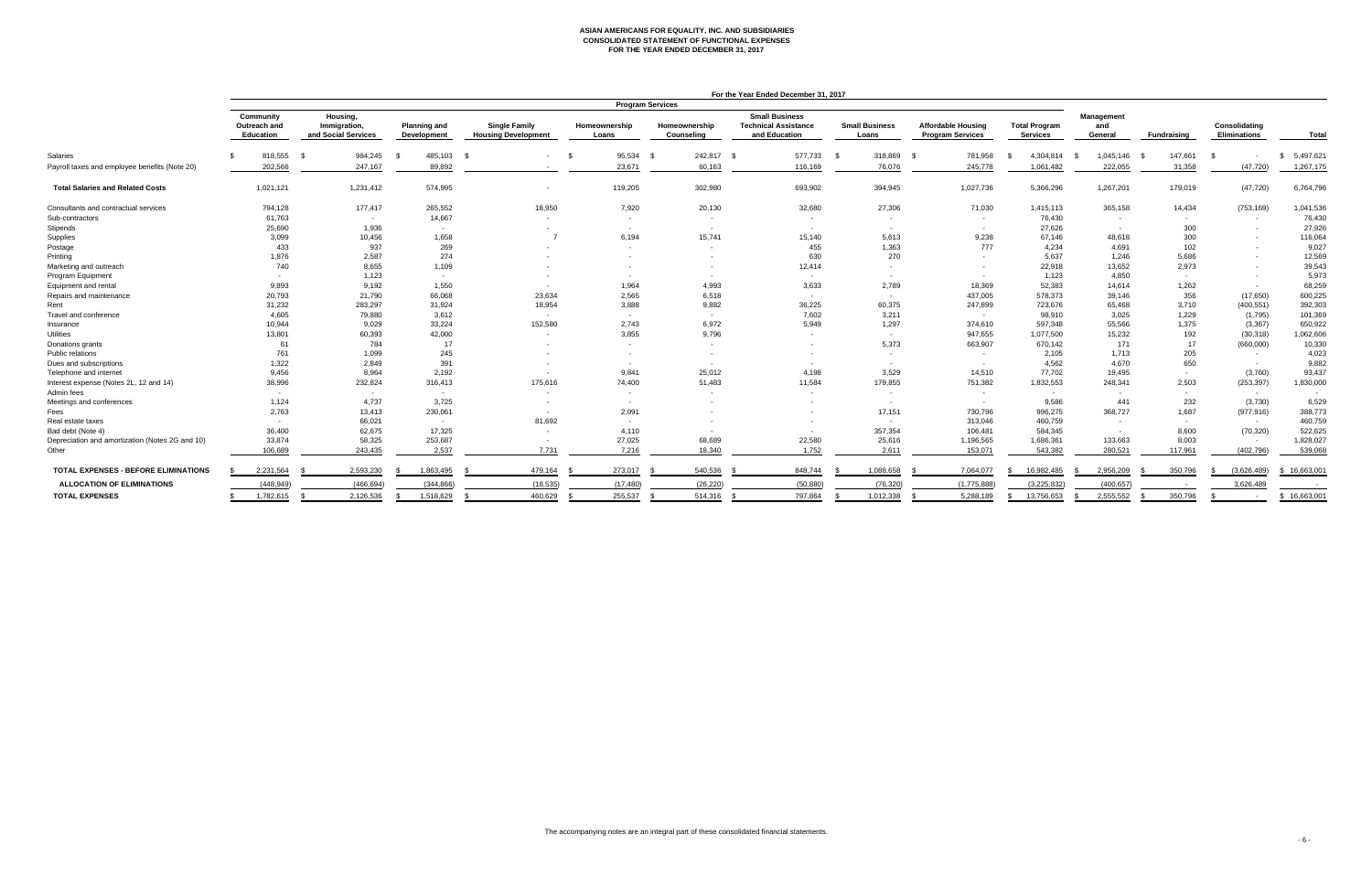#### **ASIAN AMERICANS FOR EQUALITY, INC. AND SUBSIDIARIES CONSOLIDATED STATEMENTS OF CASH FLOWS FOR THE YEARS ENDED DECEMBER 31, 2018 AND 2017**

|                                                                                      | 2018                 | 2017                    |
|--------------------------------------------------------------------------------------|----------------------|-------------------------|
| <b>CASH FLOWS FROM OPERATING ACTIVITIES:</b>                                         |                      |                         |
| Change in net assets                                                                 | \$<br>(1,483,318)    | \$<br>(299, 350)        |
| Adjustments to reconcile change in net assets                                        |                      |                         |
| to net cash provided by operating activities:                                        |                      |                         |
| Depreciation and amortization                                                        | 1,856,465            | 1,828,027               |
| Amortization of deferred financing costs                                             | 36,756               | 20,321                  |
| Bad debt                                                                             | 332,405              | 522,625                 |
| Subtotal                                                                             | 742,308              | 2,071,623               |
| Changes in operating assets and liabilities:                                         |                      |                         |
| Decrease (increase) in assets:                                                       |                      |                         |
| Grants and contributions receivable                                                  | 148,700              | 110,138                 |
| Rents and other receivables                                                          | 247                  | (145, 421)              |
| Due from affiliates                                                                  | (27, 628)            | 554,940                 |
| Investments in affiliates                                                            | (51,066)             | (299, 737)              |
| Prepaid expenses and other assets                                                    | 189,833              | 267,131                 |
| Reimbursable developer's fees                                                        | 190,000              | (126, 668)              |
| Refundable project advance                                                           | 47,500               |                         |
| Recoverable development costs                                                        | 3,843,030            | (179, 022)              |
| Restricted reserve accounts                                                          | (808, 223)           | 235,994                 |
| Increase (decrease) in liabilities:                                                  |                      |                         |
| Accounts payable and accrued expenses                                                | 987,357              | 362,172                 |
| Refundable advances                                                                  | 198,487              | 34,551                  |
| Deferred rent obligation and other payables                                          | (44, 916)            | 48,479                  |
| <b>Net Cash Provided by Operating Activities</b>                                     | 5,415,629            | 2,934,180               |
| <b>CASH FLOWS FROM INVESTING ACTIVITIES:</b>                                         |                      |                         |
| Collection of loans receivables                                                      | 3,400,692            | 3,517,567               |
| Disbursement of loans                                                                | (3,852,531)          | (4, 419, 500)           |
| Sales of Investments                                                                 | 2,008,000            | 3,746,740               |
| Purchases of investments                                                             | (16,688)             | (2,232,368)             |
| Loan loss reserve                                                                    | 42,585               | 248,574                 |
| Acquisition of real estate held for sale                                             | (2,809,552)          | (3,761,094)             |
| Purchases of property and equipment                                                  | (1,604,534)          | (7,738,913)             |
| <b>Net Cash Used in Investing Activities</b>                                         | (2,832,028)          | (10,638,994)            |
|                                                                                      |                      |                         |
| <b>CASH FLOWS FROM FINANCING ACTIVITIES:</b>                                         |                      |                         |
| Proceeds from loans                                                                  | 4,631,583            | 6,997,871               |
| Repayments of loans                                                                  | (8,410,630)          | (1,540,000)             |
| (Repayments of) proceeds from bank lines of credit                                   | 143,709              | 950,000                 |
| Proceeds from mortgages payable                                                      | 18,778<br>(522, 699) | 2,914,287<br>(423, 115) |
| Repayments of mortgages payable                                                      |                      |                         |
| Net Cash (Used in) Provided by Financing Activities                                  | (4, 139, 259)        | 8,899,043               |
| NET (DECREASE) INCREASE IN CASH AND CASH EQUIVALENTS                                 | (1,555,658)          | 1,194,229               |
| Cash and cash equivalents - beginning of year                                        | 16,801,454           | 15,607,225              |
| CASH AND CASH EQUIVALENTS - END OF YEAR                                              | \$<br>15,245,796     | \$<br>16,801,454        |
| <b>Supplemental Disclosure of Cash Flow Information:</b>                             |                      |                         |
| Interest paid during the year (capitalized - \$244,016 in 2018 and \$52,354 in 2017) | \$<br>1,178,454      | \$<br>1,148,419         |
|                                                                                      |                      |                         |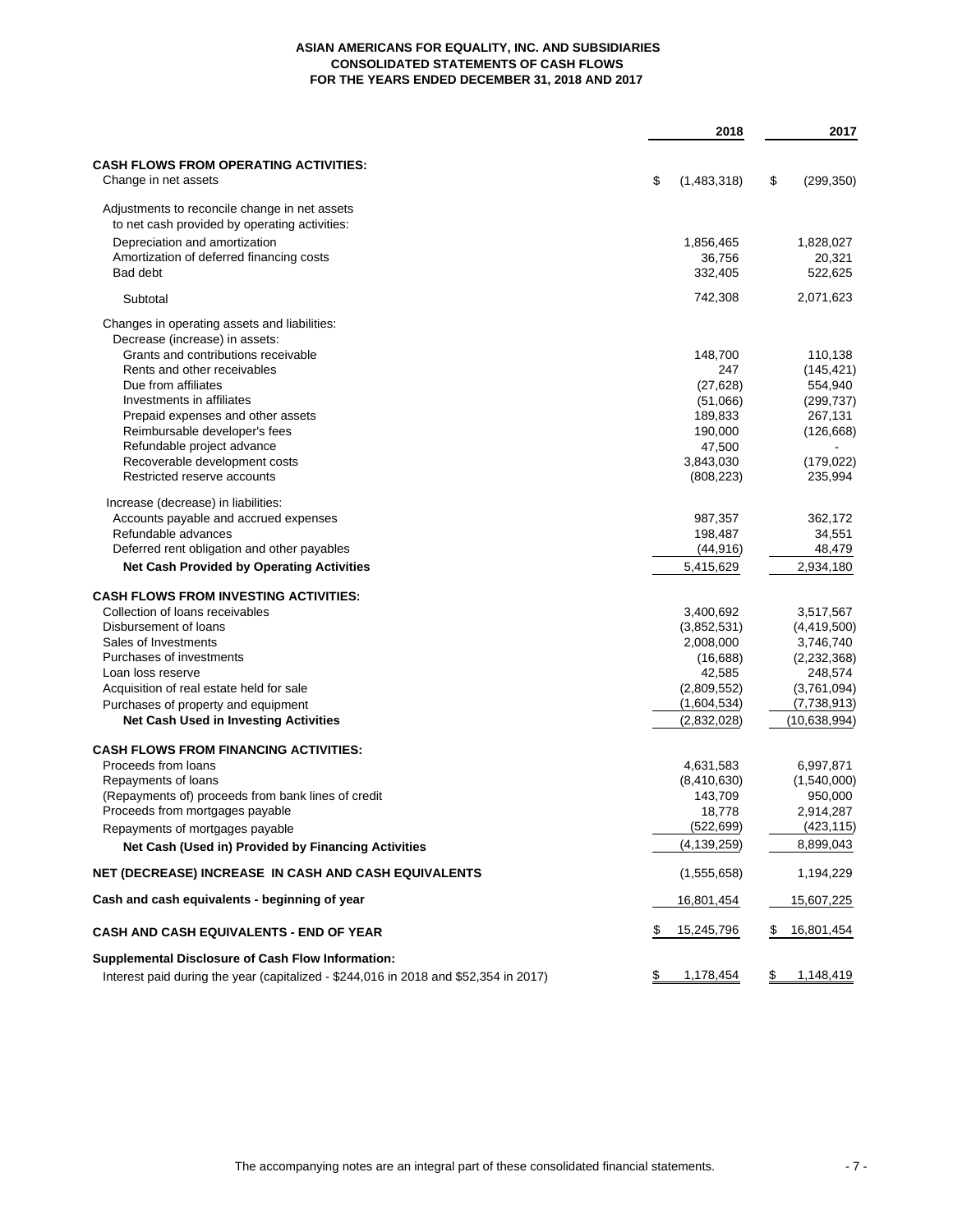#### **NOTE 1 – ORGANIZATION AND NATURE OF ACTIVITIES**

The consolidated financial statements include the accounts of Asian Americans for Equality, Inc. ("AAFE") and subsidiaries (collectively, the "Agency") by consolidating the following entities in which AAFE is the sole shareholder or member and/or has a controlling interest maintained through the right to appoint a majority of the entities' Boards of Directors:

- AAFE Community Development Fund, Inc. ("AAFE CDF")
- Asian American Housing Development Fund Company, Inc. and Affiliate ("AAHDFC")
- Chinatown Preservation Housing Development Fund Company, Inc. ("CPHDFC")
- Community Homes Housing Development Fund Company, Inc. and Affiliate ("CHHDFC")
- Queens Housing and Immigration Center Corporation, Inc. ("QHICC")
- Renaissance Economic Development Corporation, Inc. ("REDC")
- Rivington Housing Development Fund Company, Inc. ("Rivington HDFC")
- Stanton Norfolk, Inc. ("Stanton")
- East Chinatown Housing Development Fund Company, Inc. ("ECHDFC")
- Hardesty Renaissance Economic Development Corporation, Inc. ("Hardesty")
- Community Renewal Housing Development Fund Company, Inc. ("CRHDFC")
- **Morningside Realty Development, Inc. ("MRD")**
- Montgomery Housing Development Fund Company, Inc. ("MHDFC")
- One Hardesty, LLC D/B/A Hardesty Storage ("One Hardesty")
- **Harmony 106 Corporation ("Harmony")**
- **Flushing 106, LLC ("Flushing")**
- **El Caribe Housing Development Fund Company, Inc. ("El Caribe")**
- Madison Street Housing Development Fund Corporation, Inc. ("Madison")
- **EXECT** Lower East Side Housing Development Fund Company, Inc. ("LESHDFC")
- Golden Allen, LLC ("Golden")
- AAFE New American Opportunity Fund ("AAFE NAOF")
- 4 NYC Housing, Inc. ("4 NYC")
- AAFE Fair Housing Center, Inc. ("AAFE Fair Housing")

Upon consolidation, all significant intercompany balances and transactions are eliminated.

Founded in 1974, AAFE is a 501(c)(3) organization (exempt from federal, state and local taxes) that advances the rights of Asian Americans and all those in need through advocacy for civil rights, affordable housing and economic development. AAFE seeks to empower the communities it serves and strives to foster understanding and unity among diverse communities through building coalitions and the formation of collaborations.

As a nonprofit organization, the Agency works in partnership with public and private sectors to provide services and programs that cater to the needs of its targeted communities and achieve its mission by:

- Providing immigrant assistance, education related support and social services to minority and low-income communities;
- Planning, developing and managing affordable housing for low-to-moderate income families;
- Providing financial assistance and counseling for minority, immigrant, and low to moderate-income individuals in the areas of home ownership and business ownership;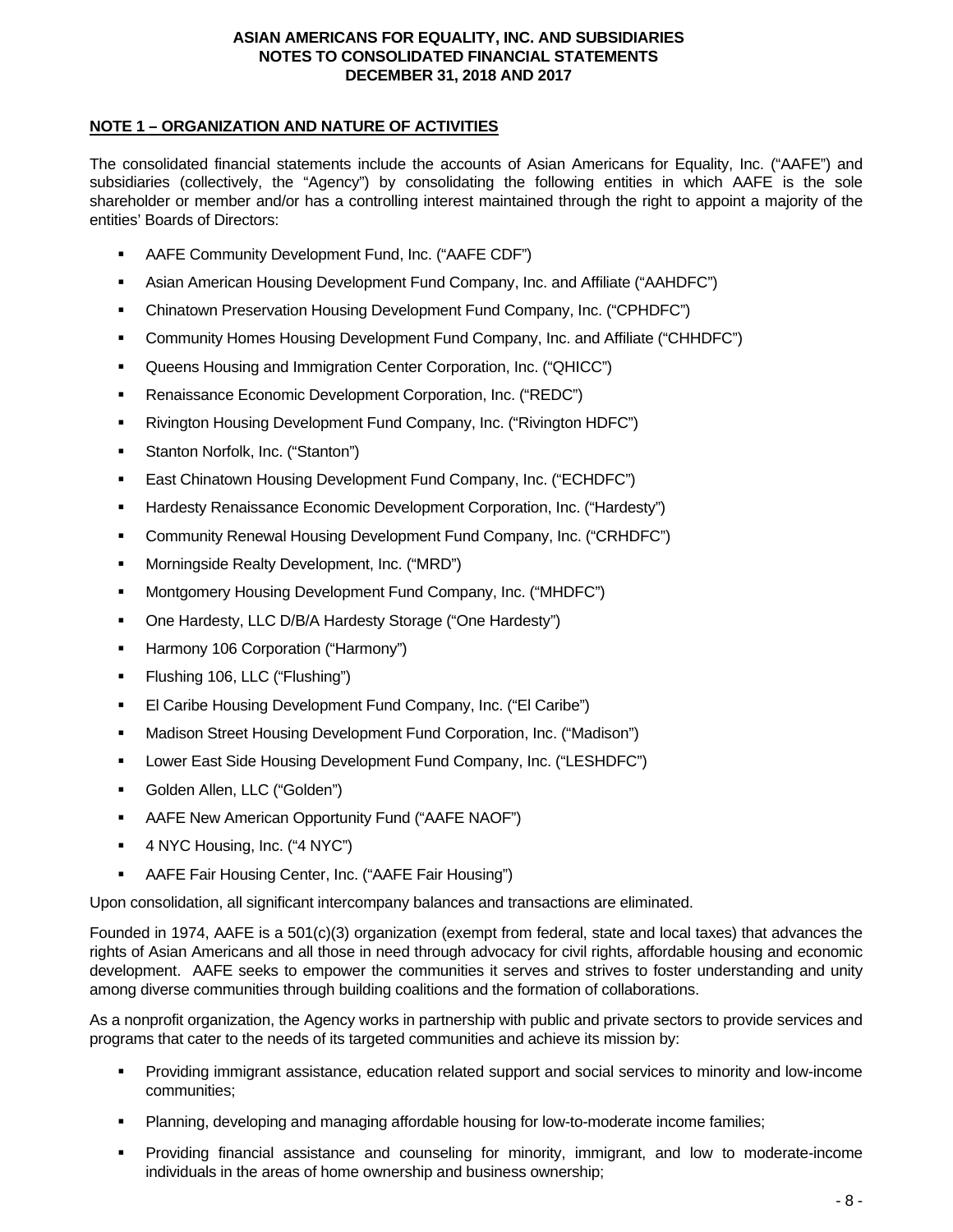#### **NOTE 1 – ORGANIZATION AND NATURE OF ACTIVITIES (Continued)**

- Advocating for greater representation and financial support for immigrants and low-income constituents on the issues that most greatly affect those communities; and
- Providing economic development in low-income/high immigrant areas to meet community needs and create jobs.

Descriptions of the Agency's major programs are as follows:

- **Community Outreach and Education** The Agency empowers community residents, stakeholders and supporters by providing education and information that encourages civic participation by registering voters and mobilizing the Asian American community city-wide to speak out on immigrant housing and quality of life issues. Other program opportunities for ages ranging from elementary school youth to seniors include college readiness initiatives, open access to computers; service learning; computer classes in English, Mandarin, Cantonese, and Spanish; and social activities that bring community members together.
- **Housing, Immigration and Social Services** Housing, immigration and social services form the backbone of the Agency to the community. Available at storefront locations in Chinatown/Lower East Side and Flushing, these services include housing legal assistance and representation, immigration assistance and naturalization preparation, healthcare access, public assistance benefits counseling, and other services that assist low-income immigrant clients to stabilize their lives.
- **Planning and Development** AAFE began developing affordable housing in 1986 with the construction of New York City's first Low-Income Housing Tax Credit project called Equality Houses. Since then, the Planning and Development team has leveraged close to \$100 million in financing to produce over six hundred units of housing for low-income residents. AAFE successfully continues to work at revitalizing New York City neighborhoods through the preservation of existing low to moderate-income housing stock. In 2012, the program was extended to include economic development.
- **Homeownership Loans** The Agency provides an affordable loan program to first time homebuyers throughout New York City, which lowers the loan-to-value ratio of their primary mortgage. Other products offered include: Emergency Repair Loan, which enables low and moderate-income families, seniors, the disabled and families living with the disabled, to complete emergency repairs on their homes in a timely and affordable manner, thereby preventing them from becoming predatory lending targets; Rehabilitation Loan, which allows homeowners to complete the rehabilitation of dilapidated and deteriorated homes; and Conversion Loan, which allows homeowners to convert single-family dwellings into legal, safe two and three family dwellings.
- **Homeownership Counseling** Offering Full-Cycle Homeownership Counseling, AAFE CDF enhances homeownership opportunities for low and moderate-income Asian American, immigrant residents and other minorities in New York City. Among the services offered are: first-time homebuyers training; mortgage referral and origination; homeownership retention; landlord counseling; mortgage delinquency and default resolution; and foreclosure prevention and counseling.
- **Single Family Housing Development** This program was created to increase and improve New York City's affordable housing stock, while promoting and advancing homeownership to minority, immigrant, low and moderate-income and underserved populations. The Agency initially acquired 36 properties from the City of New York in 2000 and continues to rehabilitate or build new one-to-four family homes. With a strong belief that homeownership will help families build equity as well as generate wealth in the communities, the homes are targeted to be sold to families earning at or below the median income in the area.
- **Small Business Technical Assistance and Education REDC offers technical assistance to low**income, minority, women and immigrant entrepreneurs, both in concert with, and independent of, its small business loan program. Through individual counseling, group seminars and workshops, and counseling clinics with legal and financial professionals, REDC provides technical assistance on issues such as small business management, financial recordkeeping, marketing, taxation and contract procurement. Over the course of its history, REDC has trained or assisted more than 3,000 clients; the vast majority being minority or women entrepreneurs.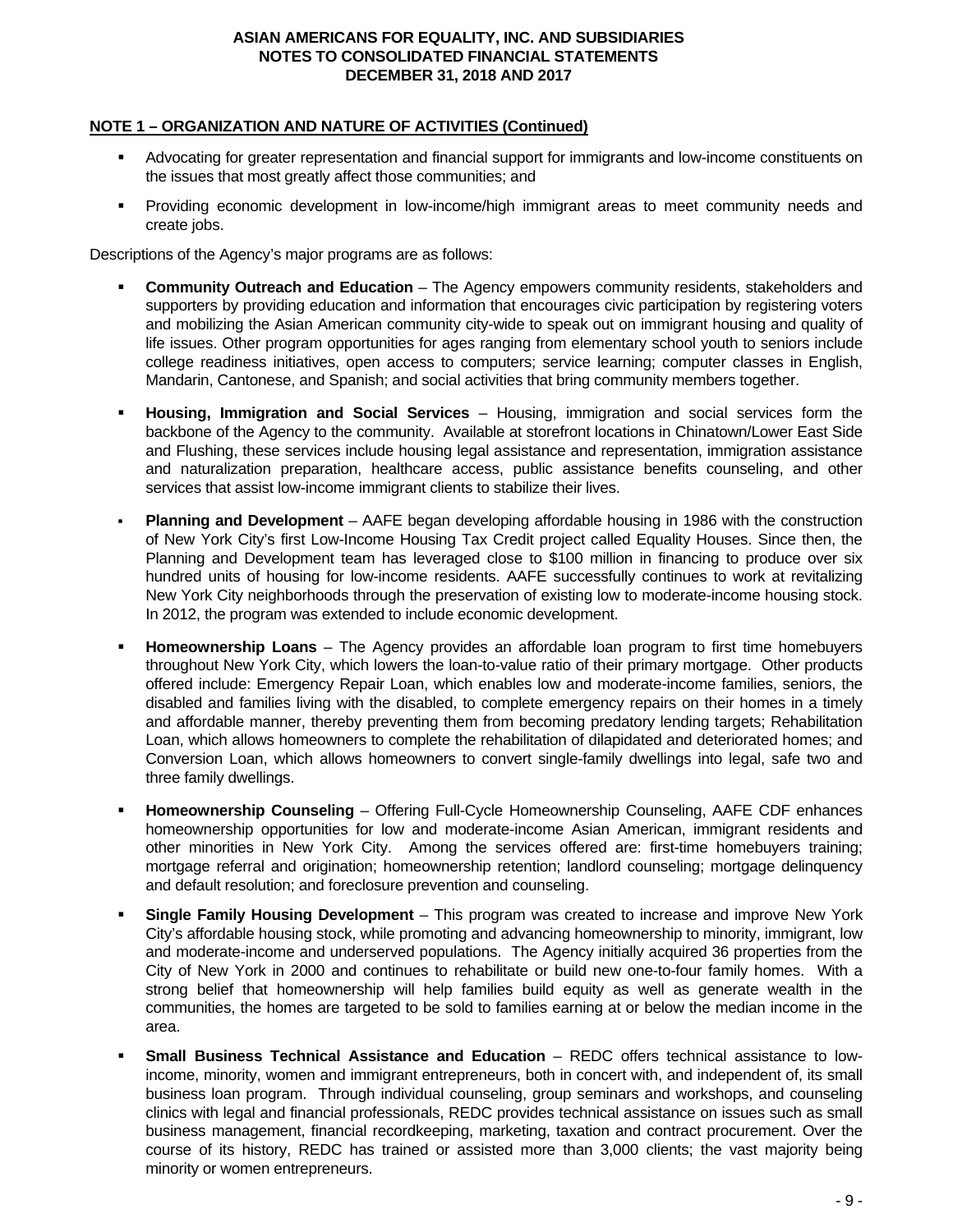#### **NOTE 1 – ORGANIZATION AND NATURE OF ACTIVITIES (Continued)**

- **Small Business Loans** This loan program provides affordable loans to low-income, minority, women and immigrant entrepreneurs and small business owners to help them overcome traditional impediments to business growth and success. It specializes in serving businesses in its target markets that banks and government programs cannot reach, including startup, thinly capitalized enterprises, whose owners are often hobbled by poor or nonexistent English skills and are unfamiliar with the banking system in this country.
- **Affordable Housing Program Services** This program comprises the preservation, maintenance, and management of real estate acquired to provide affordable rental accommodation in New York City. These include essential capital improvements to apartment buildings, high quality and timely maintenance of properties, tenant support services, and effective asset management resulting in providing safe, stable, and good quality homes to AAFE rental clients.

The following subsidiaries are exempt organizations pursuant to the provisions of Section 501(c)(3) of the Internal Revenue Code, accordingly the Agency does not pay income taxes.

- **AAFE Community Development Fund, Inc.** ("AAFE CDF") a community-based development financial institution that provides targeted technical assistance and affordable second mortgage loans to enhance homeownership opportunities for low and moderate-income Asian American and other minority and immigrant residents of New York City.
- **Asian American Housing Development Fund Company, Inc.** ("AAHDFC")set up for the purposes of affordable housing development and preservation. This is achieved by AAHDFC becoming the replacement partner once the investor limited partners ("ILP") exit from certain limited partnerships with 15 year low-income housing tax credit projects. Subsequent to becoming the replacement partner, AAHDFC enters into agreements with government agencies to reposition the former tax-credit projects: transferring limited partnership assets and liabilities to the direct ownership of AAHDFC and extending affordability periods out for the long-term. On December 31, 2014, the Limited Partner of Norfolk transferred its 99.9% interest to AAHDFC, a related entity of the General Partner.
- **Chinatown Preservation Housing Development Fund Company, Inc.** ("CPHDFC") was incorporated in 2006 for the purpose of developing and preserving affordable housing projects. CPHDFC was initially organized upon the approval of the New York City Department of Housing Preservation and Development ("HPD") for a project under the Lower Manhattan Development Corporation's ("LMDC") Chinatown/Lower East Side Acquisition Program. Under this program, buildings are purchased at market price for improvement and stabilization as long-term affordable rental housing.
- **Community Homes Housing Development Fund Company, Inc.** ("CHHDFC") seeks to increase and improve New York City's affordable housing stock, while promoting and advancing home ownership for minority, immigrant, low and moderate-income, and underserved populations. In 2008, CHHDFC purchased two affordable rental buildings located in East Elmhurst, New York. As of December 31, 2013, CHHDFC has commenced steps to implement its plan of selling these two buildings, either through a condominium conversion process or an outright sale.
- **Queens Housing and Immigration Center Corporation, Inc.** ("QHICC") provides immigrant housing and social services to the Asian American community and other minority and immigrant groups in Queens, New York.
- **Montgomery Housing Development Fund Company, Inc.** ("MHDFC") A property (lot) was acquired in Brooklyn, NY for the purpose of creating affordable housing. Potential rehabilitation is being explored to determine the best course of action.
- **Renaissance Economic Development Corporation, Inc.** ("REDC") works to provide affordable loans and targeted technical assistance to low-income entities, minority, women and immigrant entrepreneurs and small business owners in New York City to help them overcome traditional impediments to business growth and success. REDC is a community development financial institution through the U.S. Department of Treasury's Community Development Financial Institutions Fund and is a Small Business Administrationapproved ("SBA") Micro-Lender. REDC is also in the SBA Community Advantage Program.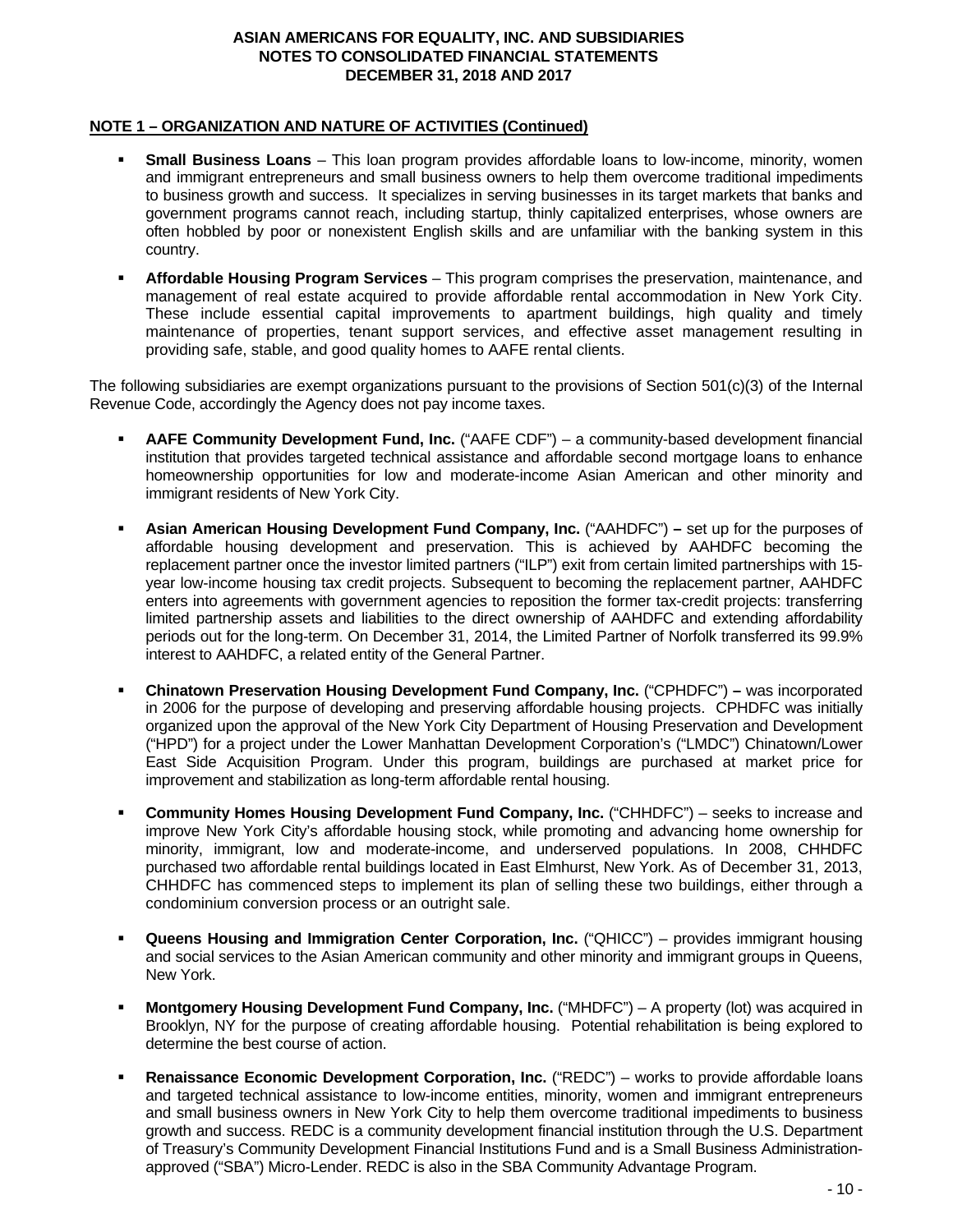#### **NOTE 1 – ORGANIZATION AND NATURE OF ACTIVITIES (Continued)**

- **Rivington Housing Development Fund Company, Inc.** ("Rivington HDFC")was incorporated in 2006, with AAFE being the sole member, for the purpose of developing a housing project for low-income families. Rivington HDFC was organized by AAFE in anticipation of its designation as the owner and developer of a property on 87 Rivington Street, New York through HPD's Third Party Transfer Program ("TPT"). The purpose of the City program is to take abandoned or neglected buildings on the City's lien list and transfer them to responsible housing developers. As conditions of the transfer, AAFE has performed a gutrehabilitation of the physical structure and afterwards maintained affordable rents for the existing tenants. Rivington HDFC received a final certificate of occupancy in October 2012 and currently has commercial and residential tenants.
- **Stanton Norfolk, Inc.** ("Stanton") manages the Agency's entire affordable housing portfolio. Currently, Stanton oversees in excess of 500 affordable housing units located in Lower Manhattan and Queens. AAFE's subsidiaries have entered into several property management agreements with Stanton to provide for, among other matters, tenant services, property administration and rental management and building maintenance.
- **East Chinatown Housing Development Fund Company, Inc.** ("ECHDFC") was established to provide low-income housing in New York City and promote affordable housing by assisting tenants to obtain and maintain qualification for government and private housing assistance programs, acting as liaison between tenants and building owners, and crafting solutions to allow tenants with financial or other problems to avoid eviction. The buildings consist of 60 residential units.
- **Hardesty Renaissance Economic Development Corporation, Inc.** ("Hardesty") is a Missouri nonprofit corporation formed in 2011. The overarching vision is to complete a long-term development of a former Federal Complex at Hardesty and Independence Avenues, Kansas City, Missouri, that will meet the needs of the community and create jobs.
- **Community Renewal Housing Development Fund Company, Inc.** ("CRHDFC") was incorporated on December 11, 2012 and started operations on January 1, 2013, with AAFE being the sole member, for the purpose of rehabilitating and conversion to cooperative ownership, on a non-profit basis, a housing project for persons of low-income.
- **Morningside Realty Development, Inc**. ("MRD") was incorporated in August 2011 as a New York State corporation by AAFE in support of its affording housing management and development activities. MRD has remained inactive since its incorporation and is expected to be dissolved in 2019.
- **One Hardesty, LLC D/B/A Hardesty Storage** ("One Hardesty") is a Missouri Limited Liability Company formed in 2016. It purchased the land, building and equipment, as well as the storage business, at Hardesty and Independence Avenues in Kansas City, MO on June 30, 2016. It began operations D/B/A as Hardesty Storage, a month-to-month storage rental operation and a U-Haul rental business on July 1, 2016.
- **Harmony 106 Corporation** ("Harmony") was established as a New York for-profit C corporation for the purpose of renovating a Flushing, New York property that was transferred in by CHHDFC, the owner of all the issued common shares of Harmony. The property was sold to Flushing 106, LLC on December 21, 2017.
- **Flushing 106, LLC** ("Flushing") was established on November 29, 2017 under Section 203 of the Limited Liability Company Law for the purpose of being the transferee/grantee entity of the property from Harmony. Flushing is a single member LLC and is 100% owned by CHHDFC. Flushing will continue the renovation of the transferred property and supports the housing development projects run by CHHDFC.
- **El Caribe Housing Development Fund Company, Inc.** ("El Caribe") was formed in February 2016 as a New York not-for-profit corporation duly organized as a housing development fund company. El Caribe acquired from a partnership a low-income project consisting of five buildings with 49 residential rental dwellings and six commercial units.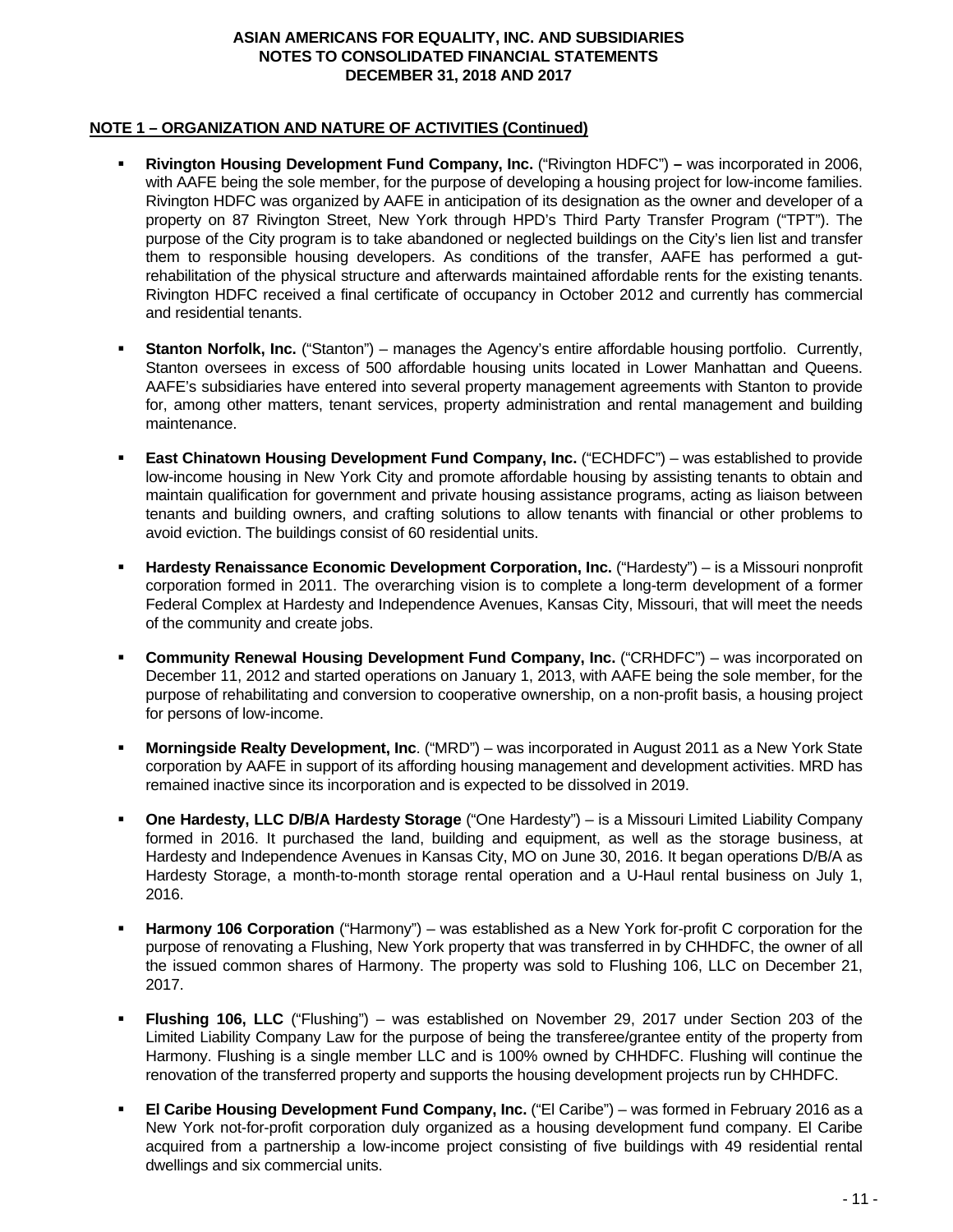#### **NOTE 1 – ORGANIZATION AND NATURE OF ACTIVITIES (Continued)**

- **Madison Street Housing Development Fund Company, Inc.** ("Madison") was formed in February 2016 as a New York not-for-profit corporation duly organized as a housing development fund company. On August 17, 2016, AAHDFC, a related party, transferred the rights of 81 Madison Street. The building is comprised of 20 residential rental dwellings.
- **Lower East Side Housing Development Fund Company, Inc.** ("LESHDFC") was formed in May 2016 as a New York not-for-profit corporation duly organized as a housing development fund company.
- **Golden Allen, LLC** ("Golden") was formed in November 2016 as a New York Limited Liability Company. The purpose of the organization is to acquire the  $2<sup>nd</sup>$  floor condominium at 2 Allen Street in New York City.
- **AAFE New American Opportunity Fund** ("AAFE NAOF") was established in November 2016 to promote common good and welfare and economic development in New York.
- **4 NYC Housing, Inc.** ("4 NYC") was established in May 2017 to promote common good and welfare and economic development in New York.
- **AAFE Fair Housing Center, Inc** ("AAFE Fair Housing") is a 501(c)(3) not-for-profit corporation that was formed in 1998 to lease office space in the Jackson Heights neighborhood of Queens.

AAFE is also the general partner in three limited partnership for-profit entities through ownership of the following subsidiaries: El Caribe II Development Corp., Norfolk Apartments Development Corp. and Norfolk Apartments II Development Corp. Each entity is the general partner in a limited partnership. The general partner's ownership in these limited partnerships is 0.01%. The limited partnerships are as follows: El Caribe Limited Partnership, Norfolk Apartments Limited Partnership, and Norfolk Apartments II Limited Partnership. These limited partnerships were formed for the purposes of constructing and rehabilitating buildings to provide affordable housing along with commercial and community spaces, low to moderate-income families. The projects managed by each limited partnership qualify for the Low-Income Housing Tax Credit established by the Tax Reform Act of 1986. In 2014, AAHDFC became the replacement Limited Partner for the Norfolk Apartments Limited Partnership and since the Agency now owns 100%, Norfolk Apartments has been included in the consolidation. In 2016, El Caribe Limited Partnership transferred its limited partner's interest to El Caribe HDFC, a subsidiary of the Agency, and is included in the consolidation. El Caribe II Development Corp. and Norfolk Apartments II are accounted for by the equity method of accounting, in contrast to consolidating these limited partnerships, since the limited partners have certain special rights, which diminish the Agency's control. The limited partnerships' total assets and liabilities amounted to approximately \$5,277,000 and \$2,191,000, respectively, as of December 31, 2018, and \$5,487,000 and \$2,243,000, respectively, as of December 31, 2017. Their total revenues and expenses amounted to approximately \$693,000 and \$749,000, respectively, for the year ended December 31, 2018 and \$585,000 and \$749,000, respectively, for the year ended December 31, 2017, and were not included in the accompanying consolidated financial statements since they did not meet the criteria for consolidation.

#### **NOTE 2 – SUMMARY OF SIGNIFICANT ACCOUNTING POLICIES**

- A. *Basis of Accounting and Use of Estimates*  The Agency's consolidated financial statements have been prepared on the accrual basis of accounting and conform to accounting principles generally accepted in the United States of America ("U.S. GAAP") as established by the Financial Accounting Standards Board (the "FASB"). The preparation of financial statements in conformity with U.S. GAAP requires management to make estimates and assumptions that affect the reported amounts of assets and liabilities and disclosures of contingent assets and liabilities at the date of the financial statements and the reported amounts of revenues and expenses during the reporting period. Actual results could differ from those estimates.
- B. *Cash and Cash Equivalents / Investments* The Agency considers all liquid debt instruments purchased with maturities of three months or less to be cash equivalents. Investments consist of bank certificates of deposit with maturities beyond three months, U.S. Treasury Bills and government bonds, and they are carried at cost, which approximates fair value because of their short-term nature.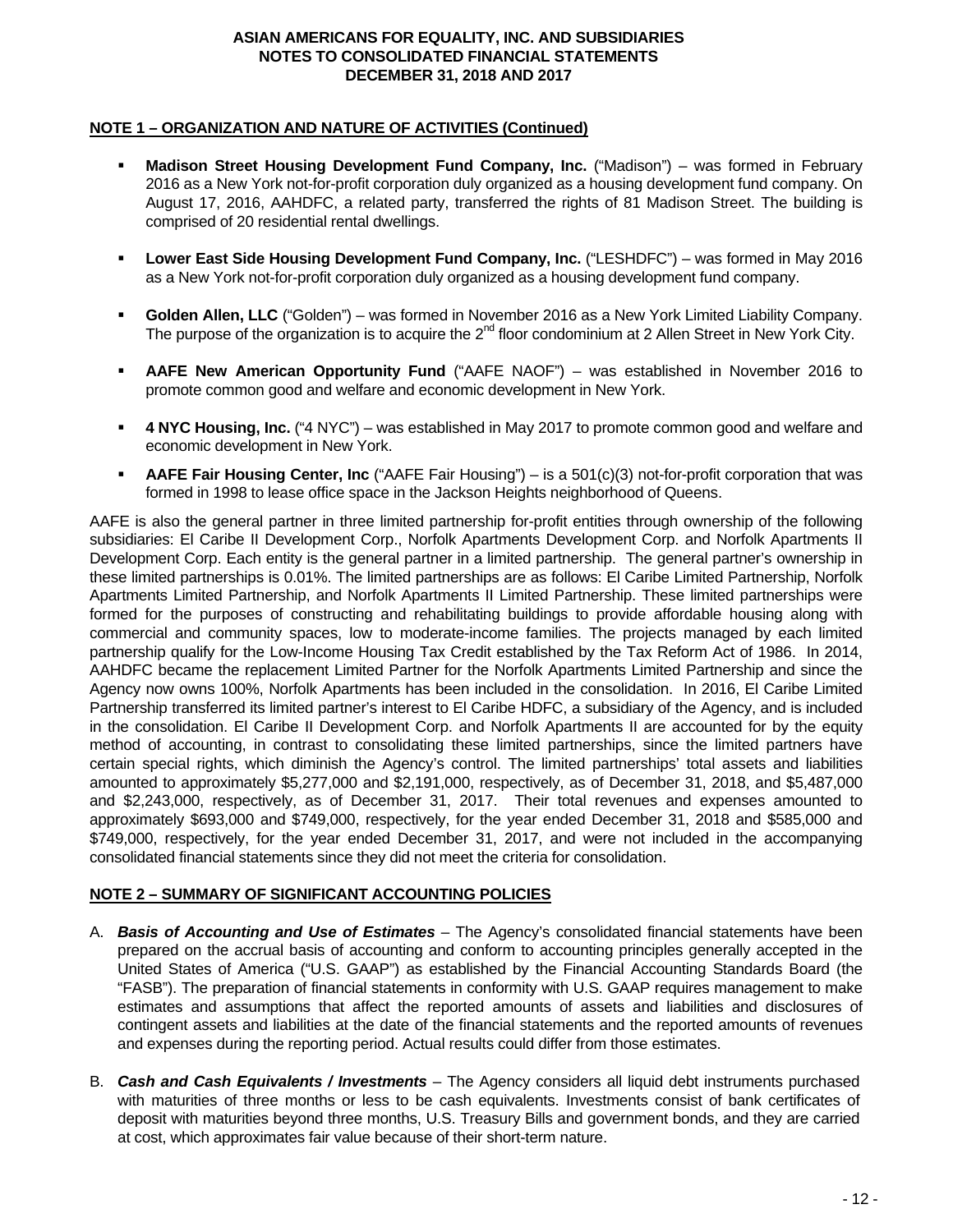#### **NOTE 2 – SUMMARY OF SIGNIFICANT ACCOUNTING POLICIES (Continued)**

- C. *Net Assets* Net assets and revenues are classified based on the existence or absence of donor- or grantorimposed restrictions. Accordingly, net assets and changes therein are classified and reported as follows:
	- (i) *Net Assets Without Donor Restrictions* represents resources available for support of the Agency's operations over which the Board of Directors (the "Board") has discretionary control and not subject to donor (or certain grantor) restrictions. The Board of AAFE CDF and REDC has designated an amount for lending activities or future operating deficits and other projects.
	- (ii) *Net Assets With Donor Restrictions* represents net assets resulting from contributions and other inflows of assets whose use by the Agency is limited by donor-imposed stipulations that either expire by the passage of time or can be fulfilled and removed by actions of the Agency pursuant to those stipulations. When a restriction expires (that is, when a stipulated time restriction ends or purpose restriction is accomplished), net assets with donor restrictions are reported in the consolidated statements of activities as net assets released from restrictions. However, if a restriction is fulfilled in the same time period in which the gift is received, the Agency reports the support as without donor restrictions.
- D. **Contributions and Grants and Allowance for Uncollectible Amounts** Unconditional promises to give are recorded as income when the Agency is formally notified of the grants or contributions by the respective donors. Unconditional promises to give that are expected to be collected within one year are recorded at net realizable value, while those that are expected to be collected in future years are recorded at the present value of their estimated future cash flows. The discounts on those amounts are computed using risk adjusted interest rates applicable to the years in which the promises are received. Conditional promises to give are not included as support until the conditions are substantially met. As of December 31, 2018 and 2017, the Agency determined that an allowance of approximately \$124,000 and \$139,000, respectively, was necessary for grants and contributions receivable, as well as fees receivable from affiliates. Such estimate is based on management's evaluation of the creditworthiness of its donors, government and other sources, as well as current economic conditions and historical information.
- E. *Loans Receivable* AAFE CDF and REDC report loans receivable at their outstanding unpaid principal balances, reduced by an allowance for doubtful accounts. AAFE CDF and REDC determine the allowance based on a combination of factors, such as historical bad debt experience and factors related to specific borrowers' ability to pay, through management's performance of ongoing credit evaluations and evaluations for potential credit losses. REDC maintains an allowance for doubtful accounts of approximately 5% -7% of the total loan portfolio (this amounted to \$459,061 and \$483,088, as of December 31, 2018 and 2017, respectively). In addition, AAFE CDF maintains an allowance for doubtful accounts of approximately \$40,000, as of December 31, 2018 and 2017. The estimated allowance for doubtful accounts is based on the following assumptions: an appreciable percentage of REDC's outstanding loan portfolio is comprised of loans that are larger than its previous loans; a significant portion of the borrowers are located in lower Manhattan south of 14th Street, constituting some geographical risk; a portion of the portfolio is comprised of loans to small businesses that are fairly new with limited repayment histories. In addition, REDC has increased the deployment of its Emergency Loan Fund to assist businesses impacted by local disasters where these borrowers may require deferment of their loan repayments.

Furthermore, AAFE CDF and REDC perform ongoing credit evaluations of their borrowers and an evaluation for potential credit losses. AAFE CDF and REDC write-off loans receivable against the allowance when a balance is determined to be uncollectible. Interest on loans is computed using the effective interest method. Interest earned on loans is considered without donor restrictions revenue and can be used for general operations.

Loans receivable are considered past due starting 30 days after the payment due date. AAFE CDF and REDC discontinue their accrual of interest on loans that are 90 days or more past due and are forwarded to lawyers for appropriate legal action. AAFE CDF and REDC apply payments received on past due loans not yet written off against the outstanding loan balances and resume its accrual of interest. Payments on loans already written off are recorded as other income upon receipt. Interest on loans is computed using the effective interest method. Interest earned on loans is considered without donor restrictions revenue and can be used for general operations.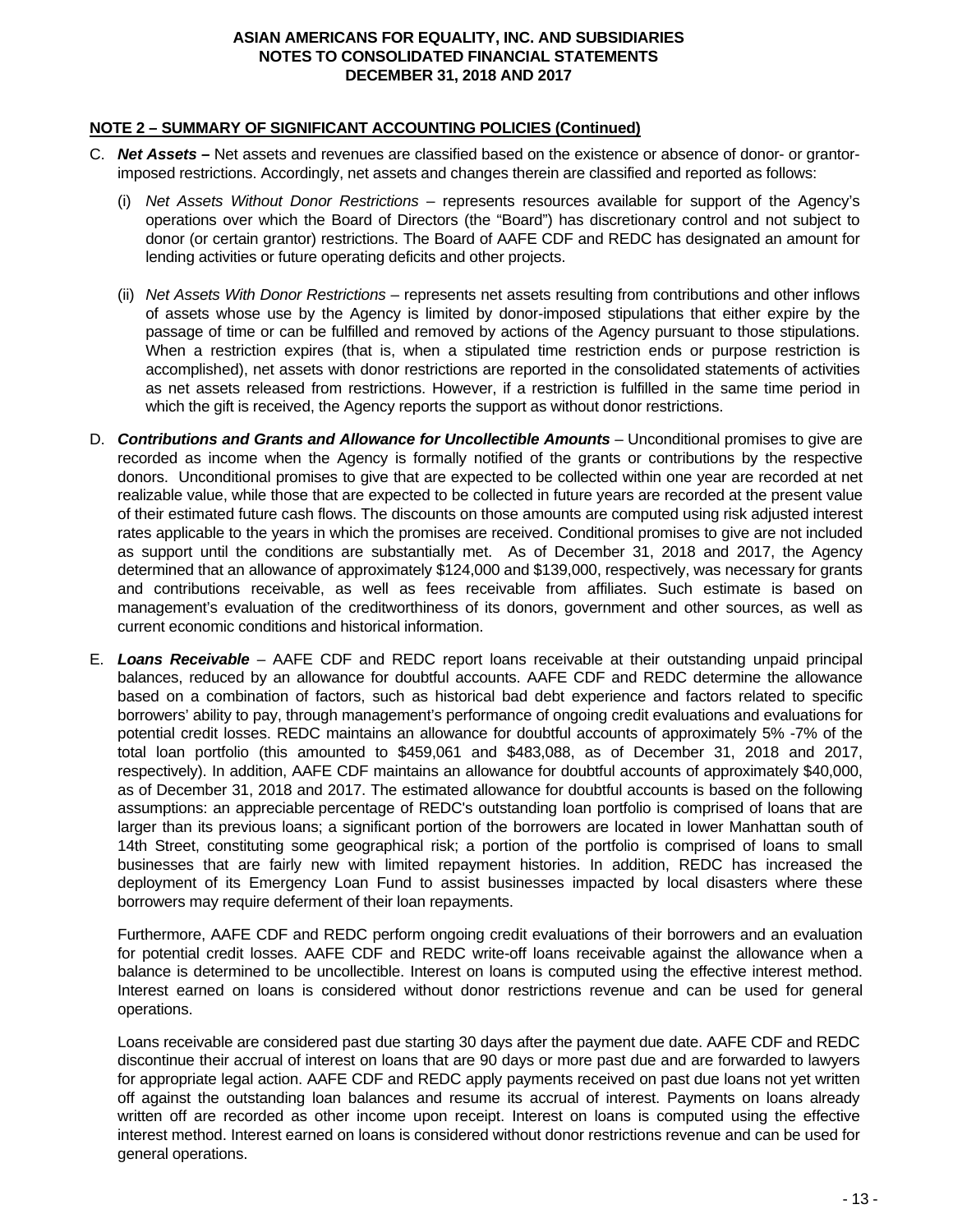#### **NOTE 2 – SUMMARY OF SIGNIFICANT ACCOUNTING POLICIES (Continued)**

- F. *Real Estate Held for Sale*  Real estate held for sale is stated at the lower of cost or fair value less selling costs and is not depreciated. Rehabilitation costs are capitalized directly to each property. Interest costs on acquisition/construction loans are capitalized and included as cost of real estate held for sale. Interest costs incurred after the completion of construction/rehabilitation of property are recognized as expenses. The sale of properties is recognized when title passes to the buyer and all of the following conditions are met: (a) a sale is consummated, (b) a significant down payment is received, (c) the earnings process is complete, and (d) the collection of any remaining receivables is reasonably assured. Buyers typically finance their purchases with loans from third party financial institutions.
- G. *Property and Equipment* Property and equipment is stated at cost less accumulated depreciation or amortization. These amounts do not purport to represent replacement or realizable values. Depreciation is provided on a straight-line basis over the estimated useful lives of the assets. The Agency capitalizes all owned property and equipment having a useful life of greater than one year and a cost ranging from \$1,000 to \$5,000 (for various consolidated entities). There may be instances where certain expenditures for property and equipment are included in the consolidated financial statements as expenses because the cost of these items was reimbursed by certain governmental funding sources and the contractual agreement specifies that title to these assets rests with the funding sources rather than the Agency. Leasehold improvements are amortized over the lesser of the useful lives of the improvements or the term of the applicable lease.

The Agency reviews long-lived assets for impairment whenever events or changes in circumstances indicate that the carrying amount of an asset may not be recoverable. There are no assets considered impaired as of December 31, 2018 and 2017.

- H. *Deferred Financing Costs* The costs incurred to obtain financing and fees, as well as certain closing costs, have been deferred. Deferred costs amounting to \$566,688 and \$603,444 as of December 31, 2018 and 2017, respectively, are amortized using the straight-line method ranging from ten to thirty-five years, which is not materially different from the interest method. For the years ended December 31, 2018 and 2017, amortization of debt issuance costs of \$36,756 and \$20,321, respectively, is reported as interest expense in the accompanying consolidated financial statements and is amortized on the straight-line basis.
- I. *Development and Other Fees* Development and other fees are recognized as revenue in the period in which the underlying services are provided or the fees are earned. Development costs are recognized based on construction progress and actual costs incurred.

CRHDFC may enter site development and management agreements to manage/develop operations of the property and to conduct and to manage redevelopment of the property as the owner's representative. Certain agreements may create contingencies that could significantly reduce the maximum possible fees ultimately earned by CRHDFC, as further described in Note 9.

- J. *Deferred Rent* The Agency leases real property under operating leases, expiring at various dates in the future. If material, the deferred rent obligation is recorded based on the straight-lining of rent.
- K. *Government Grants* Government grants are recorded as revenues to the extent that the expenses have been incurred for the purposes certified by grantors. To the extent amounts received exceed amounts spent on certain government grants, the Agency establishes a refundable advances account.
- L. *Functional Allocation of Expenses* The costs of providing the various programs and other activities have been summarized on a functional basis. The consolidated statements of functional expenses represent the natural classification detail of expenses by function. Accordingly, certain costs have been allocated among the programs and supporting services benefited as determined by management. Expenses that can be identified with a specific program are charged directly to the particular program according to their natural expense classification. AAFE uses a step-by-step methodology to allocate costs. First, indirect costs that benefit all program services, but cannot be charged directly to a particular program are pooled together and allocated to AAFE's various programs based on each program's proportionate share of direct costs.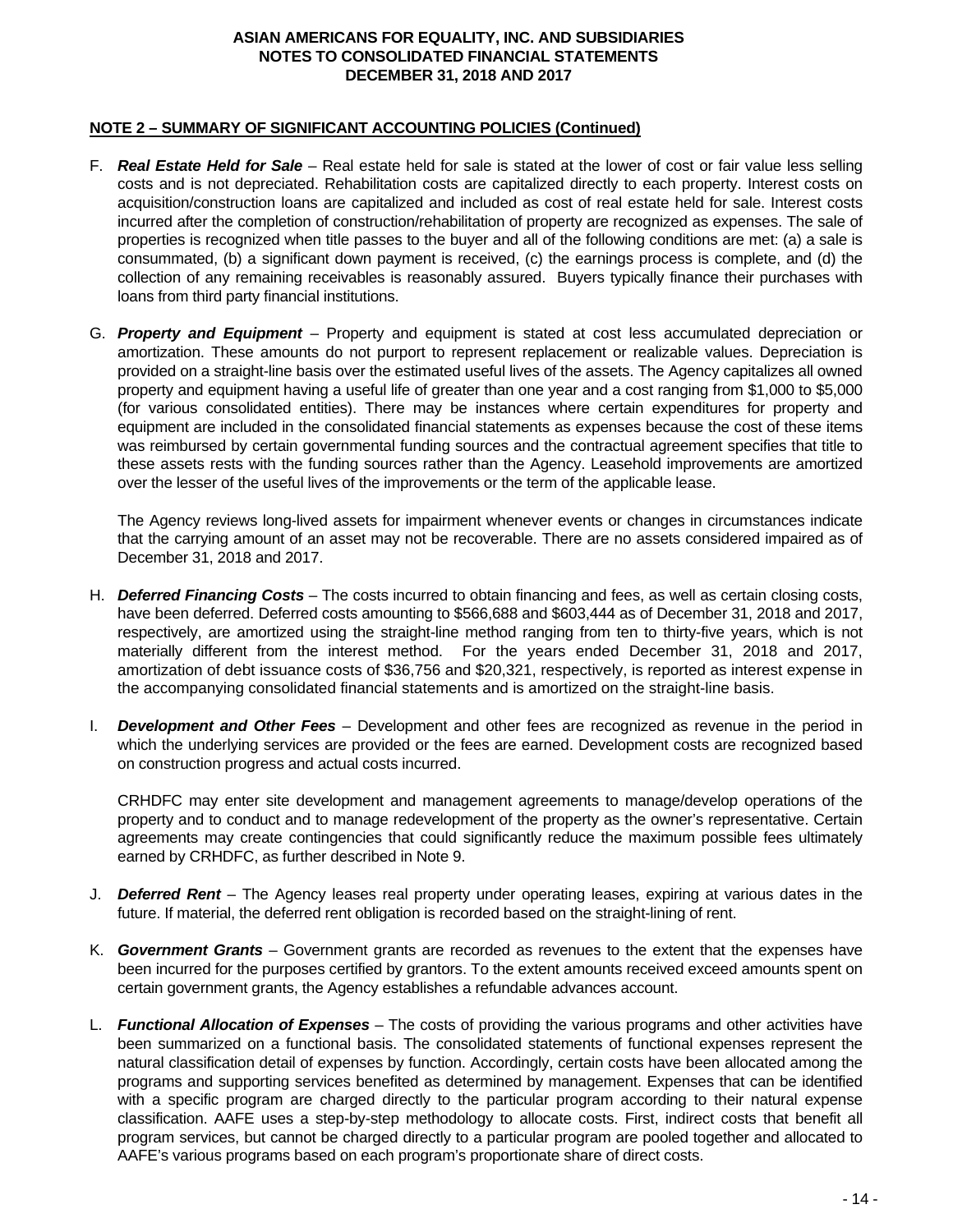#### **NOTE 2 – SUMMARY OF SIGNIFICANT ACCOUNTING POLICIES (Continued)**

Through several years of experience, a general and administrative rate has been determined for all expense categories which when combined total approximately 50 percent. Thus, 50 percent of pooled general and administrative costs are allocated to the program services and fundraising functions based on each function's proportionate share of the total of direct costs and indirect costs allocated in the first step. Finally, audit expenses are allocated among the administrative and general, program services, and fundraising functions based on each function's proportionate share of costs after performing the first two steps.

- M. *Rental Income* Rental income is recognized for apartment rentals as it accrues, reduced by an allowance for doubtful accounts, amounting to approximately \$5,000 and \$7,000 for the years ended December 31, 2018 and 2017, respectively. The Agency estimates the allowance for bad debt based on historical uncollectible rents, factors related to specific tenants' ability to pay and current economic trends. The Agency writes off rents and other receivables against the allowance when a balance is determined to be uncollectible. Advance receipts of rentals are deferred and classified as liabilities until earned.
- N. *Related-Party Transactions* Certain subsidiaries receive and make loans with stated rates of interest that are lower than the prevailing market rates for commercial loans. The Agency accounts for these loans at the stated rates. U.S. GAAP requires that loans with below market interest rates be restated for financial reporting purposes at amounts that reflect the expected cash flows discounted at market rates, with certain exceptions. The management of the Agency believes that certain exceptions are applicable to the Agency, and accordingly, interest rates have not been restated.
- O. *Fair Value Measurements* Fair value measurements are based on the price that would be received to sell an asset or paid to transfer a liability in an orderly transaction between market participants at the measurement date. In order to increase consistency and comparability in fair value measurements, a fair value hierarchy prioritizes observable and unobservable inputs used to measure fair value into three levels, as described in Note 19.
- P. *Interest Rate Swaps* The Agency is subject to risk from adverse fluctuations in interest rates affecting its payments under the mortgage payable at a variable rate. The Agency manages this risk by the use of derivative financial instruments, primarily an interest rate swap. The counterparty to this contract is a financial institution. The Agency is exposed to credit loss in the event of nonperformance by the counterparty. The Agency does not use derivative instruments for trading or speculative purposes. If material, the Agency records the interest rate swap agreement at fair value in the consolidated statements of financial position with the related gain or loss reflected in the consolidated statements of activities (see Note 14).
- Q. *Eliminations* In preparation of the accompanying consolidated financial statements, all material inter-entity accounts and transactions have been eliminated.
- R. *Reclassification* Certain line items in the 2017 consolidated financial statements were reclassified to conform to the 2018 presentation. Such reclassification did not have an impact on net assets.
- S. *Change in Accounting Principle*  FASB Accounting Standards Update ("ASU") 2016-14, "Not-for-Profit Entities Topic 958" Presentation of Financial Statements of Not-for-Profit Entities, was adopted for the year ended December 31, 2018. ASU 2016-14 provides for a number of changes, including the presentation of two classes of net assets and enhanced disclosure on liquidity resources and functional expense allocation. These changes had no impact on the change in net assets for the year ended December 31, 2018. As a result of implementing ASU 2016-14, the Agency reports net assets in two classes (see Note 2C) and provides additional information about liquidity (see Note 3) and the methodologies used to allocate expenses by function (see Note 2L).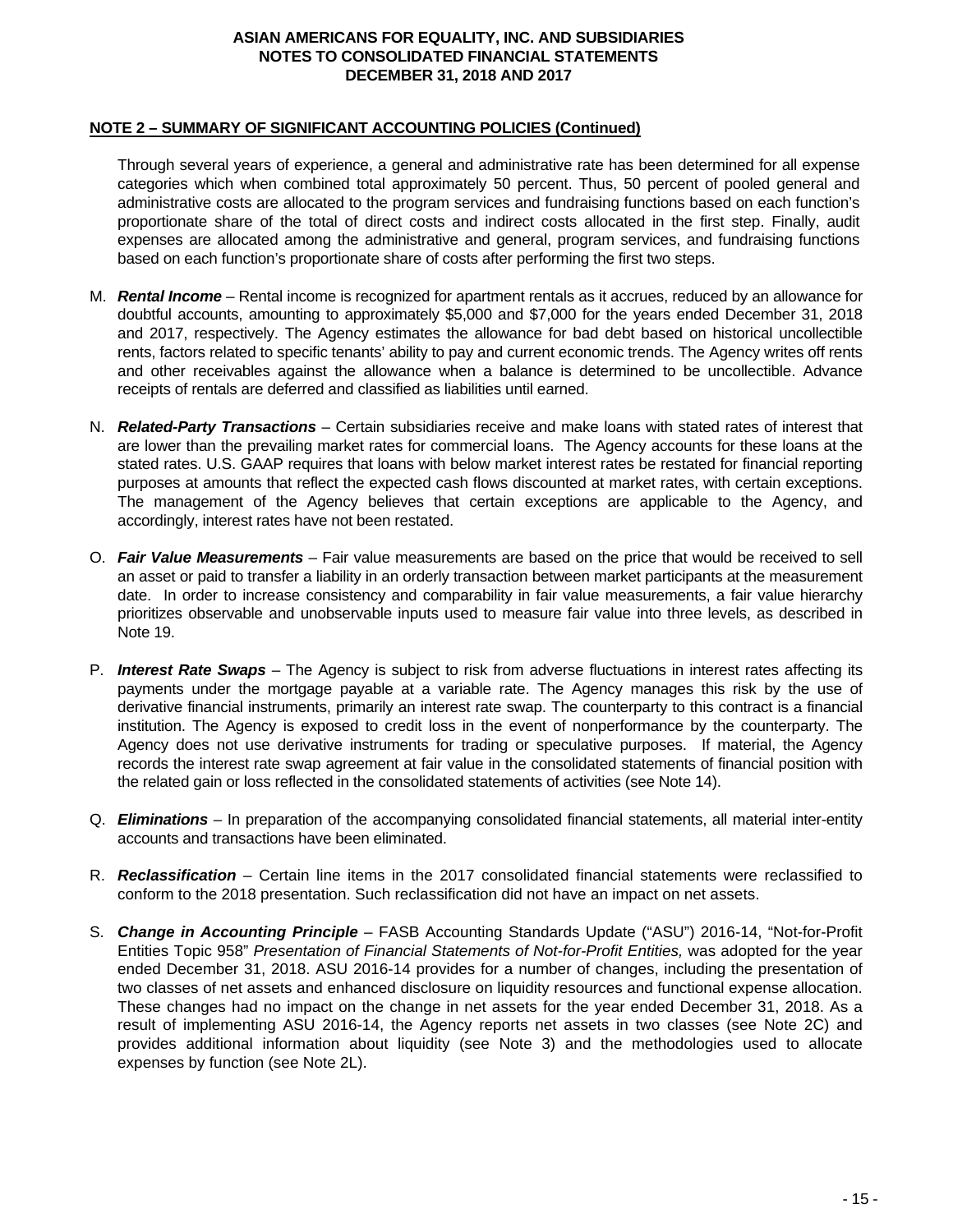#### **NOTE 3 – LIQUIDITY AND AVAILABILITY**

AAFE regularly monitors liquidity required to meet its operating needs and other contractual commitments, while also striving to maximize the investment of its available funds. AAFE has various sources of liquidity at its disposal, including cash and cash equivalents and lines of credit that provide funding for operations and capital expenditures as needed.

For purposes of analyzing resources available to meet general expenditures over a 12-month period, AAFE considers all expenditures related to its ongoing activities. In addition to financial assets available to meet general expenditures over the next 12 months, AAFE expects to operate at a surplus and anticipates collecting sufficient revenue to cover general expenditures.

As of December 31, 2018, the financial assets available to meet general expenditures over the next 12 months were as follows:

| Cash and cash equivalents                 | \$15,245,796  |
|-------------------------------------------|---------------|
| Less: (designated for lending activities) | (5, 178, 970) |
| Rents and other receivables               | 232,477       |
| Less: (designated for security deposits)  | (11, 744)     |
| Investments                               | 803,149       |
| Less: (designated for loan loss reserve)  | 335,410       |
| Due from affiliates (current portion)     | 136.554       |
| Grants and other receivables              | 1,872,567     |
|                                           | \$13,435,239  |

In addition, the Agency has lines of credit totaling \$6,675,000 with financial institutions, which can be drawn upon if needed (see Note 13).

#### **NOTE 4 – GRANTS AND CONTRIBUTIONS RECEIVABLE**

Grants and contributions receivable consisted of the following as of December 31:

|                                        | 2018          |   | 2017       |
|----------------------------------------|---------------|---|------------|
| Federal grants                         | \$<br>298,893 | S | 300,635    |
| New York State grants                  | 626,810       |   | 492,915    |
| New York City grants                   | 94,494        |   | 214,904    |
| Contributions receivable               | 976,809       |   | 1,161,854  |
|                                        | 1,997,006     |   | 2,170,308  |
| Less: allowance for doubtful accounts: | (124, 439)    |   | (139, 189) |
|                                        | 1.872.56      |   |            |

All grants and contributions receivable are due in full within one year.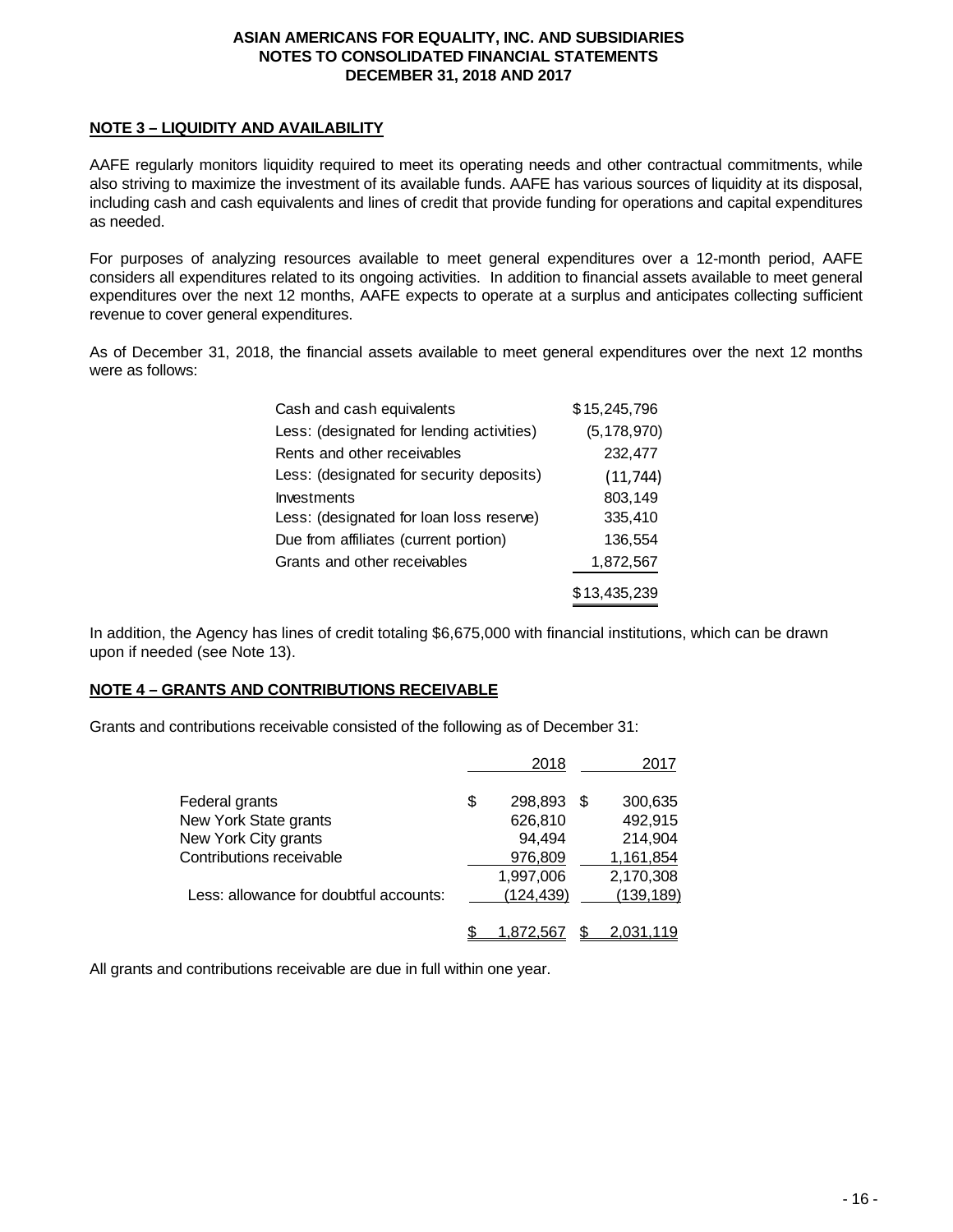#### **NOTE 5 – LOANS RECEIVABLE, NET**

The outstanding loans receivable as of December 31 were funded as follows:

|                                       |               |               |                    | <b>Number of</b><br>Loans<br>Outstanding |                           | <b>Number of</b><br>Loans<br>Outstanding |  |
|---------------------------------------|---------------|---------------|--------------------|------------------------------------------|---------------------------|------------------------------------------|--|
| <b>Funding Source</b>                 | 2018          | 2017          |                    | 2018                                     | 2017                      |                                          |  |
|                                       |               |               | AAFE<br><b>CDF</b> | <b>REDC</b>                              | <b>AAFE</b><br><b>CDF</b> | <b>REDC</b>                              |  |
| Funding from loans:                   |               |               |                    |                                          |                           |                                          |  |
| Capital One NA (formerly Green Point  |               |               |                    |                                          |                           |                                          |  |
| Community Development Corp.)          | 233,086<br>\$ | 299,582<br>\$ | 9                  |                                          | 11                        |                                          |  |
| TD Bank NA                            | 26,650        | 53,788        | $\overline{c}$     |                                          | 5                         |                                          |  |
| East West Bank                        | 194,103       | 222,580       | 8                  |                                          | 8                         |                                          |  |
| Federal - Community Development       |               |               |                    |                                          |                           |                                          |  |
| Financial Institutions Fund ("CDFI")  | 338,256       | 401,547       | 6                  | 12                                       | 5                         | 14                                       |  |
| Bank of America Emergency Repair      |               |               |                    |                                          |                           |                                          |  |
| Loan                                  | 3,767         | 29,684        | 4                  |                                          | 9                         |                                          |  |
| NeighborWorks Lending Fund            | 981,913       | 848,996       | 33                 | 4                                        | 29                        | 4                                        |  |
| Deutsche Bank                         |               | 12,635        |                    |                                          |                           | $\overline{2}$                           |  |
| State Bank of India                   | 385,342       | 571,921       |                    | 26                                       |                           | 32                                       |  |
| <b>BNB</b>                            | 359,399       |               |                    | 15                                       |                           |                                          |  |
| Empire State Development Corp.        | 1,573,482     | 1,735,789     |                    | 110                                      |                           | 114                                      |  |
| <b>PNC Bank</b>                       | 739,548       | 707,013       |                    | 18                                       |                           | 18                                       |  |
| <b>Small Business Administration</b>  | 4,400,828     | 4,369,706     |                    | 300                                      |                           | 285                                      |  |
|                                       | 9,236,374     | 9,253,241     | 62                 | 485                                      | 67                        | 469                                      |  |
| Funding from grants:                  |               |               |                    |                                          |                           |                                          |  |
| MetLife Foundation                    |               | 12,137        |                    |                                          |                           | 1                                        |  |
| September 11th Fund                   |               | 918           |                    |                                          |                           | 1                                        |  |
| Empire State Development Corp.        | 86,192        | 27,678        |                    | 3                                        |                           | 3                                        |  |
| NeighborWorks Lending Fund            | 55,167        | 73,127        |                    | 4                                        |                           | 4                                        |  |
| Chase Pro Neighborhood                | 202,655       | 74,806        |                    | 8                                        |                           | 3                                        |  |
| Federal CDFI (G)                      | 53,103        | 73,719        |                    | 3                                        |                           | 3                                        |  |
|                                       | 397,117       | 262,385       |                    | 18                                       |                           | 15                                       |  |
| Gross Ioans receivable                | 9,633,491     | 9,515,626     | 62                 | 503                                      | 67                        | 484                                      |  |
| Less: allowance for doubtful accounts | (499, 384)    | (523, 411)    |                    |                                          |                           |                                          |  |
| Loans receivable, net                 | \$9,134,107   | \$8,992,215   |                    |                                          |                           |                                          |  |

AAFE CDF loans range from \$5,000 to \$64,000 and carry interest rates ranging from 2% to 7.5%. AAFE CDF holds a second lien position on the property held as collateral for these loans. The average loan size for REDC is approximately \$26,400 and the maximum loan size is \$250,000 with interest rates ranging from 4% to 8%. Repayment terms on these loans range from 24 to 60 months.

Personal guarantees from business owners who have significant ownership in the businesses and a security interest in the customer's business assets are held as security for the loans.

Aging of loan receivables as well as the credit risk exposure, based on payment activity, as of December 31, are as follows: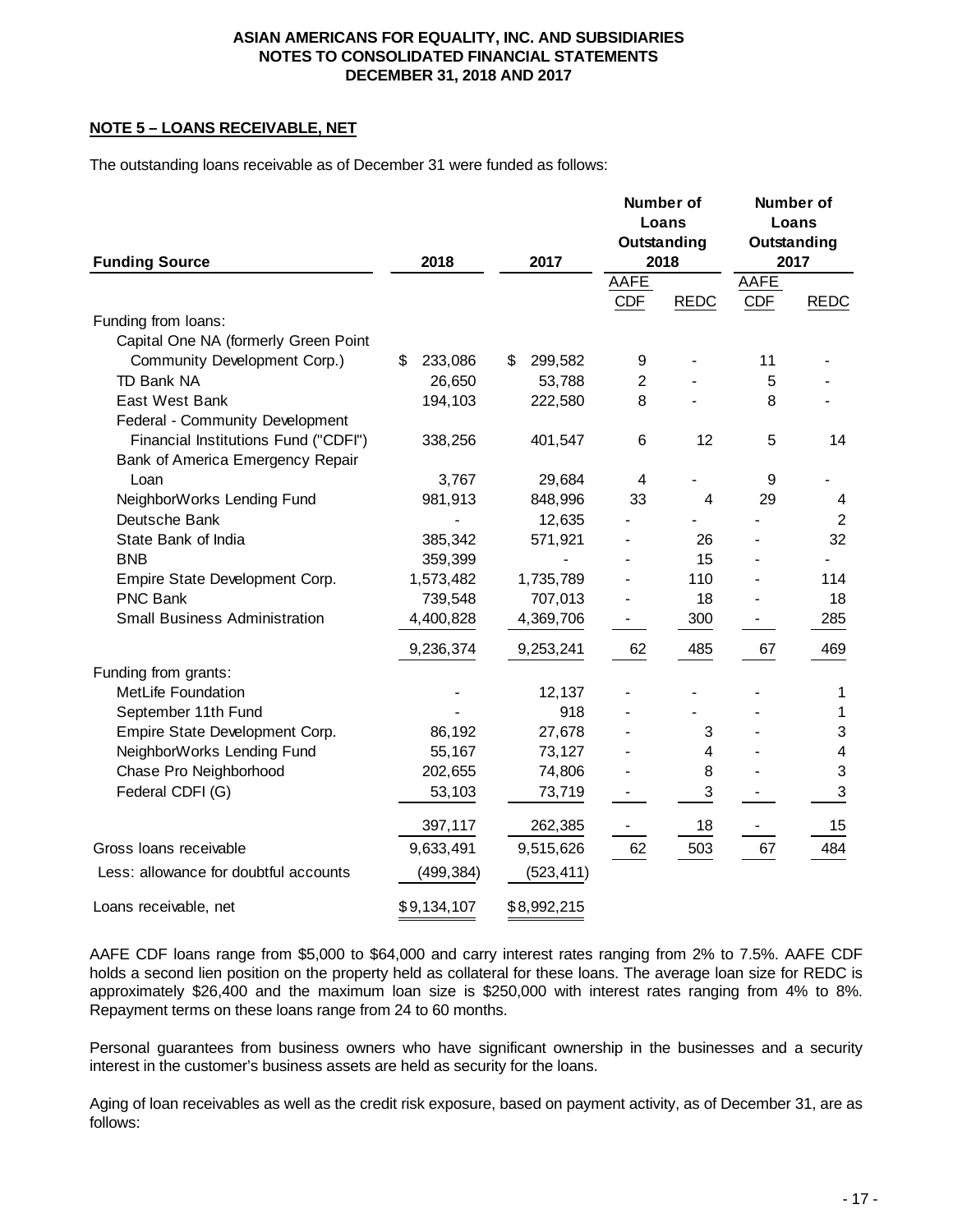#### **NOTE 5 – LOANS RECEIVABLE, NET (Continued)**

|               | 2018        | 2017        |
|---------------|-------------|-------------|
| Performing    |             |             |
| Current       | \$9,627,326 | \$9,469,405 |
| 31-60 days    | 2,562       |             |
| 61-90 days    |             | 6,292       |
|               | 9,629,888   | 9,475,697   |
| Nonperforming |             |             |
| Over 90 days  | 3,603       | 39,929      |
|               | 9,633,491   | \$9,515,626 |

The Agency had no loans on nonaccrual status as of December 31, 2018 and 2017. As of December 31, 2018 and 2017, the Agency had nine and fifteen loans over 90 days past due, respectively, that are still accruing interest. The past due balances on such loans amounted to \$3,603 and \$39,929 as of December 31, 2018 and 2017, respectively.

An analysis of the allowance for doubtful accounts as of December 31 is as follows:

|                                                            |   | 2018               | 2017               |
|------------------------------------------------------------|---|--------------------|--------------------|
| Balance at beginning of year<br>Provisions for loan losses | S | 523.411<br>305.866 | 443.982<br>361.464 |
| Less: Ioans written off                                    |   | (329, 893)         | (282, 035)         |
|                                                            |   | 499.384            | 523.411            |

As required by certain lenders, loan loss reserves equivalent to 10% to 25% of the outstanding loans receivable balances are maintained in separate cash accounts by AAFE CDF. REDC is also required to set aside as an escrow, a portion of funds for its inter-partnership loan. As of December 31, 2018 and 2017, the loan loss reserve fund (including the amount held in escrow) for AAFE CDF amounted to \$183,705 and \$187,821, respectively, and for REDC amounted to \$2,397,168 and \$2,435,637, respectively. Such amounts are included as loan loss reserve in the accompanying consolidated statements of financial position.

Loans receivable are due as follows for the years ending after December 31, 2018:

| 2019                                  | \$<br>3,020,169 |
|---------------------------------------|-----------------|
| 2020                                  | 2,604,762       |
| 2021                                  | 1,962,639       |
| 2022                                  | 830,705         |
| 2023                                  | 518,195         |
| <b>Thereafter</b>                     | 697,021         |
|                                       | 9,633,491       |
| Less: allowance for doubtful accounts | (499, 384)      |
|                                       | 9,134,107       |

#### **NOTE 6 – SALES AND REAL ESTATE HELD FOR SALE**

In 2000, HPD designated CHHDFC as a qualified sponsor to undertake its Urban Development Action Area Project, and entered into an agreement to sell 36 homes to CHHDFC at \$38,000 each. CHHDFC's responsibilities were to repair and/or rehabilitate the properties, and then offer any existing tenants of the properties a grace period of at least two years to decide whether they wish to prepare to purchase the property, or utilize CHHDFC's help in relocating to another rental property. However, one unit was condemned by the City of New York in 2006. From 2000 to 2008, CHHDFC sold 27 of these units. None were sold in 2009, 2010, 2013, 2015 and 2016, 4 were sold in 2011, 1 sold in 2012, and 1 sold in 2014. In 2008, CHHDFC also acquired two properties with a total cost of \$304,451. One of the property lots was split into three tax lots. There were no sales in 2018 or 2017.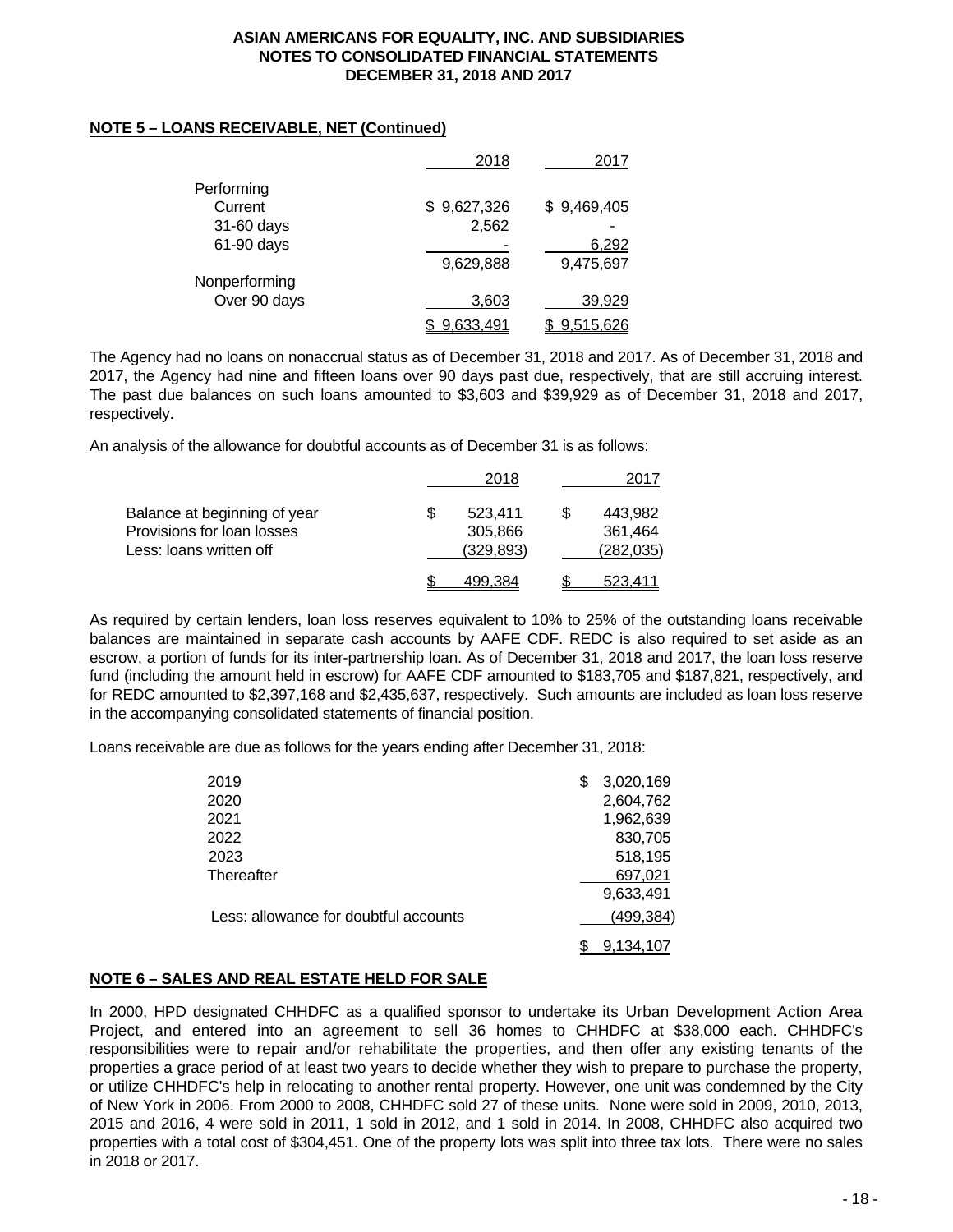#### **NOTE 6 – SALES AND REAL ESTATE HELD FOR SALE (Continued)**

In September 2008, CHHDFC purchased two buildings located in Flushing, New York, comprised of 62 residential units. In connection with the purchase, CHHDFC obtained mortgage financing from a third-party financial institution (See Note 14). As of December 31, 2016, CHHDFC sold both buildings.

The properties that were sold in 2016 had an aggregate selling price of \$9,805,000. Total acquisition, rehabilitation and other costs of the sold properties amounted to \$6,704,385 in 2016, and were reported as the costs of real estate sales in the accompanying consolidated statements of activities.

CHHDFC's real estate held for sale consisted of the acquisition and rehabilitation costs-in-progress of six properties in 2018 and 2017, which are in various stages of completion. These properties have a total carrying value of \$9,788,302 and \$6,978,750 as of December 31, 2018 and 2017, respectively.

On December 21, 2017, Harmony 106 Corporation transferred 32-56 106<sup>th</sup> Street Queens, New York to Flushing 106, LLC. The property is being renovated and developed as an affordable housing project for individuals with low to moderate income. Carrying value as of December 31, 2018 and 2017 amounted to \$8,848,833 and \$6,039,281, respectively. As of the date of this report the project has been completed and a certificate of occupancy is expected to be received by end of 2019. The project is also awaiting approval from the New York State Attorney General's office for the offering plan which is anticipated to be received by July-August 2019, at which point the units will be offered for sale.

#### **NOTE 7 – INVESTMENTS IN AFFILIATES**

Investments in limited partnerships consisted of the following as of December 31:

|                                           | 2018          |   | 2017     |
|-------------------------------------------|---------------|---|----------|
| Norfolk Apartments II Limited Partnership | \$<br>102,318 | S | 102,318  |
| One Flushing NP, LLC                      | 717,733       |   | 709,500  |
| Ocean Bay Retail Project                  | 695,979       |   | 628,146  |
| NeighborWorks America                     |               |   | 25,000   |
| El Caribe Limited Partnership             | (8.941)       |   | (8,941)  |
|                                           | 1,507,089     |   | .456.023 |

#### **NOTE 8 – REFUNDABLE PROJECT ADVANCE**

Pursuant to the requirements of the Low Income Investment Fund ("LIIF") loan, CRHDFC had made an equity contribution towards the project cost amounting to \$47,500 refundable to the extent funds are available after the LIIF loan is paid off in full upon cooperative ownership conversion and CRHDFC is not otherwise in default. Such amount was recorded as refundable project advance in the accompanying consolidated statements of financial position as of December 31, 2017, and was recovered after the LIIF loan was repaid in full upon cooperative ownership conversion as of December 31, 2018.

#### **NOTE 9 – RECOVERABLE DEVELOPMENT COSTS**

Recoverable development costs amounted to \$0 and \$3,843,030 as of December 31, 2018 and 2017, respectively, which consisted of redevelopment costs associated with the rehabilitation and conversion to cooperative ownership of a property located at 244-46 Elizabeth Street, New York, NY (the "Property"). The project began in August 2013 and was completed in 2016.

CRHDFC has signed a Site Development and Management Agreement (the "Agreement") with Restoring Communities Housing Development Fund Corporation ("RCHDFC"), an unaffiliated not-for-profit organization, under the City of New York's Affordable Neighborhood Cooperative Program administered by HPD. Under the Agreement, CRHDFC will function as the sponsor and developer for the rehabilitation and conversion to cooperative ownership of the Property owned by RCHDFC.

The project is being funded by two construction loans secured by CRHDFC from the LIIF and HPD (See Note 12). Development costs will be recovered partly from the proceeds of the cooperative ownership conversion and partly from a permanent loan refinancing provided by HPD.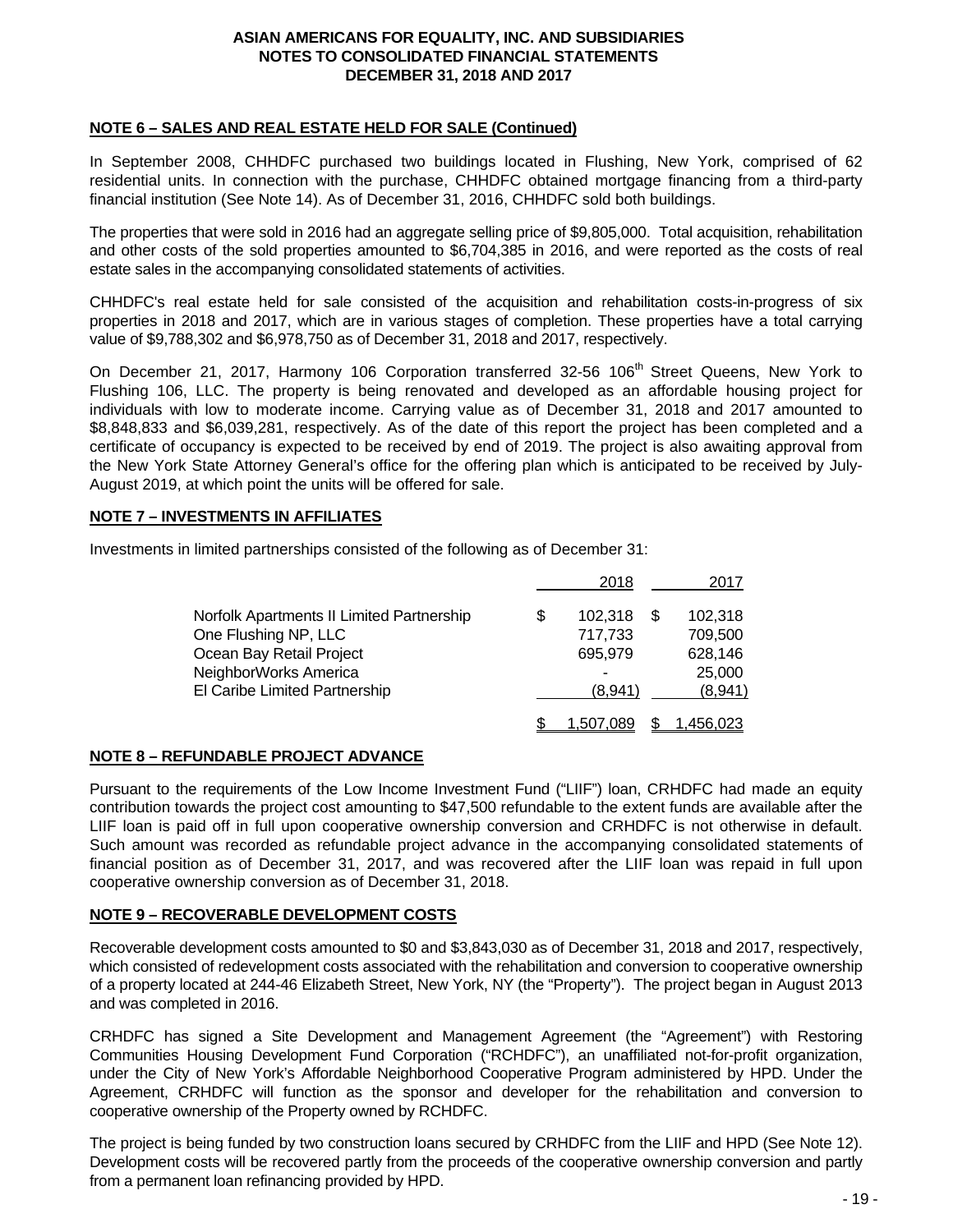#### **NOTE 9 – RECOVERABLE DEVELOPMENT COSTS (Continued)**

Under the Agreement, CRHDFC is entitled to a developer's fee, not to exceed a total of \$190,000 (\$10,000 per apartment developed), earned in stages commencing when the construction reaches 50% completion. CRHDFC is also entitled to a developer's incentive fee up to \$50,000 to the extent there are project cost savings and after the construction loan is paid off in full. Both the developer's fee and the developer's incentive fee are payable to CRHDFC only to the extent funds are available after certain specified contingencies are met and CRHDFC is not otherwise in default. As of December 31, 2016, 100% of the project is considered complete and the developer's fee was fully recognized as revenue during the year ended December 31, 2017. During the year ended December 31, 2018, CRHDFC recognized as revenue the \$50,000 developer's incentive fee per the agreement discussed above.

#### **NOTE 10 – PROPERTY AND EQUIPMENT**

Property and equipment consisted of the following as of December 31:

|                                                                                                                                                      | 2018                                                                                  |     | 2017                                                                           | <b>Estimated Useful Life</b>                                       |
|------------------------------------------------------------------------------------------------------------------------------------------------------|---------------------------------------------------------------------------------------|-----|--------------------------------------------------------------------------------|--------------------------------------------------------------------|
| Land<br>Buildings and improvements<br>Leasehold improvements<br>Lease assignment<br>Computers<br>Furniture and equipment<br>Construction in progress | \$<br>10,177,415<br>64,288,206<br>695,875<br>55,000<br>49.046<br>935,768<br>4,955,533 | \$. | 8,459,099<br>65,247,734<br>693,875<br>55,000<br>25.679<br>840.972<br>4,229,950 | 27 1/2 - 40 Years<br>5-10 Years<br>3 Years<br>5 Years<br>5-7 Years |
| Less: accumulated depreciation<br>and amortization                                                                                                   | 81,156,843<br><u>(15,589,436)</u>                                                     |     | 79,552,309<br>(13,732,971)                                                     |                                                                    |
| Net book value                                                                                                                                       | 65,567,407                                                                            |     | 65,819,338                                                                     |                                                                    |

Depreciation and amortization expense amounted to \$1,856,465 and \$1,828,027 for the years ended December 31, 2018 and 2017, respectively.

#### **NOTE 11 – RESTRICTED RESERVE ACCOUNTS**

As provided for in the mortgage agreements, the Agency is required to maintain certain escrow deposits and reserve funds. The reserve requirements have been funded in accordance with the mortgage agreements for the years ended December 31, 2018 and 2017. The balances of these reserves as of December 31 consist of the following:

|                                                             | 2018                              | 2017                              |
|-------------------------------------------------------------|-----------------------------------|-----------------------------------|
| Replacement reserve<br>Operating reserve<br>Mortgage escrow | 4,057,927<br>4,631,678<br>908,934 | 4,172,470<br>4,011,030<br>606,816 |
|                                                             | 9,598,539                         | 8.790.316                         |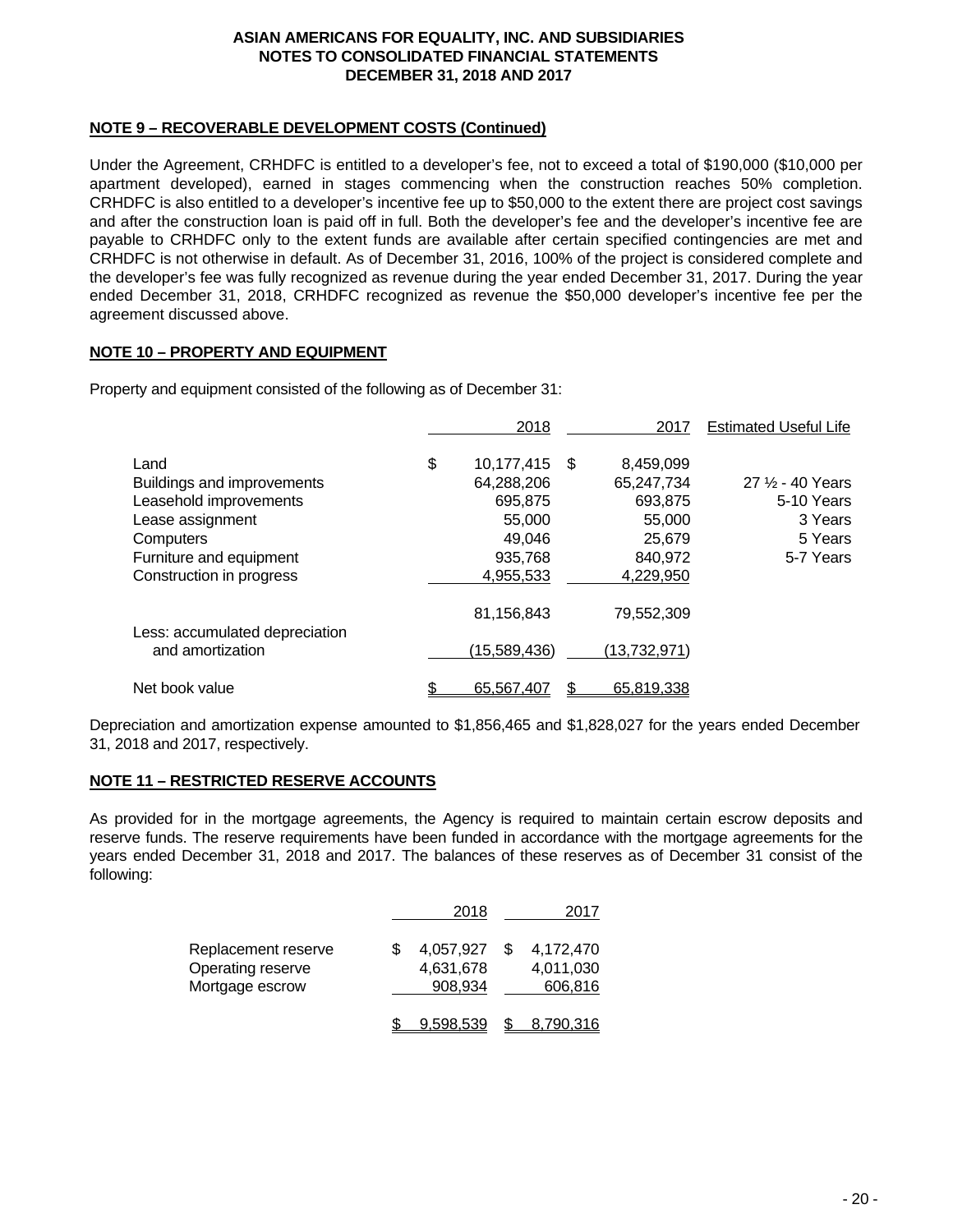## **NOTE 12** – **LOANS PAYABLE**

Loans payable consist of the following as of December 31, 2018 and 2017:

| Description                                                                                                                                                                                                                                                                                                                         | 2018          | 2017          | Annual<br>Interest<br>Rate | Year of<br><b>Maturity</b> |
|-------------------------------------------------------------------------------------------------------------------------------------------------------------------------------------------------------------------------------------------------------------------------------------------------------------------------------------|---------------|---------------|----------------------------|----------------------------|
| To Global Bank. The loan is secured by AAFE's assets with<br>interest payable monthly. The principal payment is due in<br>full at maturity in July 2024.                                                                                                                                                                            | \$<br>753,612 | \$<br>775,895 | 4.25%                      | 2024                       |
| To Enterprise Community Partners, Inc. This Ioan is<br>unsecured and due in full at maturity in December 2019.                                                                                                                                                                                                                      | 12,284        | 12,284        | N/A                        | 2019                       |
| To Enterprise Community Partners, Inc. This Ioan is<br>unsecured and due in full at maturity in December 2019.                                                                                                                                                                                                                      | 441,287       | 441,287       | N/A                        | 2019                       |
| To Popular Community Bank. This loan is unsecured, and<br>interest is payable monthly. Interest is paid monthly with<br>the balance due at maturity in July 2019.                                                                                                                                                                   | 5,276,146     | 2,816,570     | 6.25%                      | 2019                       |
| To TD Bank NA. This loan is a demand line of credit with a<br>maximum drawing limit of \$1,000,000. Accrued interest<br>is payable quarterly in arrears. Subsequent to year end,<br>this loan was extended to September 2019 with an<br>interest rate of 4.25%.                                                                     | 168,500       | 168,500       | 4.25%                      | 2019                       |
| To East West Bank (formerly United Commercial Bank). This<br>loan is unsecured, and interest is payable quarterly. The<br>principal payment is due in full at maturity. Subsequent to<br>year end, this loan was extended to February 2020 with<br>an interest rate of 3.75%.                                                       | 500,000       | 500,000       | 3.75%                      | 2020                       |
| To Capital One Bank. This loan is unsecured, and interest is<br>payable quarterly. The principal was due in full at maturity<br>date. This loan was paid off on March 26, 2018.                                                                                                                                                     |               | 350,000       | 2%                         | 2018                       |
| To Cathay Bank. This loan is secured by the AAFE CDF's<br>property located in New York, NY with interest and<br>principal due monthly. The loan is amortized using a<br>twenty-five-year amortization schedule over a ten-year<br>period. The outstanding principal and any unpaid interest<br>is due at maturity in February 2023. | 1,546,476     | 1,587,088     | 4.5%                       | 2023                       |
| To Capital One Bank. This loan is unsecured, and interest is<br>payable quarterly. The principal payment is due in full at<br>maturity in January 2019.                                                                                                                                                                             |               | 650,000       | 3%                         | 2019                       |
| To the Small Business Administration. This loan is secured<br>by REDC's assets and its restricted cash for loan loss<br>reserve and its security interest in funds held in a<br>microloan revolving fund. Principal and interest payments<br>of \$7,031 are due monthly.                                                            | 1,170,921     | 1,250,000     | 1.125%                     | 2020                       |
| To the Small Business Administration. These loans are<br>secured by REDC's assets and its restricted cash for loan<br>loss reserve and its security interest in funds held in a<br>microloan revolving fund. Principal and interest payments<br>of \$7,031 were due monthly. The loan was paid off on                               |               |               |                            |                            |
| March 9, 2018.                                                                                                                                                                                                                                                                                                                      |               | 7,721         | 1.625%                     | 2018                       |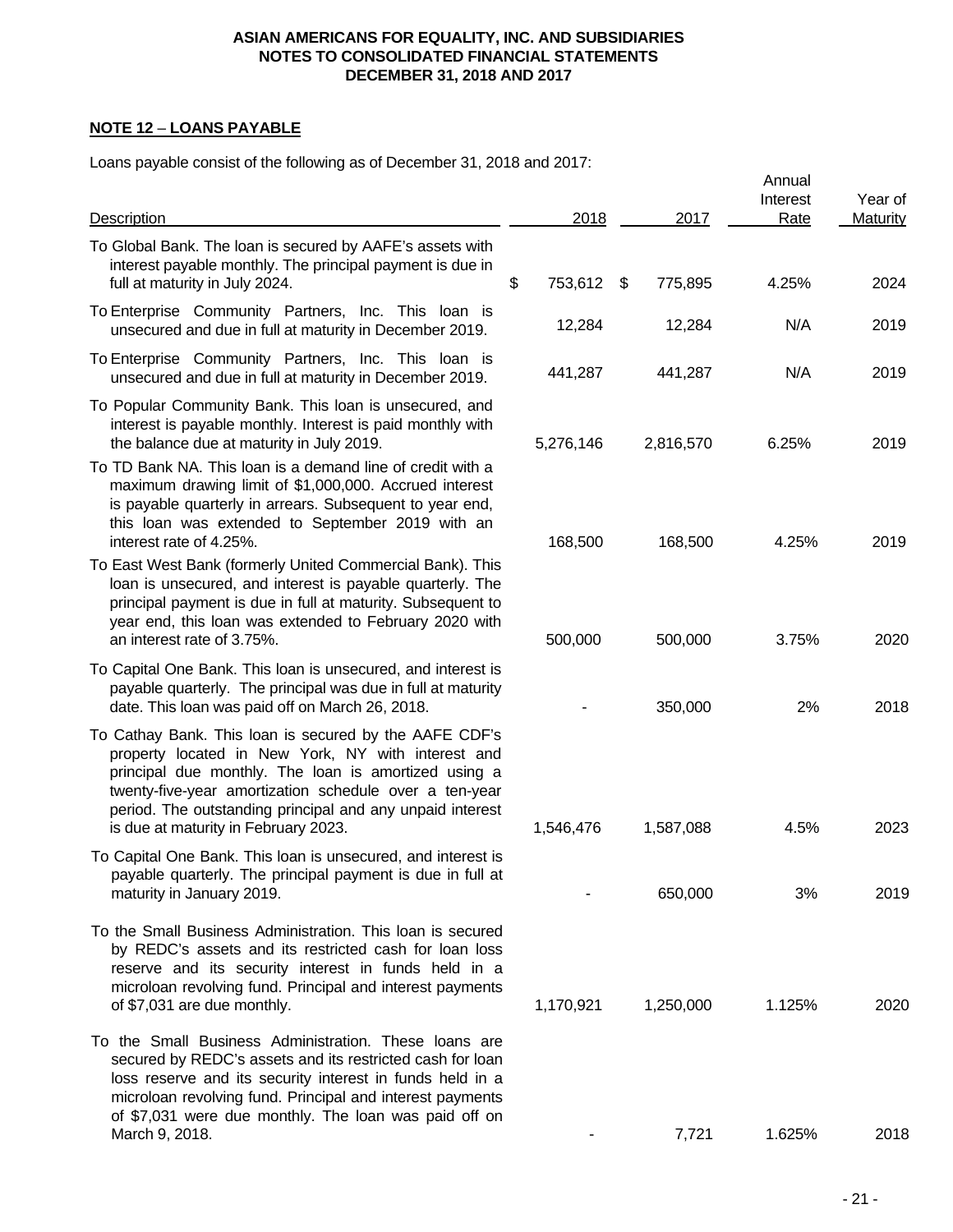## **NOTE 12 – LOANS PAYABLE (Continued)**

| Description                                                                                                                                                                                                                                                                                                                                                                                                          | 2018    | 2017          | Annual<br>Interest<br>Rate | Year of<br><b>Maturity</b> |
|----------------------------------------------------------------------------------------------------------------------------------------------------------------------------------------------------------------------------------------------------------------------------------------------------------------------------------------------------------------------------------------------------------------------|---------|---------------|----------------------------|----------------------------|
| To the Small Business Administration. These loans are<br>secured by REDC's assets and its restricted cash for loan<br>loss reserve and its security interest in funds held in a<br>microloan revolving fund. Principal and interest payments<br>of \$7,089 are due monthly. The loan was repaid in 2018.                                                                                                             | \$      | \$<br>194,145 | 1.125%                     | 2020                       |
| To the Small Business Administration. No principal or interest<br>payments were required during the first 12 months from<br>the date of the loan. These loans are secured by REDC's<br>assets and its restricted cash for loan loss reserve and its<br>security interest in funds held in a microloan revolving<br>fund. Principal and interest payments of \$7,041 are due<br>monthly. The loan was repaid in 2018. |         | 306,773       | 2.25%                      | 2021                       |
| To the Small Business Administration. No principal or interest<br>payments were required during the first six months from<br>the date of the loan. These loans are secured by REDC's<br>assets and its restricted cash for loan loss reserve and its<br>security interest in funds held in a microloan revolving<br>fund. Principal and interest payments of \$6,944 are due<br>monthly.                             | 291,667 | 375,000       | 1%                         | 2022                       |
| To the Community Development Financial Institutions Fund.<br>This loan is unsecured, and interest is payable semi-<br>annually. The principal payment is due in three equal<br>installments on the 5th, 6th and 7th anniversary of the<br>date of the loan.                                                                                                                                                          | 107,100 | 214,200       | 1%                         | 2019                       |
| To the Small Business Administration. No principal or interest<br>payments were required during the first 12 months from<br>the date of the loan. These loans are secured by REDC's<br>assets and its restricted cash for loan loss reserve and its<br>security interest in funds held in a microloan revolving<br>fund. Principal and interest payments of \$3,125 are due<br>monthly.                              | 149,991 | 187,489       | 1%                         | 2022                       |
| To Valley National Bank. This loan is secured by the<br>Agency's mortgaged property located in Brooklyn, NY.<br>Principal and interest payments of \$4,762 are due<br>monthly.                                                                                                                                                                                                                                       | 746,923 | 763,355       | 4.42%                      | 2033                       |
| To Valley National Bank. This is a revolving line of credit in<br>which requests for drawdowns will be reviewed and<br>approved case by case. The interest rate and the amount<br>of the monthly payment will be adjusted on the first day of<br>every month after the initial payment date based on index<br>(Wall Street Prime Rate).                                                                              |         | 1,000,000     | 4.25%                      | 2020                       |
|                                                                                                                                                                                                                                                                                                                                                                                                                      |         |               |                            |                            |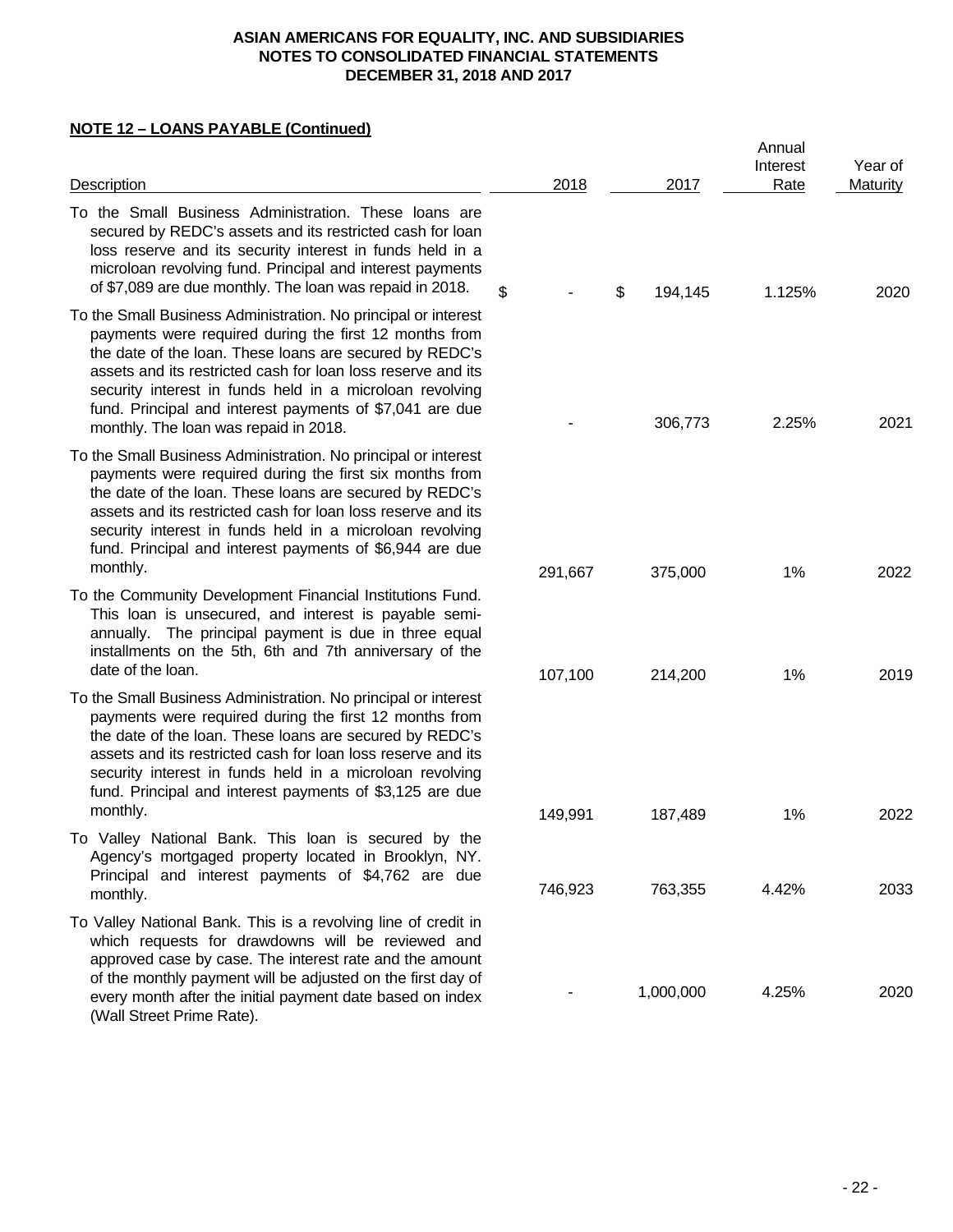## **NOTE 12 – LOANS PAYABLE (Continued)**

| Description                                                                                                                                                                                                                                                                                                                                                                                                                                                                                                                                                                                                                                                                                                                                                                                                                                                                                                                                                           | 2018             | 2017      | Annual<br>Interest<br>Rate | Year of<br><b>Maturity</b> |
|-----------------------------------------------------------------------------------------------------------------------------------------------------------------------------------------------------------------------------------------------------------------------------------------------------------------------------------------------------------------------------------------------------------------------------------------------------------------------------------------------------------------------------------------------------------------------------------------------------------------------------------------------------------------------------------------------------------------------------------------------------------------------------------------------------------------------------------------------------------------------------------------------------------------------------------------------------------------------|------------------|-----------|----------------------------|----------------------------|
| To the Small Business Administration at an interest rate of<br>0.75%. No principal or interest payments were due<br>during the first twelve months. During the first through<br>twelfth month interest will be reduced so that interest will<br>be accrued on the outstanding balance of the loan at<br>0.0%. In the ninth month, if the average size of the<br>microloans made by REDC is equal to \$10,000 or less,<br>interest accrues at a rate of 0.75%. If the average size<br>of the microloans made by REDC exceeds \$10,000,<br>interest will accrue at 0.0%. Recalculation of interest will<br>take place, as described above, at regular intervals on<br>the twenty-first month and annually thereafter and will<br>become effective on the twenty-fifth month and annually<br>thereafter. The loan is secured by REDC's assets and its<br>restricted cash for loan loss reserve and its security<br>interest in funds held in a microloan revolving fund. | \$<br>659,722 \$ |           | 798,611 0% - 0.75%         | 2023                       |
| To the Small Business Administration at an interest rate of<br>1.50%. No principal or interest payments are due during<br>the first 12 months. The monthly principal payment is<br>\$6,944, with a balance due at maturity. The loan is<br>secured by REDC's assets and its restricted cash for<br>loan loss reserve and its security interest in funds held in<br>a microloan revolving fund.                                                                                                                                                                                                                                                                                                                                                                                                                                                                                                                                                                        | 530,025          | 612,661   | 1.50%                      | 2025                       |
| To the Small Business Administration at an interest rate of<br>1.25%. No principal or interest payments are due during<br>the first 12 months. The monthly principal payment is<br>\$11,574, with a balance due at maturity. The loan is<br>secured by REDC's assets and its restricted cash for<br>loan loss reserve and its security interest in funds held in<br>a microloan revolving fund.                                                                                                                                                                                                                                                                                                                                                                                                                                                                                                                                                                       | 1,041,667        | 1,180,556 | 1.25%                      | 2026                       |
| To Empire State Development Corporation at an interest<br>rate of 1.00%. This revolving loan is unsecured with the<br>principal payment due based on the amount of<br>collections on loans receivable.                                                                                                                                                                                                                                                                                                                                                                                                                                                                                                                                                                                                                                                                                                                                                                | 250,000          | 250,000   | 1.00%                      | 2022                       |
| To PNC Bank at an interest rate of the daily LIBOR rate<br>plus 2.00%. Interest shall be due and payable monthly,<br>commencing the first month from the date of the loan<br>and continuing each month thereafter until the maturity<br>date, at which time a final installment shall be payable in<br>an amount equal to the remaining outstanding principal<br>balance. Any outstanding principal and accrued interest<br>shall be due and payable in full.                                                                                                                                                                                                                                                                                                                                                                                                                                                                                                         | 1,000,000        | 1,000,000 | <b>LIBOR</b><br>$+2%$      | 2021                       |
| To Low Income Investment Fund. A construction loan of<br>\$2,008,007 was provided and requires monthly<br>payments of interest. The outstanding principal amount<br>of the loan is expected to be repaid partly from the<br>proceeds of the cooperative ownership conversion and<br>partly from a permanent loan refinancing provided by<br>HPD. The loan was paid off on September 12, 2018.                                                                                                                                                                                                                                                                                                                                                                                                                                                                                                                                                                         |                  | 1,842,903 | 6%                         | 2018                       |
|                                                                                                                                                                                                                                                                                                                                                                                                                                                                                                                                                                                                                                                                                                                                                                                                                                                                                                                                                                       |                  |           |                            | $-23-$                     |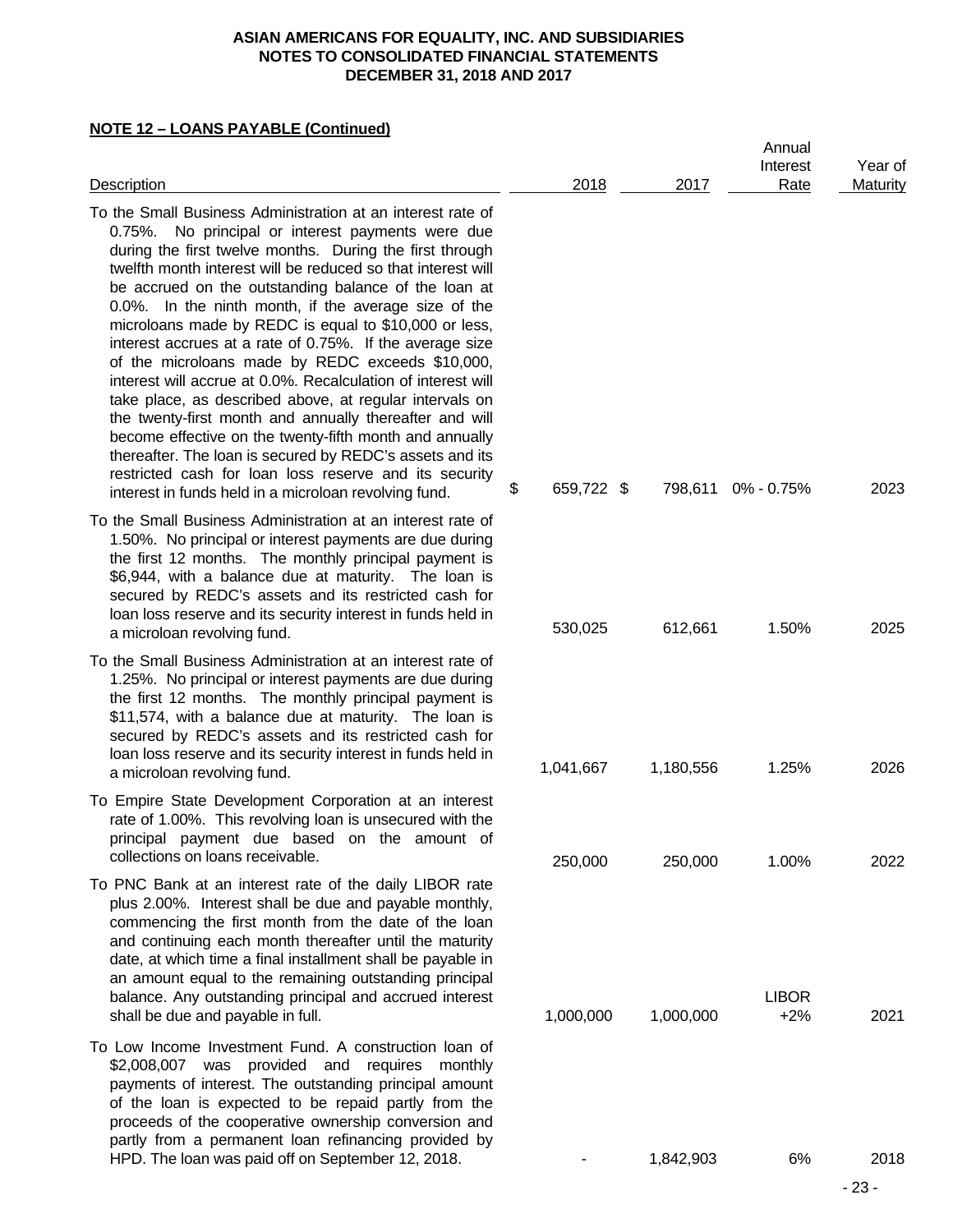#### **NOTE 12** – **LOANS PAYABLE (Continued)**

| <u>NOTE 12 – LOANS PAYABLE (Continued)</u><br>Description                                                                                                                                                                                                                                                                                                                                                                                                                        | 2018                                  | 2017                                                    | Annual<br>Interest<br>Rate | Year of<br>Maturity |
|----------------------------------------------------------------------------------------------------------------------------------------------------------------------------------------------------------------------------------------------------------------------------------------------------------------------------------------------------------------------------------------------------------------------------------------------------------------------------------|---------------------------------------|---------------------------------------------------------|----------------------------|---------------------|
| To HPD. A construction loan of \$1,702,210 was provided<br>and requires monthly payments of interest. The<br>outstanding principal amount of the loan is expected to<br>be repaid partly from the proceeds of the cooperative<br>ownership conversion and partly from a permanent loan<br>refinancing provided by HPD. The loan was transferred<br>to Elizabeth Street HDFC.                                                                                                     | \$                                    | \$<br>1,702,210                                         | 1.25%                      | 2018                |
| To City of Kansas City. The loan is repayable in 60 equal<br>installments commencing with the Cleanup Completion.<br>The loan is noninterest-bearing through the maturity<br>date, which is sixty months after the Cleanup Completion<br>date. After the maturity date, or in the event of default,<br>interest accrues at the per annum rate otherwise in<br>effect, plus 2%. Repayments of the loan began in<br>November 2016 with principal payments of \$5,000 per<br>month. | 704,853                               | 1,032,973                                               | 0%                         | 2021                |
| To the Empire State Development Corporation. This<br>revolving loan is unsecured with the principal payment<br>due based on the amount of collections on loans<br>receivable.                                                                                                                                                                                                                                                                                                    | 2,000,000                             | 2,000,000                                               | 1%                         | 2022                |
| To BNB Bank at an interest rate of 2.50%. 17 quarterly<br>consecutive interest payments beginning August 18,<br>2018 with final payment due on August 18, 2022 for all<br>principal and accrued interest not yet paid.                                                                                                                                                                                                                                                           | 1,000,000                             |                                                         | 2.5%                       | 2022                |
| To Deutsche Bank. These loans are unsecured and<br>noninterest-bearing with the principal payment due at<br>maturity dates.                                                                                                                                                                                                                                                                                                                                                      | 80,000                                | 40,000                                                  | N/A                        | 2020-2022           |
| To NeighborWorks Capital Corporation.<br>One loan of<br>\$5,400,000 and is secured by building and equipment.<br>The second loan of \$500,000 is unsecured. Interest is at<br>5.25% compounded quarterly.<br>In addition to the<br>quarterly interest payment, One Hardesty is to pay<br>\$37,500 towards principal.                                                                                                                                                             | 5,389,000                             | 5,539,000                                               | 5.25%                      | 2019                |
| Less: deferred financing costs                                                                                                                                                                                                                                                                                                                                                                                                                                                   | 23,820,174<br>(27, 633)<br>23,792,541 | 27,599,221<br>(40, 218)<br>27,559,003<br>$\mathbb{S}^-$ |                            |                     |

Future approximate annual principal repayments are as follows for the years ending after December 31, 2018:

| 2019       | 12,173,000 |
|------------|------------|
| 2020       | 2,392,000  |
| 2021       | 2,721,000  |
| 2022       | 2.823,000  |
| 2023       | 2,047,000  |
| Thereafter | 1.664.000  |
|            | 23,820,000 |

The proceeds from these loans enabled the Agency to make loans to individuals and businesses and expand the Agency's activities. The Agency is required to adhere to certain financial covenants.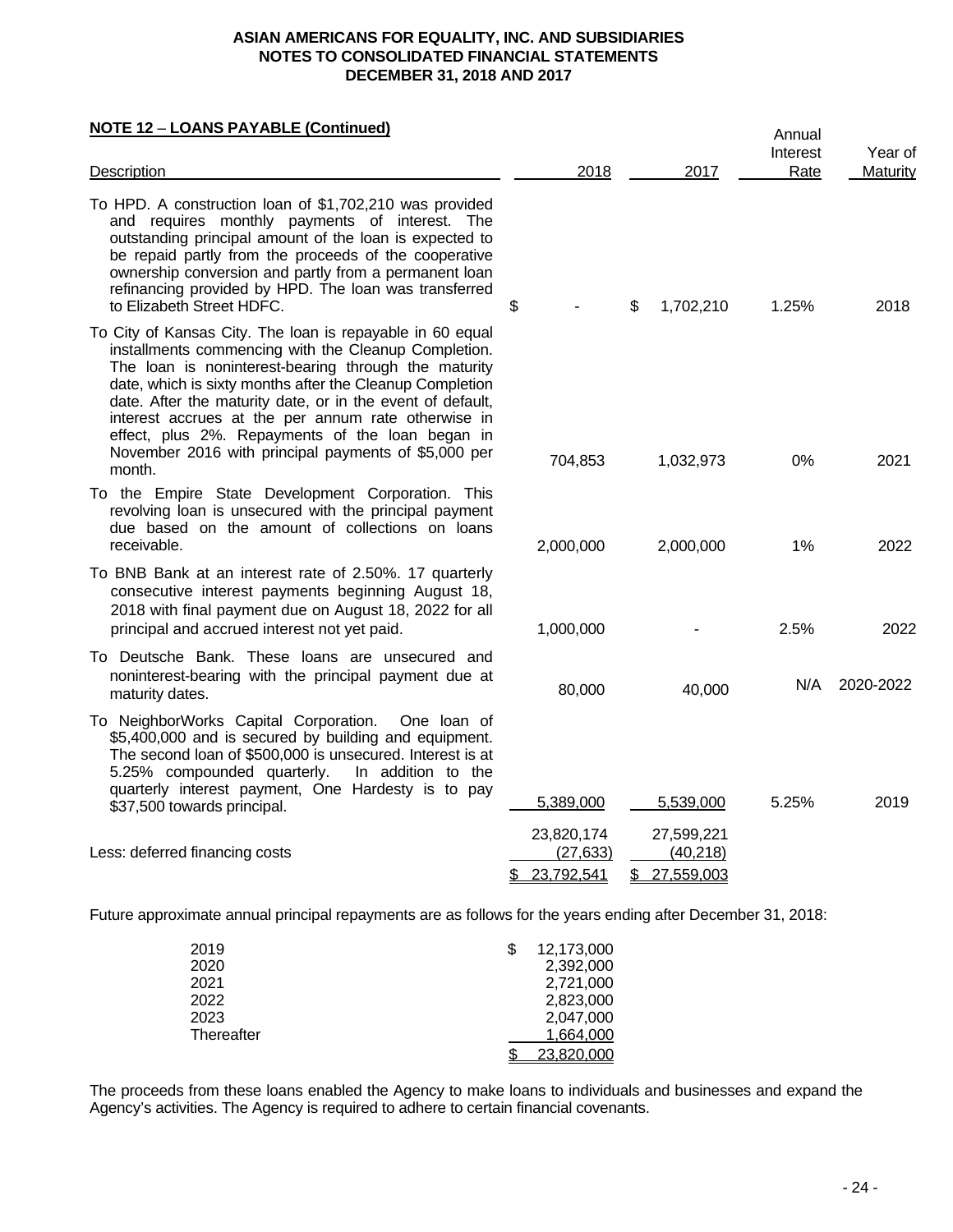#### **NOTE 13** – **BANK LINES OF CREDIT**

The State Bank of India provided REDC with a \$1,000,000 unsecured revolving credit line for purposes of lending to small businesses in targeted economic areas. The line is considered unsecured, although the underlying loans are collateralized by REDC's own borrowers. The line bears interest at the fixed rate of 3% per annum. In June 2016, the line of credit was increased to \$3,000,000. As of December 31, 2018 and 2017, the outstanding borrowings on the credit line amounted to \$3,000,000, respectively. The line of credit matures on June 28, 2021.

Valley National Bank provided REDC with a \$1,000,000 line of credit. The line bears interest at a per annum rate equal to the Wall Street Journal Rate. As of December 31, 2018 and 2017, the outstanding borrowings on the credit line amounted to \$0. The line of credit matured on January 31, 2017 and was subsequently renewed with the same terms and a new maturity date of January 31, 2020.

Global Bank provided AAFE with a \$1,000,000 line of credit. The line bears interest at the fixed rate of 4.5% per annum. As of December 31, 2018 and 2017, the outstanding borrowings on the credit line amounted to \$0 and \$700,000, respectively. The line of credit matured on October 25, 2018.

Local Initiatives Support Corporation provided AAFE with a \$175,000 line of credit. The line bears interest at the fixed rate of 4.5% per annum. As of December 31, 2018 and 2017, the outstanding borrowings on the credit line amounted to \$174,902. The line of credit will mature on February 1, 2020.

Enterprise Community Loan Fund, Inc provided AAFE with a line of credit. The line to be disbursed through subloans based on borrower's request and the aggregate principal amount of all outstanding sub-loans cannot exceed \$2,500,000. The line mature 36 months after the origination date or December 15, 2021. However each sub-loan has a 24 months term period. The interest rate for all sub-loans will accrue at a fixed rate of 6% per annum until the outstanding balance reached \$1,000,000. The interest rate for all disbursements exceeding \$1,000,000 will accrue at a fixed rate of 5.75% per annum. Outstanding balance as of December 31, 2018 amounted to \$843,709.

#### **NOTE 14** – **MORTGAGES PAYABLE**

Mortgages payable as of December 31, 2018 and 2017 consist of the following:

| Description                                                                                                                                                                                                                                                                                                                                                                         | 2018            |     | 2017      | Annual<br>Interest<br>Rate | <b>Due</b><br>Date |
|-------------------------------------------------------------------------------------------------------------------------------------------------------------------------------------------------------------------------------------------------------------------------------------------------------------------------------------------------------------------------------------|-----------------|-----|-----------|----------------------------|--------------------|
| To Valley National Bank. This is secured by a mortgage of<br>property with monthly principal and interest payments of<br>\$11,659. The interest rate is variable, revised every five<br>years based on the Index of Federal Home Loan Bank<br>plus 2%. As of December 31, 2018, the rate is 4.25%.                                                                                  | \$<br>1,076,292 | \$. | 1,166,190 | Variable                   | 2028               |
| To New York City Housing Development Corporation<br>("HDC"). Note requires no monthly payment of principal<br>until the note becomes due in 2046. Interest is due and<br>payable in equal monthly installments commencing on<br>July 1, 2016. A service fee in the amount of .25% of the<br>principal amount or \$60 monthly is also due and payable<br>commencing on July 1, 2016. | 287.091         |     | 287.091   | 1.25%                      | 2046               |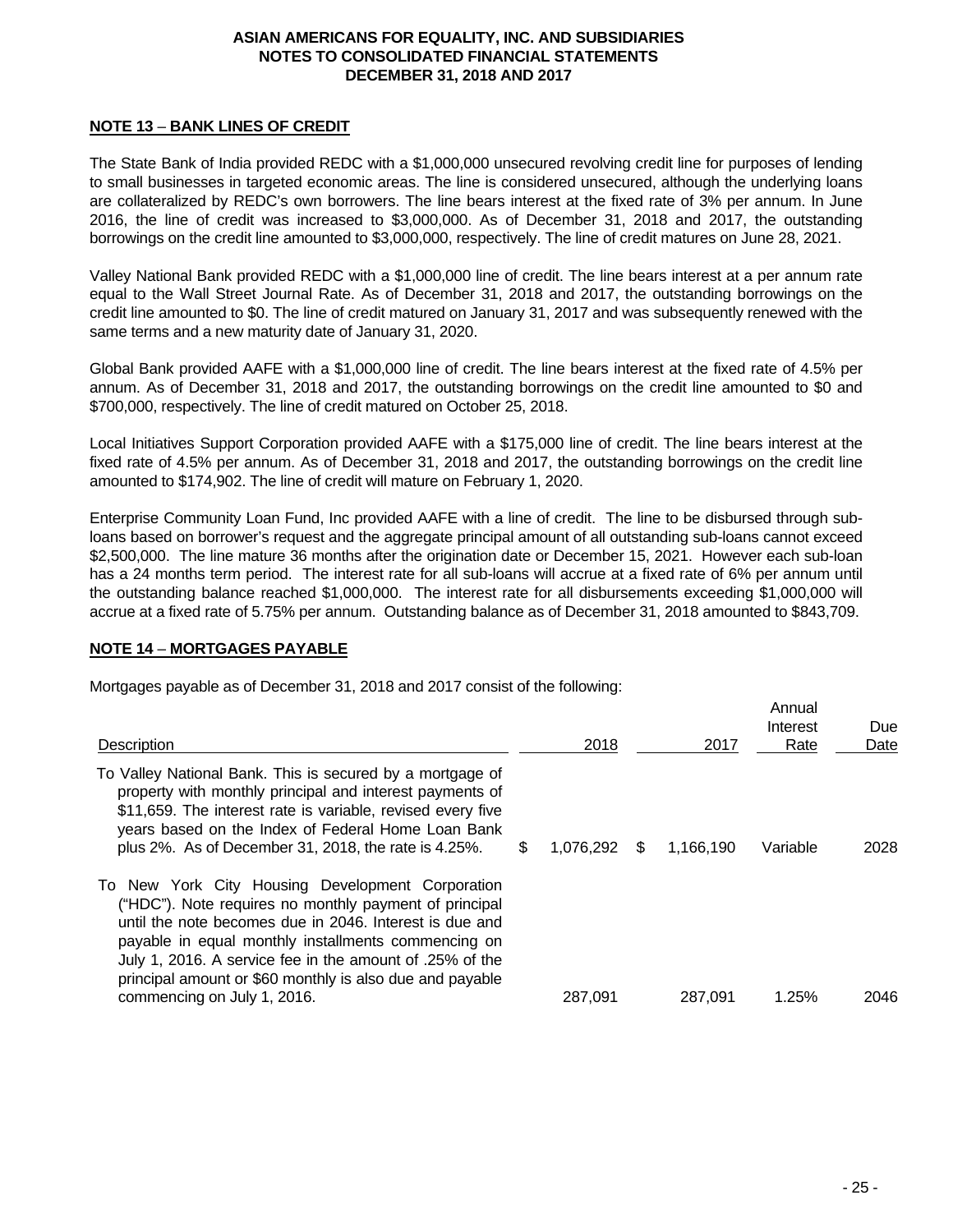Annual

## **NOTE 14** – **MORTGAGES PAYABLE (Continued)**

|                                                                                                                                                                                                                                                                                                                                                                                                                                                                                                           |                        |                        | Interest    | Due          |
|-----------------------------------------------------------------------------------------------------------------------------------------------------------------------------------------------------------------------------------------------------------------------------------------------------------------------------------------------------------------------------------------------------------------------------------------------------------------------------------------------------------|------------------------|------------------------|-------------|--------------|
| Description<br>To Housing Trust Fund Corporation ("HTFC"). The note<br>requires no monthly amortization of principal until the<br>note becomes due. Interest is payable annually on the<br>advanced<br>principal<br>balance<br>and<br>outstanding,<br>commencing on the 30th day of June 2011, and<br>continuing annually thereafter until June 30, 2046.<br>Interest payments shall be due and payable on an<br>annual basis solely to the extent of net cash flow as<br>defined in the promissory note. | 2018<br>\$             | 2017                   | Rate<br>1%  | Date<br>2046 |
| To HPD. Mortgage with interest and service fee payable on<br>a monthly basis. Principal is due at maturity. Initial<br>maturity date can be extended for additional 15 years<br>plus additional 3 years based on compliance with<br>regulatory agreement, making possible future maturity in                                                                                                                                                                                                              | 2,290,000              | 2,290,000<br>\$        |             |              |
| 2038.<br>To HPD. Equal monthly installments of interest only in the<br>amount of \$1,583 commencing on the first installment<br>date, January 1, 2009, and continuing to the maturity<br>date. The principal amount and any and all other<br>amounts of the indebtedness are due on maturity.                                                                                                                                                                                                             | 3,102,418<br>2,223,623 | 3,102,418<br>2,223,623 | 1.25%<br>1% | 2020<br>2039 |
| Building Loan from $HPD -$ the note requires no monthly<br>payments of principal or interest, and will be forgiven at<br>the end of the term provided there have been no defaults<br>thereunder and the project has met all applicable<br>requirements.                                                                                                                                                                                                                                                   | 334,332                | 334,332                | 0%          | 2046         |
| To HPD. Second mortgage with monthly principal and<br>interest payments of \$421. Annual minimum principal<br>repayments are \$10, and the balance is due in full at the<br>maturity date. Initial maturity date can be extended for<br>additional 15 years plus additional 3 years based on<br>compliance with regulatory agreement, making possible<br>future maturity in 2038.                                                                                                                         | 503,968                | 503,984                | 1%          | 2020         |
| To HTFC Third mortgage payable in full at the maturity date<br>plus accrued interest. Accrued interest payable as of<br>December 31, 2018 and 2017 amounted to \$73,446.<br>AAHDFC began to pay the interest in 2010. Initial<br>maturity date can be extended for additional 15 years<br>plus additional 3 years based on compliance with<br>regulatory agreement, making possible future maturity in                                                                                                    |                        |                        |             |              |
| 2038.                                                                                                                                                                                                                                                                                                                                                                                                                                                                                                     | 545,440                | 545,440                | 1%          | 2020         |
| Community Preservations Corporations<br>("CPC").<br>To<br>Principal and interest of \$1,802 is due monthly<br>commencing on the first installment due date, February<br>1, 2012, and continuing to the maturity date.                                                                                                                                                                                                                                                                                     | 244,168                | 248,225                | 7.13%       | 2042         |
| To Bellwether Enterprise Real Estate Capital, LLC. This<br>loan is secured by the real property of the Agency.<br>Principal and an interest payment of \$57,094 is due<br>monthly, with any outstanding balance due in full at                                                                                                                                                                                                                                                                            |                        |                        |             |              |
| maturity.                                                                                                                                                                                                                                                                                                                                                                                                                                                                                                 | 13,332,941             | 13,617,477             | 2.97%       | 2048         |
|                                                                                                                                                                                                                                                                                                                                                                                                                                                                                                           |                        |                        |             | $-26-$       |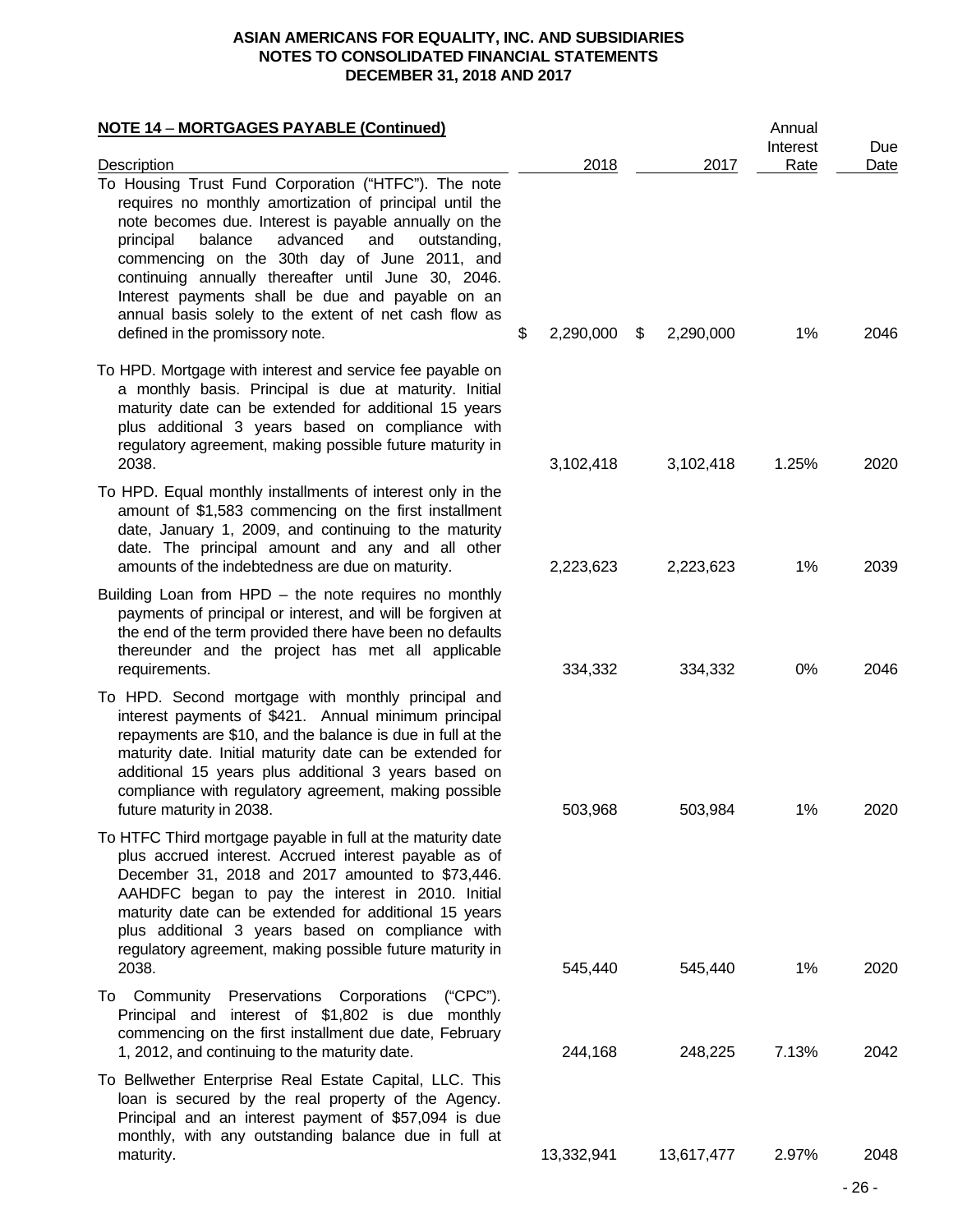## **NOTE 14** – **MORTGAGES PAYABLE (Continued)**

| NONTOAOLO I ATADLE (OOIKINGG)<br>Description                                                                                                                                                                                                                                                                                                                                                            | 2018            | 2017            | Annual<br>Interest<br>Rate | Due<br>Date    |
|---------------------------------------------------------------------------------------------------------------------------------------------------------------------------------------------------------------------------------------------------------------------------------------------------------------------------------------------------------------------------------------------------------|-----------------|-----------------|----------------------------|----------------|
| To HPD. Equal monthly installments of interest only in the<br>amount of \$1,583 commencing on the first installment<br>date, January 1, 2009, and continuing to the maturity<br>date. The principal amount and any and all other<br>amounts of the indebtedness are due on maturity.                                                                                                                    | \$<br>1,384,685 | \$<br>1,384,685 | 1.25%                      | 2039           |
| To HPD. Second mortgage consisting of four separate<br>mortgages that require no payment of principal or<br>interest. Will be deemed satisfied at maturity if CPHDFC<br>is in compliance with the terms and conditions of the<br>regulatory agreement.                                                                                                                                                  | 14,250,000      | 14,250,000      | 0%                         | 2036           |
| To HPD. Third mortgage requiring monthly interest accrual<br>only. Will be deemed satisfied at maturity if CPHDFC is<br>in compliance with the terms and conditions of the<br>regulatory agreement.                                                                                                                                                                                                     | 667,748         | 667,748         | 0.25%                      | 2024           |
| To United International Bank. This first mortgage is secured<br>by two of CHHDFC's properties located in Jackson<br>Heights, New York. The mortgage is amortized based on<br>a 25-year amortization schedule with monthly principal<br>and interest payments of \$9,933 and a balloon payment<br>due at maturity.                                                                                       | 1,349,918       | 1,380,548       | 6.39%                      | 2019           |
| To United International Bank. Second mortgage is secured<br>by two of CHHDFC's properties located in Jackson<br>Heights, New York. The mortgage is amortized based on<br>a 25-year amortization schedule with monthly principal<br>and interest payments of \$1,830 and a balloon payment<br>due at maturity.                                                                                           | 294,320         | 301,294         | Prime +<br>1.25%           | 2019           |
| To HPD. Third mortgage with interest and principal payable<br>in full at maturity date. Will be deemed satisfied at<br>maturity if CPHDFC is in compliance with the terms and<br>conditions of the regulatory agreement.                                                                                                                                                                                | 831,950         | 831,950         | 0.25%                      | 2026           |
| To HTF. Pursuant to an agreement with the State of New<br>York, acting through its Division of Housing and<br>Community Renewal ("DHCR") and HTFC. HTFC has<br>committed to provide a loan to finance the construction<br>of Norfolk's building. The interest rate for the loan is 1%.<br>Interest payment is due annually and will be paid from<br>excess income as defined in the mortgage agreement. | 1,800,000       | 1,800,000       | 1.00%                      | 2030           |
| To North Fork Community Development Corp. This is a<br>non-interest-bearing mortgage loan and shall be<br>deemed satisfied upon the expiration of the 15 years of<br>operating the project.                                                                                                                                                                                                             | 282,282         | 282,282         | 0.00%                      | 2019           |
| To CPC - First mortgage loan with principal and interest<br>payable monthly commencing July 2014 and on the first<br>day of each and every month thereafter until maturity.                                                                                                                                                                                                                             | 916,741         | 939,188         | 7.44%                      | 2037           |
| To HPD – A monthly installment of principal and interest in<br>the amount of \$417 was due on February 1, 2012 and<br>continuing to the maturity date.                                                                                                                                                                                                                                                  | 645,542         | 648,921         | 0.25%                      | 2042<br>$-27-$ |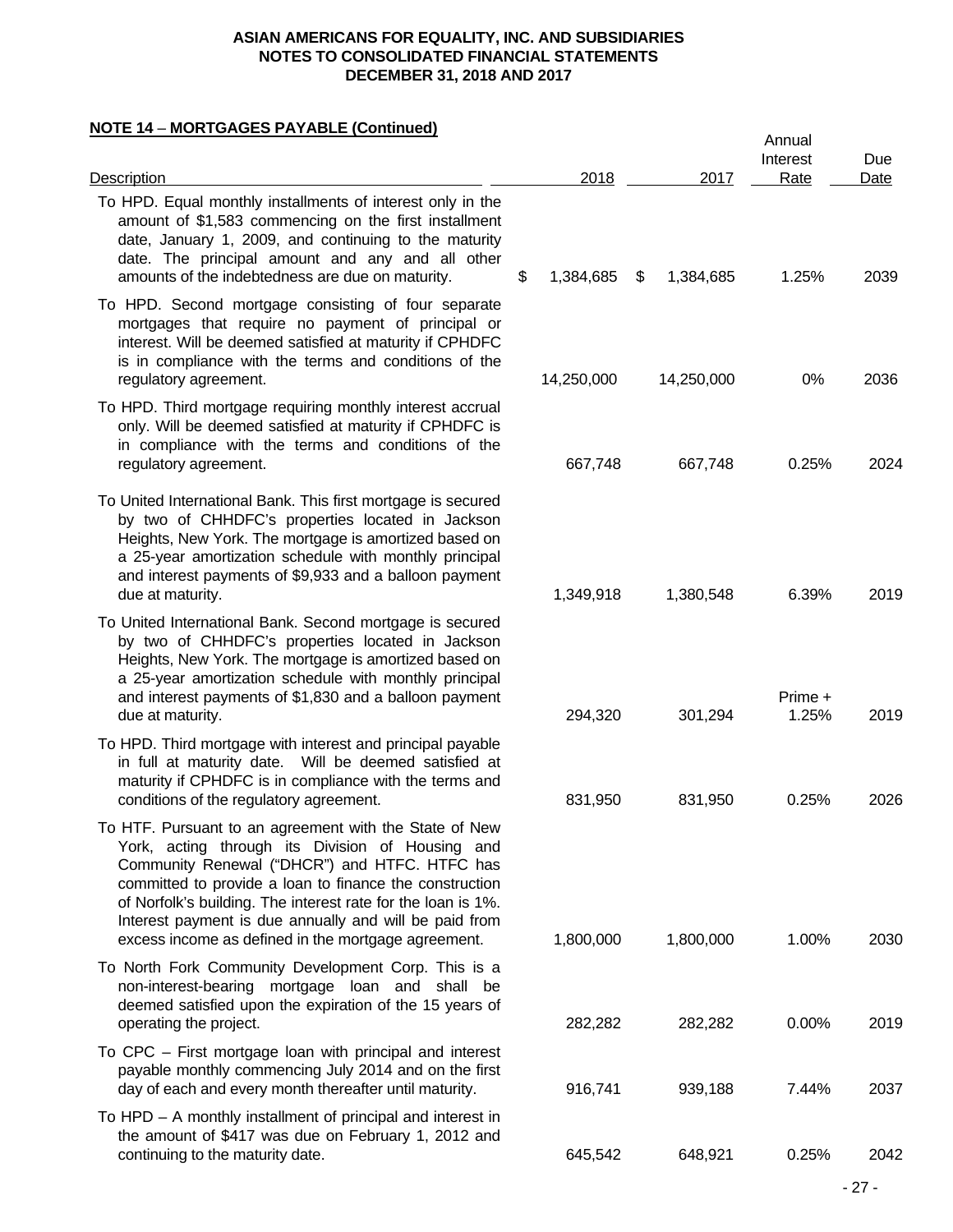| NOTE 14 - MORTGAGES PAYABLE (Continued)                                                                                                                                                                                                                                                                                                                                                                                                                                                                                                                                | 2018          | 2017          | Annual<br>Interest | Due          |
|------------------------------------------------------------------------------------------------------------------------------------------------------------------------------------------------------------------------------------------------------------------------------------------------------------------------------------------------------------------------------------------------------------------------------------------------------------------------------------------------------------------------------------------------------------------------|---------------|---------------|--------------------|--------------|
| <u>Description</u><br>To HPD. No regular payments of principal or interest. At<br>the end of the term, the principal amount shall be<br>reduced in its entirety and deemed satisfied if the<br>Mortgager is in compliance with the terms and<br>conditions of the Regulatory Agreement.                                                                                                                                                                                                                                                                                | \$<br>212,291 | \$<br>184,819 | Rate<br>0%         | Date<br>2027 |
| To HPD - Second mortgage loan. The first installment of<br>interest was due on June 1, 2014. Beginning on July<br>1, 2014, an installment of principal and interest in the<br>amount of approximately \$880 is due, and a like<br>installment is due on the first day of each month<br>thereafter until and including June 1, 2037.<br>Beginning July 1, 2037, installment of principal and<br>interest in the amount of approximately \$8,510 is due,<br>and a like installment is due on the first day of each<br>month thereafter until and including June 1, 2042. | 597,770       | 602,322       | 1.00%              | 2042         |
| First mortgage to the Enterprise Community - the<br>borrower shall make principal and an interest<br>payment of \$7,017 due the first date of each month<br>until maturity.                                                                                                                                                                                                                                                                                                                                                                                            | 1,209,621     | 1,228,892     | 5.25%              | 2043         |
| Second mortgage to HPD - No payments of principal<br>or interest. At the end of the term, the principal<br>amount shall be reduced in its entirety and deemed<br>satisfied if the mortgagor is in compliance with the<br>terms of the Regulatory Agreement.                                                                                                                                                                                                                                                                                                            | 2,000,000     | 2,000,000     | N/A                | 2042         |
| Third mortgage to HPD - the borrower shall make<br>interest payments of 1% inclusive of a 0.25%<br>servicing fee. No payments of principal shall be<br>payable by the Borrower. Monthly interest payments<br>in the amount of \$685 are payable by the borrower.<br>The principal balance and any accrued interest will<br>be due upon maturity.                                                                                                                                                                                                                       | 822,505       | 822,505       | 2.18%              | 2046         |
| Fourth mortgage to HPD - the borrower shall have no<br>payments of principal. Servicing fee shall be payable<br>at 0.25%. This loan is forgivable if the mortgagor is in<br>compliance with the terms and conditions of the<br>Regulatory Agreement.                                                                                                                                                                                                                                                                                                                   | 170,000       | 170,000       | 0.00%              | 2046         |
| To Neighborhood Partnership Housing Development<br>Fund Company, Inc. This is a standing loan that does<br>not bear interest or require the payment of<br>installments. The principal balance is due in full at<br>maturity.                                                                                                                                                                                                                                                                                                                                           | 495,000       | 495,000       | 0.00%              | 2044         |
| First mortgage to HPD - The loan shall be due and<br>payable on December 1, 2045. No interest shall be<br>due or payable on the loan.                                                                                                                                                                                                                                                                                                                                                                                                                                  | 1,754,543     | 1,754,543     | 0.00%              | 2045         |
| Second mortgage to HPD - The loan shall be due and<br>payable on December 1, 2045. No interest shall be<br>due and payable on the CDBG Loan.                                                                                                                                                                                                                                                                                                                                                                                                                           | 210,000       | 210,000       | 0.00%              | 2045         |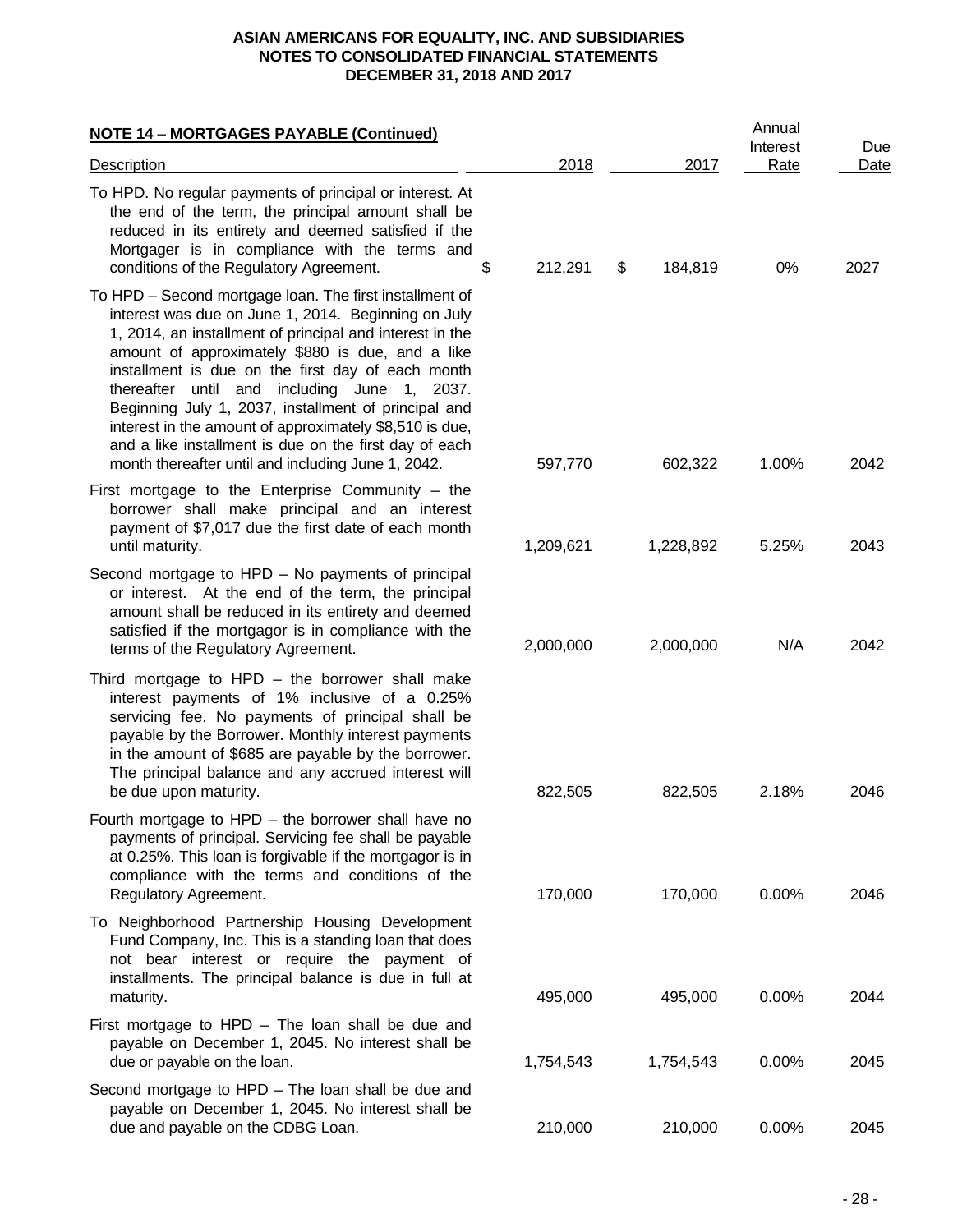| <b>NOTE 14 - MORTGAGES PAYABLE (Continued)</b>                                                                                                                                                                                                                                                                                                                                                                                                     |                                |                                | Annual<br>Interest | Due         |
|----------------------------------------------------------------------------------------------------------------------------------------------------------------------------------------------------------------------------------------------------------------------------------------------------------------------------------------------------------------------------------------------------------------------------------------------------|--------------------------------|--------------------------------|--------------------|-------------|
| <b>Description</b>                                                                                                                                                                                                                                                                                                                                                                                                                                 | 2018                           | 2017                           | Rate               | <b>Date</b> |
| Fourth mortgage to HDC - The Article 8 Loan shall be<br>due and payable on May 31, 2028. Interest on the<br>Article 8 Loan shall be payable at the rate of 0.75%<br>per annum in equal monthly installments of interest<br>only in the amount of \$18,305 on the first day of<br>each and every month, together with a servicing fee<br>in the amount of 0.25% per annum on the Article 8<br>Loan payable monthly in the amount of \$61.           | \$<br>292,885                  | \$<br>292,885                  | 1%                 | 2028        |
| To HPD - No payments of principal or interest. At the<br>end of the term, the principal amount shall be<br>reduced in its entirety and deemed satisfied if the<br>Mortgager is in compliance with the terms and<br>conditions of the regulatory agreement.                                                                                                                                                                                         | 527,000                        | 527,000                        | 0%                 | 2044        |
| Third mortgage to HDC - The Article 8 Loan shall be<br>due and payable on September 25, 2029. Interest<br>on the Article 8 Loan shall be payable at the rate of<br>0.75% per annum in equal monthly installments of<br>interest only in the amount of \$385 on the first day<br>of each and every month, together with a servicing<br>fee in the amount of 0.25% per annum on the<br>Article 8 Loan and payable monthly in the amount<br>of \$128. | 716,100                        | 716,100                        | 1.0%               | 2029        |
| To TD Bank. This mortgage is secured by the real<br>property located at 2 Allen Street, New York, NY,<br>with monthly principal and interest payments of                                                                                                                                                                                                                                                                                           |                                |                                |                    |             |
| \$18,763.                                                                                                                                                                                                                                                                                                                                                                                                                                          | 2,682,058                      | 2,747,692                      | 4.10%              | 2027        |
| Less: unamortized debt issuance costs                                                                                                                                                                                                                                                                                                                                                                                                              | \$<br>58,053,232<br>(539, 055) | \$<br>58,557,154<br>(563, 227) |                    |             |
|                                                                                                                                                                                                                                                                                                                                                                                                                                                    | 57,514,177                     | \$<br>57,993,927               |                    |             |

Golden Allen, LLC entered into a derivative transaction ("swap") with a notional amount that changes over time to correspond to the outstanding principal based on the agreed schedule for the mortgage. The notional amount of the derivative is the basis for calculating the volume of the transactions and does not represent the amount at risk. The market values of the swap can vary depending on movements in interest rates. The transaction creates offbalance sheet risk in that Golden Allen, LLC could potentially lose more on the swaps than the amounts at which these instruments are carried in the statements of financial position. The transaction had not been designated as a hedge. The counterparty is a New York financial institution. Golden Allen, LLC is obligated to pay an effective fixed interest rate of 3.11% on the notional amount (same as the principal balance). When taken together with the mortgage payable, the effect of the derivative transaction is to substantially convert variable rate (subject to the risk of going to a level higher than the current fixed rate) to a fixed rate mortgage payable that is subject to a 4.2% maximum rate.

As of December 31, 2018, the estimated fair value of the swap agreement amounted to \$11,209 which was deemed immaterial to the consolidated financial statements taken as a whole. Accordingly, the accompanying consolidated financial statements did not reflect such amounts.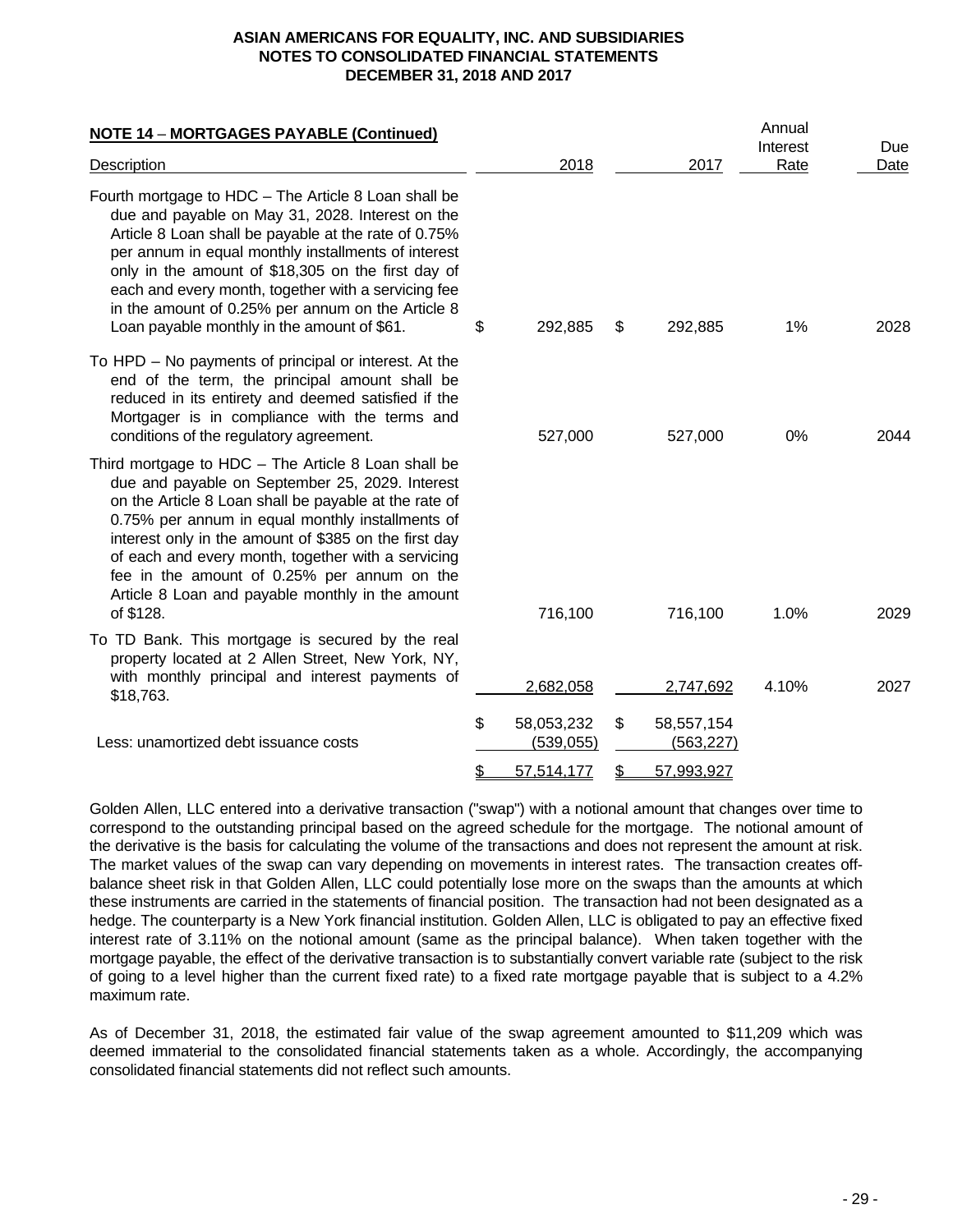#### **NOTE 14** – **MORTGAGES PAYABLE (Continued)**

Future approximate mortgage repayments for the years ending after December 31, 2018 are as follows:

| 2019       | \$<br>2,111,000  |
|------------|------------------|
| 2020       | 765,000          |
| 2021       | 501,000          |
| 2022       | 519,000          |
| 2023       | 537,000          |
| Thereafter | 53,620,000       |
|            | \$<br>58,053,000 |

As of December 31, 2018 and 2017, accrued interest on these loans amounted to \$390,147 and \$386,398, respectively, and is included under accounts payable and accrued expenses in the accompanying consolidated statements of financial position. The total interest expense for loans payable, bank lines of credit and mortgages payable amounted to \$2,592,892 and \$2,311,400 for the years ended December 31, 2018 and 2017, respectively.

#### **NOTE 15 – NET ASSETS WITH DONOR RESTRICTIONS**

Net assets with donor restrictions were available for the following purposes as of December 31:

|                                                              | 2018          | 2017          |
|--------------------------------------------------------------|---------------|---------------|
| With donor restrictions:                                     |               |               |
| Small business grant reserve program                         | \$<br>101.737 | \$<br>101,737 |
| Housing development and related activities                   | 278,196       | 289,327       |
| LES housing development                                      | 95,000        | 145,000       |
| Technical assistance                                         | 165,207       | 115,373       |
| Immigrant and LMI entrepreneurs and business owners' program |               | 12,000        |
| Immigrant small business outreach program                    |               | 2,500         |
| <b>Spectrum Digital Education Grant</b>                      | 40.000        |               |
| Strategic IT plan design/implementation                      | 69,375        |               |
| Other programs                                               | 898,279       | 1,369,112     |
|                                                              | .647.794      | 2.035.049     |

During the years ended December 31, 2018 and 2017, net assets with donor restrictions which amounted to \$1,072,130 \$2,424,956, respectively, were released from donor restrictions by incurring expenses (or the passage of time), thus satisfying the donor restrictions.

The Agency's net assets with donor restrictions include funds received from NeighborWorks America ("NWA") restricted for use as a revolving loan and capital projects fund:

- In July 2009, NWA provided AAFE with capital lending funds in the amount of \$75,000 that are intended to help complete neighborhood revitalization and community development projects. It is the intent of NWA that capital lending funds be used to create loans and fund capital projects that cannot be adequately financed with conventional resources. AAFE redirected this fund as an investment to AAFE CDF, which provides such services to its clients.
- In 2010, AAFE received \$382,000 of restricted capital grant funds from NWA. These funds are intended to assist in the rehabilitation of existing residential multifamily rental buildings. As such, AAFE redirected these funds to CPHDFC and Rivington HDFC amounting to \$282,000 and \$99,924, respectively.
- In 2011, AAFE received a total of \$575,000 of restricted capital grant funds from NWA. These funds consisted of \$200,000 intended for capital lending, \$50,000 for real estate development and \$325,000 for the rehabilitation of existing limited partnership owned portfolio residential rental property. AAFE redirected two of the grants to AAFE CDF and CHHDFC amounting to \$200,000 and \$50,000, respectively.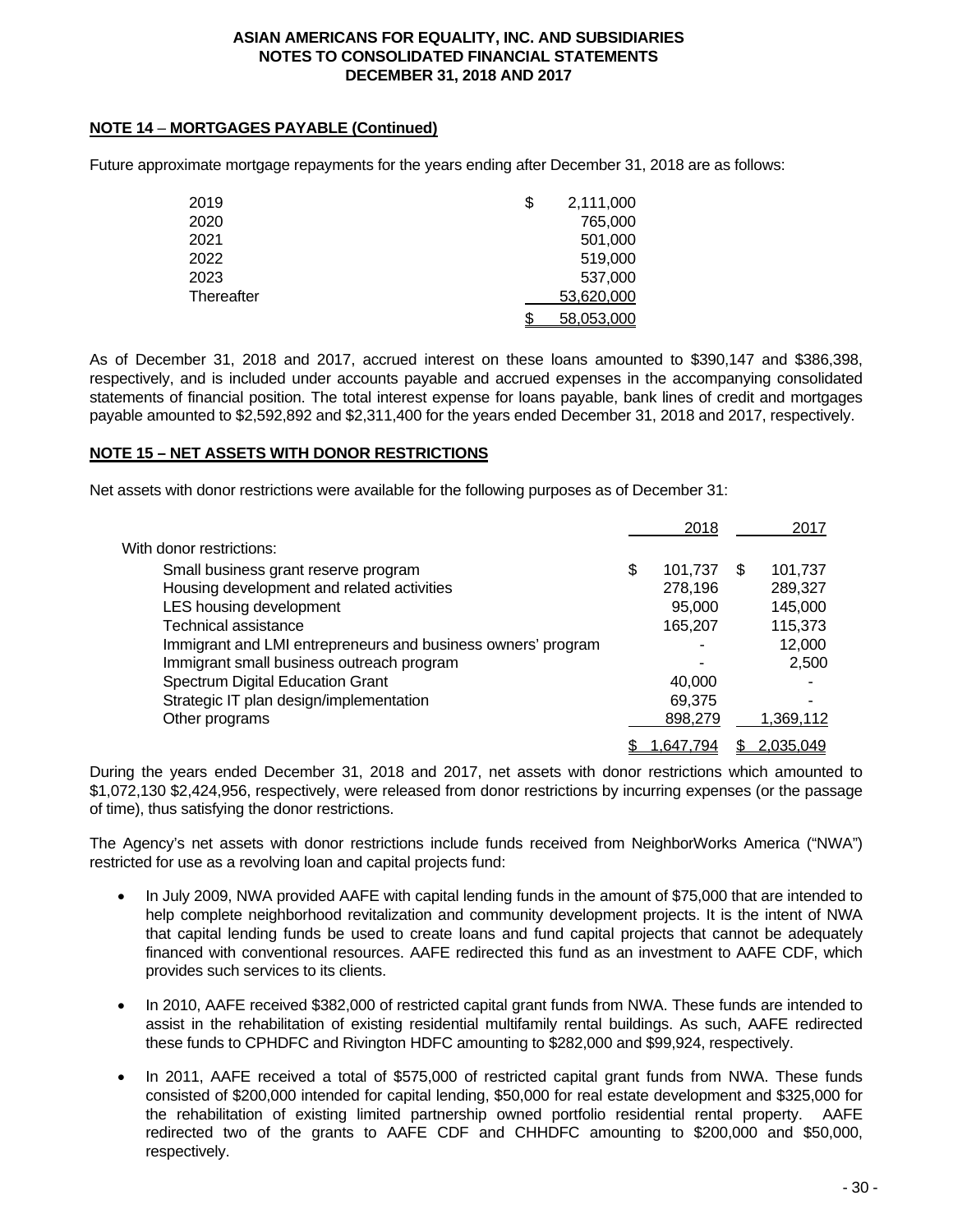#### **NOTE 15 – NET ASSETS WITH DONOR RESTRICTIONS (Continued)**

- In 2012, AAFE received a total of \$678,000 of restricted capital grant funds from NWA. These funds consisted of \$373,000 intended for capital lending, \$55,000 for real estate development and \$250,000 for the rehabilitation of existing limited partnership owned portfolio residential rental property. AAFE redirected two of the grants to AAFE CDF and Stanton amounting to \$373,000 and \$250,000, respectively.
- In 2013, AAFE received a total of \$375,000 restricted capital grant funds from NWA. These funds are restricted to be used to create loans and fund capital projects. AAFE redirected one grant to AAFE CDF in the amount of \$100,000.
- In 2014, AAFE received a total of \$437,769 restricted capital grant funds from NWA. These funds are restricted to be used to create loans and fund capital projects.
- In 2015, AAFE received a total of \$240,000 restricted funds from NWA. These funds are restricted to be used to create loans.
- In 2018, 2017, 2016 and 2015, AAFE applied for a capital funds conversion to have \$204,718, \$485,481, \$165,000 and \$354,546, respectively, reclassified to net assets without donor restrictions. A conversion was granted by NWA, and in the years ended December 31, 2018, 2017, 2016 and 2015, the amounts were released from net assets with donor restrictions and recognized as net assets without donor restrictions.

The investment of funds received from NWA is governed by the NeighborWorks America Investment and Grant Agreement (the "Agreement"). Under the Agreement, the restricted capital grant funds shall be used for purposes that will build assets for the Agency and the community in which it operates. As noted above, the funds received from NWA were used as capital lending funds and for the rehabilitation of residential multifamily rental buildings. Interest on loans as well as proceeds on capital projects in excess of the total amount of restricted capital grant funds provided by NWA invested or otherwise used to fund such projects may be transferred to net assets without donor restrictions, to be used for purposes of furthering the Agency's mission. Cash from any restricted capital funds provided by NWA, and not expended according to the terms of the agreement, shall be fully invested in securities either of the United States government or that are guaranteed by the United States government, or exclusively deposited in federally insured or state insured accounts. For the years ended December 31, 2018 and 2017, the unspent capital funds of \$0 and \$373,004, respectively, were deposited in a federally insured bank account and such funds are not subject to the endowment spending provisions of the New York Prudent Management of Institutional Funds Act ("NYPMIFA").

#### **NOTE 16 – RELATED-PARTY TRANSACTIONS**

AAFE, being the general partner in the limited partnerships, receives management and incentive fees from the limited partnerships. The total management and incentive fees received for the years ended December 31, 2018 and 2017, amounted to \$166,845 and \$189,839, respectively, and are included under program service, incentives and fees in the accompanying consolidated statements of activities. There were no outstanding receivables as of December 31, 2018 and 2017.

Due from affiliates amounted to \$1,633,446 and 1,605,818 as of December 31, 2018 and 2017, respectively and represents amounts due from various unconsolidated affiliates for services provided and loans extended by AAFE. Based on agreements in place the balance is to be collected with one to three years.

#### **NOTE 17 – COMMITMENTS AND CONTINGENCIES**

- A. Certain grants and contracts may be subject to audit by the funding sources. Such audits might result in disallowances of costs submitted for reimbursement. Management is of the opinion that such cost disallowances, if any, will not have a material effect on the accompanying consolidated financial statements.
- B. REDC is involved in several legal actions to recover monetary losses resulting from the default on loans by certain borrowers. No amounts for estimated recoveries have been included in the accompanying consolidated financial statements. REDC will recognize other income in the event any recoveries are made.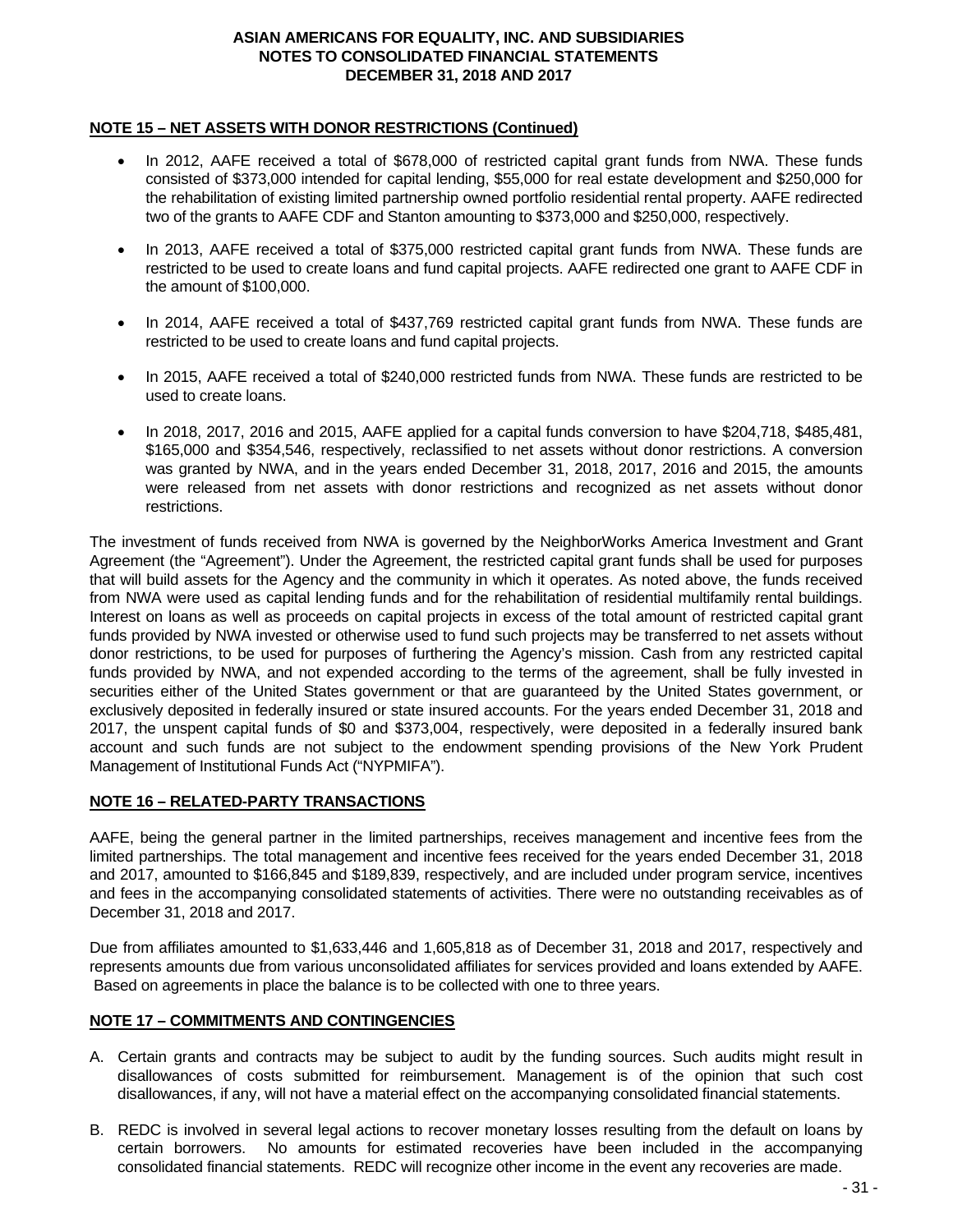#### **NOTE 17 – COMMITMENTS AND CONTINGENCIES (Continued)**

- C. CHHDFC is a party to various legal proceedings involved in the ordinary course of business. Management is of the opinion that such legal actions will not result in a material loss to the Agency.
- D. As permitted under the transfer agreement with HPD, CHHDFC leased portions of certain properties to commercial tenants in the interest of neighborhood revitalization and stabilization of local businesses. As of December 31, 2018, CHHDFC had such lease agreements with four commercial tenants, of which the lease agreements for one tenant will expire in 2019, two in 2020, and one indefinitely.
- E. As the sponsor of the general partners in three limited partnerships (see Note 1), AAFE is obligated under certain guarantees associated with the operations of these partnerships.
- F. In December 2015, REDC guaranteed a \$3,075,000 loan by BankUnited to the Downtown Manhattan Community Development Corporation ("DMCDC"), a sponsored entity. The loan is also collaterized by a property known as 1 Pike Street a/k/a 109-111 Division Street, New York, New York. REDC has not accrued a liability on this guarantee as the fair value of the guarantee is deemed immaterial.
- G. The Agency believes it had no uncertain income tax positions as of December 31, 2018 and 2017 in accordance with Accounting Standards Codification ("ASC") Topic 740 ("Income Taxes"), which provides standards for establishing and classifying any tax provisions for uncertain tax positions.
- H. The Agency is obligated, pursuant to various lease agreements, to make the approximate future minimum annual lease payments for the years ending after December 31, 2018 as follows:

|      | Total         |    | <b>Real Property</b> | Equipment    |
|------|---------------|----|----------------------|--------------|
| 2019 | \$<br>216,000 | S  | 189,000              | \$<br>27,000 |
| 2020 | 31,000        |    | 31,000               | ۰            |
| 2021 | 33,000        |    | 33,000               | ۰            |
| 2022 | 34,000        |    | 34,000               | ۰            |
| 2023 | 36,000        |    | 36,000               |              |
|      | 350,000       | \$ | 323,000              | \$<br>27,000 |

Rent expense for each of the years ended December 31, 2018 and 2017 amounted to approximately \$225,000.

I. The Agency subleases real property to tenants at 176-180 Eldridge Street, 111 Norfolk Street, 133-04 39 $<sup>th</sup>$ </sup> Avenue and 108 Norfolk Street in New York City. The approximate future minimum annual rentals to be received under these subleases for the years ending after December 31, 2018 are as follows:

|      | Total            |     | 176 Eldridge   | 180 Eldridge  |    | 108 Norfolk | <b>CHHDFC</b> |
|------|------------------|-----|----------------|---------------|----|-------------|---------------|
| 2019 | 417.000          | \$. | 50,000         | \$<br>64.000  | S  | 16.000      | 287,000       |
| 2020 | 293,000          |     | 51,000         | 66,000        |    | ۰           | 176,000       |
| 2021 | 219,000          |     | 53,000         | 68,000        |    |             | 98,000        |
| 2022 | 102,000          |     | $\blacksquare$ | -             |    |             | 102,000       |
|      | <u>1,031,000</u> | \$  | 154,000        | \$<br>198,000 | \$ | 16,000      | 663,000       |

Rental income from subleases amounted to \$199,910 and \$217,493 for the years ended December 31, 2018 and 2017, respectively.

#### **NOTE 18 – CONCENTRATIONS**

A. Cash and cash equivalents that potentially subject the Agency to a concentration of credit risk include cash accounts with banks that exceed the Federal Deposit Insurance Corporation ("FDIC") insurance limits by approximately \$11,229,000 and \$11,828,000 as of December 31, 2018 and 2017, respectively. Cash accounts with participating banks are insured up to \$250,000 per depositor.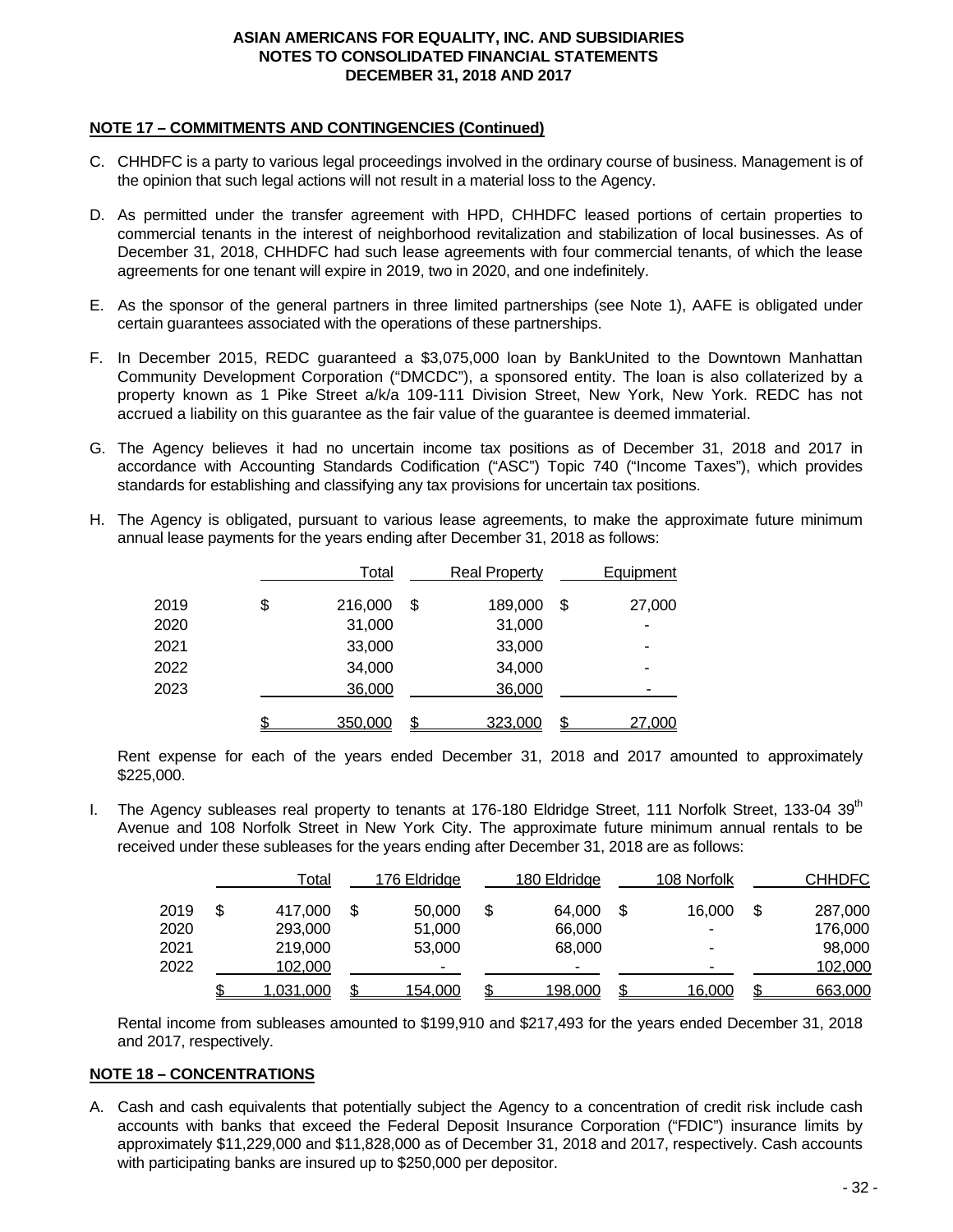#### **NOTE 18 – CONCENTRATIONS (Continued)**

- B. REDC lends money to small businesses in its target communities. Many of these small business borrowers operate businesses in the retail, wholesale, restaurant and certain personal service industries with their primary business operations located in Manhattan, Queens and Brooklyn. Funding for these loans is obtained by REDC in the form of loans, grants and credit lines from various organizations.
- C. For the years ended December 31, 2018 and 2017, ECHDFC received revenue from 16 of its residential units in the form of Section 8 subsidies and the Senior Citizen Rent Increase Exemption program ("SCRIE") subsidies administered by HPD and the New York City Department of Finance, respectively. The balance of the rent is received from tenants, many of whom receive public assistance.
- D. For the years ended December 31, 2018 and 2017, AAHDFC received approximately 24% and 26%, respectively, of its residential income in the form of Section 8 subsidies and the Senior Citizen Rent Increase Exemption program ("SCRIE") subsidies administered by HPD and the New York City Department of Finance, respectively. The balance of the rent is received from tenants, many of whom receive public assistance.
- E. For the years ended December 31, 2018 and 2017, the Company received approximately 22% and 21%, respectively, of its residential income in the form of Section 8 subsidies and the Senior Citizen Rent Increase Exemption program ("SCRIE") subsidies administered by HPD and the New York City Department of Finance, respectively. The balance of the rent is received from tenants, many of whom receive public assistance.

#### **NOTE 19 – INVESTMENTS AND FAIR VALUE MEASUREMENTS**

Investments consisted of the following for the years ended December 31:

|                               |   | 2018    | 2017      |
|-------------------------------|---|---------|-----------|
| Certificates of deposit       | S | 276,770 | 1,556,626 |
| Government money market funds |   | 467,739 | 1,180,080 |
| U.S. Treasury bills           |   | 58,640  | 57,755    |
| Total                         |   | 803.149 | 2,794,461 |

The fair value hierarchy defines three levels as follows:

Level 1: Valuations based on quoted prices (unadjusted) in an active market that are accessible at the measurement date for identical assets or liabilities. The fair value hierarchy gives the highest priority to Level 1 inputs.

Level 2: Valuations based on observable inputs other than Level 1 prices such as quoted prices for similar assets or liabilities; quoted prices in inactive markets; or model-derived valuations in which all significant inputs are observable or can be derived principally from or corroborated with observable market data.

Level 3: Valuations based on unobservable inputs are used when little or no market data is available. The fair value hierarchy gives the lowest priority to Level 3 inputs.

In determining fair value, the Agency utilizes valuation techniques that maximize the use of observable inputs and minimize the use of unobservable inputs to the extent possible in its assessment of fair value.

Financial assets carried at fair value at December 31, 2018 and 2017 consisted of U.S. Treasury Bills that were held as reserves by HPD amounting to approximately \$8,004,000 and \$7,401,000, respectively, and were classified as Level 1. The rest of the reserves are held in cash as of December 31, 2018 and 2017.

Investments, measured at fair value on a recurring basis, are classified as Level 1 and amounted to \$58,640 and \$57,755 as of December 31, 2018 and 2017, respectively.

Investments are subject to market volatility that could substantially change their carrying values in the near term.

In determining fair value, AAFE CDF utilizes valuation techniques that maximize the use of observable inputs and minimize the use of unobservable inputs to the extent possible in its assessment of fair value.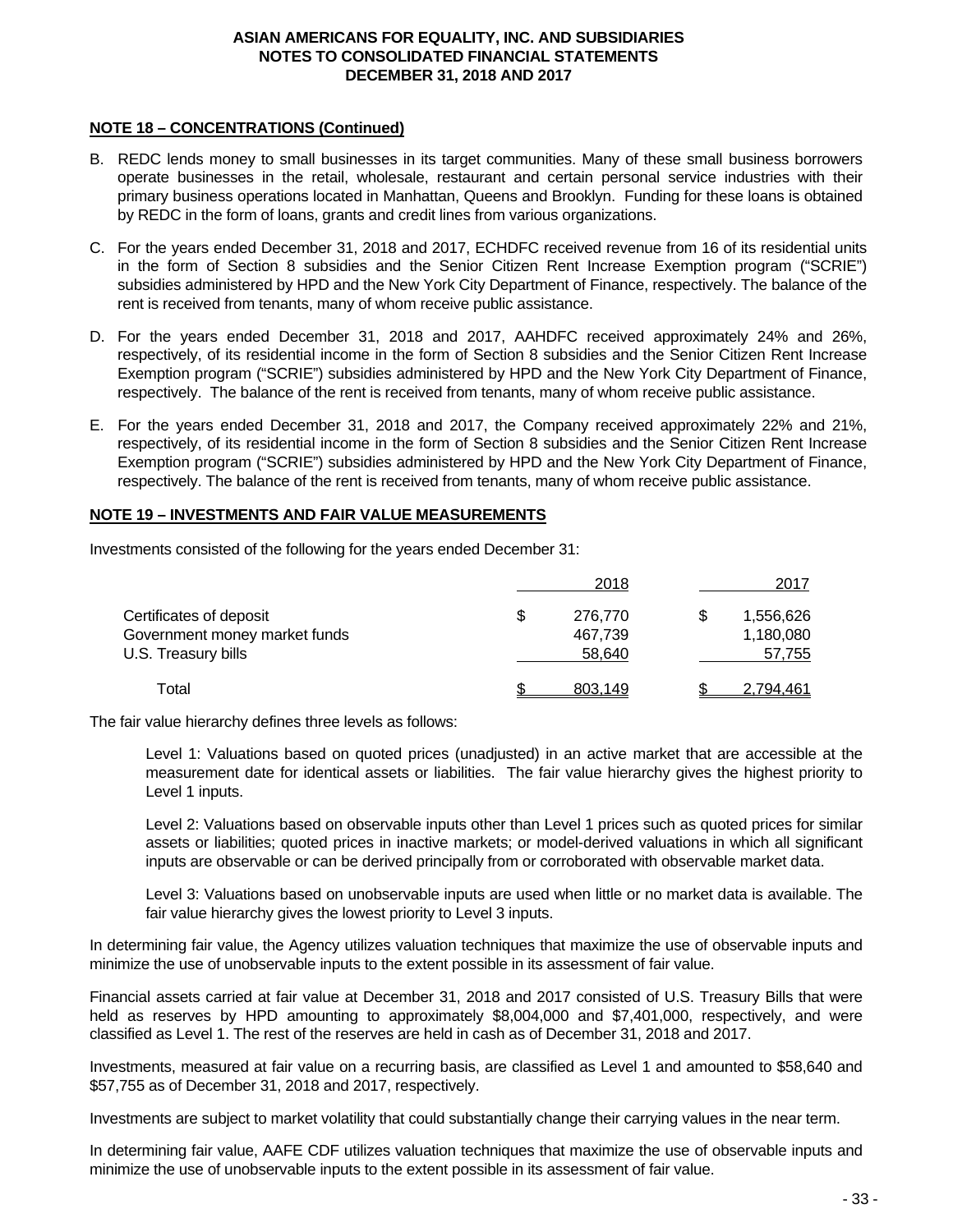#### **NOTE 20 – PENSION PLAN**

In 2016, the Agency established a 403(b) plan (the "Plan"). All employees over age 21 of the Agency with three months of service are eligible to participate. The Plan has a discretionary match, which was a maximum of 2% for those employees contributing a minimum of 2% to the Plan for 2018 and 2017. For the years ended December 31, 2018 and 2017, total employer contributions amounted to \$84,325 and \$82,714, respectively. Matching contributions are made to participant accounts each pay period.

#### **NOTE 21 – SUBSEQUENT EVENTS**

Management has evaluated, for potential recognition and disclosure, events subsequent to the date of the consolidated statement of financial position through June 26, 2019, the date the consolidated financial statements were available to be issued.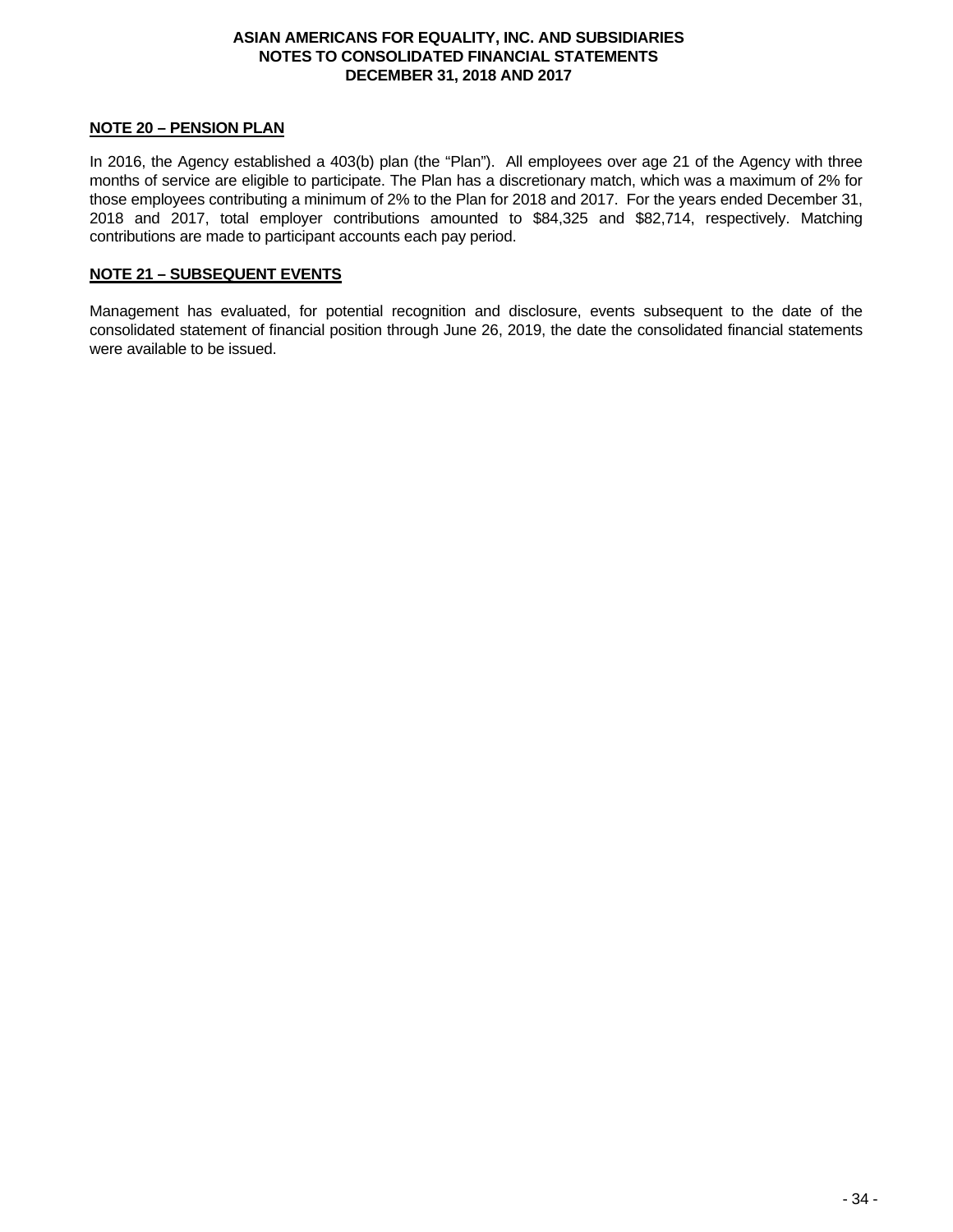#### **ASIAN AMERICANS FOR EQUALITY, INC. AND SUBSIDIARIES CONSOLIDATING SCHEDULE OF FINANCIAL POSITION AS OF DECEMBER 31, 2018 (WITH COMPARATIVE TOTALS FOR 2017)**

|                                                                                                                                                                | <b>Asian Americans</b><br>For Equality, Inc.                              | Renaissance<br>Economic<br>Development<br>Corporation, Inc.                  | <b>AAFE</b><br>Community<br><b>Development</b><br>Fund, Inc. | Queens Housing and<br><b>Immigration Center</b><br>Corporation, Inc. | <b>AAFE</b><br><b>New American</b><br><b>Opportunity Fund</b> | Hardesty<br>Renaissance<br>Economic<br>Development<br>Corporation, Inc. | 4 NYC<br>Housing, Inc.       | <b>Lower East Side</b><br><b>Housing Development</b><br>Fund Company, Inc. | Community<br><b>Renewal Housing</b><br><b>Development Fund</b><br>Company, Inc. | <b>Montgomery Housing</b><br><b>Development Fund</b><br>Company, Inc. | Community<br><b>Homes Housing</b><br><b>Development Fund</b><br>Company, Inc.<br>and its Affiliate | One<br>Hardesty, LLC<br><b>DBA</b><br>Hardesty<br><b>Storage</b> |
|----------------------------------------------------------------------------------------------------------------------------------------------------------------|---------------------------------------------------------------------------|------------------------------------------------------------------------------|--------------------------------------------------------------|----------------------------------------------------------------------|---------------------------------------------------------------|-------------------------------------------------------------------------|------------------------------|----------------------------------------------------------------------------|---------------------------------------------------------------------------------|-----------------------------------------------------------------------|----------------------------------------------------------------------------------------------------|------------------------------------------------------------------|
| <b>ASSETS</b>                                                                                                                                                  |                                                                           |                                                                              |                                                              |                                                                      |                                                               |                                                                         |                              |                                                                            |                                                                                 |                                                                       |                                                                                                    |                                                                  |
| Cash and cash equivalents                                                                                                                                      | \$<br>741,519                                                             | <b>S</b><br>5,445,560                                                        | 1,355,511<br>\$                                              | 257,548<br>- 9                                                       | 1,785<br>- \$                                                 | 21,236<br>\$                                                            | 196.996                      | 4,426<br>- \$                                                              | 99.994<br>-\$                                                                   | 4,341<br>- \$                                                         | 2,212,697<br>- \$                                                                                  | - \$                                                             |
| Investments                                                                                                                                                    |                                                                           | $\overline{\phantom{a}}$                                                     | 335,410                                                      |                                                                      |                                                               |                                                                         |                              |                                                                            |                                                                                 |                                                                       | 467,739                                                                                            |                                                                  |
| Grants and contributions receivable, net                                                                                                                       | 1,441,977                                                                 | 422,264                                                                      | 8,326                                                        | $\sim$                                                               |                                                               |                                                                         |                              |                                                                            |                                                                                 |                                                                       |                                                                                                    |                                                                  |
| Rents and other receivables, net<br>Loans receivable, net                                                                                                      | $\sim$<br>$\sim$                                                          | $\overline{\phantom{a}}$<br>7,856,371                                        | 1,507,422                                                    | 200<br>$\sim$                                                        |                                                               |                                                                         |                              |                                                                            |                                                                                 |                                                                       | 13,237<br>$\sim$                                                                                   | 5,712                                                            |
| Due from affiliates                                                                                                                                            | 4,136,401                                                                 | 8,347,280                                                                    | 1,110,262                                                    | 4,100                                                                |                                                               |                                                                         |                              |                                                                            |                                                                                 |                                                                       | 6,309,424                                                                                          | 14,270                                                           |
| Real estate held for sale, at cost                                                                                                                             |                                                                           | $\sim$                                                                       |                                                              | $\sim$                                                               |                                                               |                                                                         |                              |                                                                            |                                                                                 |                                                                       | 9,788,302                                                                                          |                                                                  |
| Investments in affiliates                                                                                                                                      | 2,400,415                                                                 | $\sim$                                                                       | $\sim$                                                       | $\sim$                                                               |                                                               |                                                                         |                              | $\sim$                                                                     |                                                                                 |                                                                       | $\sim$                                                                                             |                                                                  |
| Prepaid expenses and other assets                                                                                                                              | 30,104                                                                    | 21,145                                                                       | 6,899                                                        | 652                                                                  |                                                               | 5,695                                                                   |                              | 15,000                                                                     |                                                                                 | 1,386                                                                 | 172,276                                                                                            | 440,162                                                          |
| Reimbursable developer's fees                                                                                                                                  | $\sim$                                                                    |                                                                              |                                                              | $\sim$                                                               |                                                               |                                                                         |                              | $\sim$                                                                     |                                                                                 | $\overline{a}$                                                        |                                                                                                    |                                                                  |
| Refundable project advance                                                                                                                                     | $\overline{\phantom{a}}$                                                  |                                                                              |                                                              |                                                                      |                                                               |                                                                         |                              |                                                                            |                                                                                 |                                                                       |                                                                                                    |                                                                  |
| Recoverable development costs                                                                                                                                  | $\blacksquare$                                                            |                                                                              |                                                              |                                                                      |                                                               |                                                                         |                              |                                                                            |                                                                                 |                                                                       |                                                                                                    |                                                                  |
| Restricted reserve accounts                                                                                                                                    |                                                                           |                                                                              |                                                              |                                                                      |                                                               |                                                                         |                              |                                                                            |                                                                                 |                                                                       |                                                                                                    |                                                                  |
| Property and equipment, net                                                                                                                                    | 1,458,468                                                                 | 1,452,210                                                                    | 3,456,501                                                    | 4,048,006                                                            |                                                               | 3,043,160                                                               | 1,252,789                    | 162,590                                                                    |                                                                                 | 578,942                                                               |                                                                                                    | 5,728,661                                                        |
| Loan loss reserve                                                                                                                                              |                                                                           | 2,397,168                                                                    | 183,705                                                      | $\overline{a}$                                                       |                                                               |                                                                         |                              | $\sim$                                                                     |                                                                                 |                                                                       |                                                                                                    | $\sim 100$                                                       |
| <b>TOTAL ASSETS</b>                                                                                                                                            | 10,208,884                                                                | 25,941,998                                                                   | 7,964,036<br>\$.                                             | 4,310,506                                                            | 1,785                                                         | 3,070,091                                                               | 1,449,785                    | 182,016                                                                    | 99,994                                                                          | 584,669                                                               | 18,963,675                                                                                         | 6,188,805                                                        |
| LIABILITIES<br>Accounts payable and accrued expenses<br>Due to affiliates<br>Refundable advances<br>Loans payable<br>Mortgages payable<br>Bank lines of credit | 345,239<br>-\$<br>612,372<br>107,384<br>1,423,737<br>282,282<br>1,018,611 | 137.208<br><b>S</b><br>90,000<br>216,300<br>8,920,383<br>$\sim$<br>3,000,000 | 44,390 \$<br>- \$<br>182,801<br>$\sim$<br>3,214,976          | 57,611 \$<br>5,315,433<br>$\sim$<br>$\sim$<br>1,076,292              | $\sim$<br>3,183                                               | 6,574<br>\$<br>3,949,657<br>704,853                                     | 406,964<br>- \$<br>1,080,291 | 1,000<br>- S<br>186,638                                                    | - \$<br>$12,104$ \$<br>87,890                                                   | 1,501<br>135,731<br>$\sim$<br>$\sim$<br>495,000<br>$\blacksquare$     | 1,087,333<br>\$<br>5,501,370<br>$\sim$<br>5,276,146<br>1,644,237                                   | 155,640<br>- \$<br>93,015<br>6,139,000                           |
| Deferred rent obligation and other payables                                                                                                                    | 15,367                                                                    | $\sim$                                                                       |                                                              | $\sim$                                                               |                                                               |                                                                         |                              |                                                                            |                                                                                 | $\sim$                                                                | 57,906                                                                                             | $\sim$                                                           |
|                                                                                                                                                                |                                                                           |                                                                              |                                                              |                                                                      |                                                               |                                                                         |                              |                                                                            |                                                                                 |                                                                       |                                                                                                    |                                                                  |
| <b>TOTAL LIABILITIES</b>                                                                                                                                       | 3,804,992                                                                 | 12,363,891                                                                   | 3,442,167                                                    | 6,449,336                                                            | 3,183                                                         | 4,661,084                                                               | 1,487,255                    | 187,638                                                                    | 99,994                                                                          | 632,232                                                               | 13,566,992                                                                                         | 6,387,655                                                        |
| <b>NET ASSETS:</b><br>Without donor restrictions:<br>Undesignated<br>Designated for lending activities                                                         | 5,279,533<br>$\sim$                                                       | 2,633,196<br>10,653,237                                                      | 3,885,908<br>404,200                                         | (2, 138, 830)                                                        | (1, 398)                                                      | (1,590,993)                                                             | (37, 470)                    | (5,622)<br>$\sim$                                                          |                                                                                 | (47, 563)                                                             | 5,396,683<br>$\sim$                                                                                | (198, 850)<br>$\sim 100$                                         |
| Total net assets without donor restrictions                                                                                                                    | 5,279,533                                                                 | 13,286,433                                                                   | 4,290,108                                                    | (2, 138, 830)                                                        | (1, 398)                                                      | (1,590,993)                                                             | (37, 470)                    | (5,622)                                                                    |                                                                                 | (47, 563)                                                             | 5,396,683                                                                                          | (198, 850)                                                       |
| With donor restrictions                                                                                                                                        | 1,124,359                                                                 | 291,674                                                                      | 231,761                                                      |                                                                      |                                                               |                                                                         |                              |                                                                            |                                                                                 |                                                                       |                                                                                                    |                                                                  |
| <b>TOTAL NET ASSETS</b>                                                                                                                                        | 6,403,892                                                                 | 13,578,107                                                                   | 4,521,869                                                    | (2, 138, 830)                                                        | (1, 398)                                                      | (1,590,993)                                                             | (37, 470)                    | (5,622)                                                                    |                                                                                 | (47, 563)                                                             | 5,396,683                                                                                          | (198, 850)                                                       |
| TOTAL LIABILITIES AND NET ASSETS                                                                                                                               | 10,208,884                                                                | 25,941,998                                                                   | 7,964,036<br>\$.                                             | 4,310,506                                                            | 1,785                                                         | 3,070,091                                                               | 1,449,785                    | 182,016                                                                    | 99,994                                                                          | 584,669                                                               | 18,963,675                                                                                         | 6,188,805                                                        |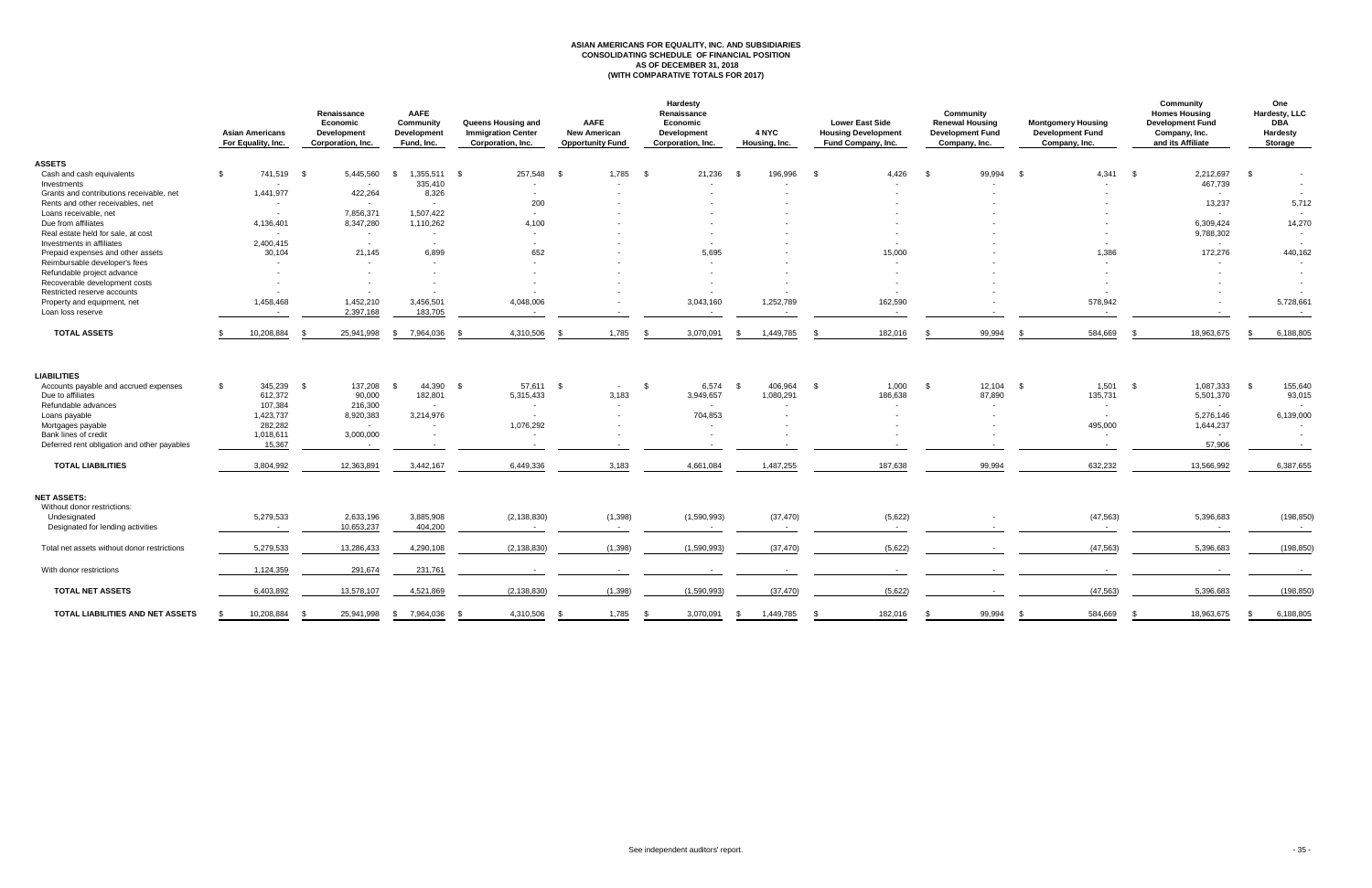#### **ASIAN AMERICANS FOR EQUALITY, INC. AND SUBSIDIARIES CONSOLIDATING SCHEDULE OF FINANCIAL POSITION AS OF DECEMBER 31, 2018 (WITH COMPARATIVE TOTALS FOR 2017)**

|                                                                                                                                                                                                               | Golden Allen, LLC                                           | <b>Stanton</b><br>Norfolk, Inc.   | <b>Asian American</b><br><b>Housing Development</b><br>Fund Company, Inc.<br>and its Affiliate | Chinatown<br><b>Preservation Housing</b><br><b>Development Fund</b><br>Company, Inc. | <b>East Chinatown</b><br>Housing<br><b>Development Fund</b><br>Company, Inc. | <b>Rivington Housing</b><br><b>Development Fund</b><br>Company, Inc. | <b>Madison Street</b><br>Housing<br>Development<br>Fund, Inc. | <b>El Caribe</b><br><b>Housing</b><br>Development<br>Fund, Inc. | <b>AAFE</b><br><b>Fair Housing</b><br>Center, Inc. | Consolidating<br><b>Eliminations</b>              | Consolidated<br>Total<br>2018                                                  | Consolidated<br>Total<br>2017                                                    |
|---------------------------------------------------------------------------------------------------------------------------------------------------------------------------------------------------------------|-------------------------------------------------------------|-----------------------------------|------------------------------------------------------------------------------------------------|--------------------------------------------------------------------------------------|------------------------------------------------------------------------------|----------------------------------------------------------------------|---------------------------------------------------------------|-----------------------------------------------------------------|----------------------------------------------------|---------------------------------------------------|--------------------------------------------------------------------------------|----------------------------------------------------------------------------------|
| <b>ASSETS</b>                                                                                                                                                                                                 |                                                             |                                   |                                                                                                |                                                                                      |                                                                              |                                                                      |                                                               |                                                                 |                                                    |                                                   |                                                                                |                                                                                  |
| Cash and cash equivalents                                                                                                                                                                                     | \$<br>60.488                                                | 1,471,014 \$<br>- \$              | 949,305                                                                                        | 1,609,122<br>- \$                                                                    | 249,393<br>$^{\circ}$                                                        | 163,837<br>- \$                                                      | 51,857<br><b>S</b>                                            | $^{\circ}$<br>325,167                                           | 24,000<br>- \$                                     | - \$                                              | 15,245,796<br>-S                                                               | 16,801,454                                                                       |
| Investments                                                                                                                                                                                                   |                                                             |                                   |                                                                                                |                                                                                      |                                                                              |                                                                      |                                                               |                                                                 |                                                    |                                                   | 803,149                                                                        | 2,794,461                                                                        |
| Grants and contributions receivable, net                                                                                                                                                                      |                                                             |                                   |                                                                                                | $\overline{\phantom{a}}$                                                             |                                                                              | $\sim$                                                               |                                                               |                                                                 |                                                    |                                                   | 1,872,567                                                                      | 2,031,119                                                                        |
| Rents and other receivables, net                                                                                                                                                                              |                                                             | 131,136                           | 37,974                                                                                         | 22,478                                                                               | 4,349                                                                        | 2,221                                                                | 3,931                                                         | 11,239                                                          |                                                    |                                                   | 232,477                                                                        | 245,330                                                                          |
| Loans receivable, net                                                                                                                                                                                         |                                                             | $\sim$                            |                                                                                                |                                                                                      | $\sim$                                                                       | $\sim$                                                               | $\sim$                                                        |                                                                 |                                                    | (229, 686)                                        | 9,134,107                                                                      | 8,992,215                                                                        |
| Due from affiliates                                                                                                                                                                                           | 11,800                                                      | 1,647,395                         | 88,000                                                                                         |                                                                                      |                                                                              |                                                                      |                                                               |                                                                 |                                                    | (20, 035, 486)                                    | 1,633,446                                                                      | 1,605,818<br>6,978,750                                                           |
| Real estate held for sale, at cost<br>Investments in affiliates                                                                                                                                               | $\overline{\phantom{a}}$                                    | $\sim$<br>$\sim$                  | $\sim$<br>$\sim$                                                                               |                                                                                      | $\sim$                                                                       |                                                                      | $\overline{\phantom{a}}$                                      |                                                                 | $\overline{\phantom{a}}$                           | $\sim$                                            | 9,788,302<br>1,507,089                                                         | 1,456,023                                                                        |
| Prepaid expenses and other assets                                                                                                                                                                             | 1,857                                                       | 17,028                            | 321,355                                                                                        | 432,706                                                                              | 52,147                                                                       | $\sim$<br>36,899                                                     | 25,696                                                        | 102,324                                                         | $\sim$<br>4,000                                    | (893, 326)<br>(18, 237)                           | 1,669,094                                                                      | 1,858,927                                                                        |
| Reimbursable developer's fees                                                                                                                                                                                 |                                                             |                                   |                                                                                                |                                                                                      |                                                                              |                                                                      |                                                               |                                                                 | $\sim$                                             |                                                   |                                                                                | 190,000                                                                          |
| Refundable project advance                                                                                                                                                                                    |                                                             |                                   |                                                                                                |                                                                                      |                                                                              |                                                                      |                                                               |                                                                 |                                                    |                                                   |                                                                                | 47,500                                                                           |
| Recoverable development costs                                                                                                                                                                                 |                                                             |                                   |                                                                                                |                                                                                      |                                                                              |                                                                      |                                                               |                                                                 |                                                    |                                                   |                                                                                | 3,843,030                                                                        |
| Restricted reserve accounts                                                                                                                                                                                   | 22,422                                                      | $\sim$                            | 5,082,105                                                                                      | 1,268,796                                                                            | 1,485,623                                                                    | 28,936                                                               | 184,815                                                       | 1,525,842                                                       | $\sim$                                             |                                                   | 9,598,539                                                                      | 8,790,316                                                                        |
| Property and equipment, net                                                                                                                                                                                   | 4,089,438                                                   | 46,091                            | 6,501,685                                                                                      | 24,348,906                                                                           | 1,796,308                                                                    | 1,919,272                                                            | 3,814,753                                                     | 1,867,694                                                       | 1,933                                              |                                                   | 65,567,407                                                                     | 65,819,338                                                                       |
| Loan loss reserve                                                                                                                                                                                             |                                                             |                                   |                                                                                                |                                                                                      |                                                                              |                                                                      |                                                               |                                                                 |                                                    |                                                   | 2,580,873                                                                      | 2,623,458                                                                        |
|                                                                                                                                                                                                               |                                                             |                                   |                                                                                                |                                                                                      |                                                                              |                                                                      |                                                               |                                                                 |                                                    |                                                   |                                                                                |                                                                                  |
| <b>TOTAL ASSETS</b>                                                                                                                                                                                           | 4,186,005                                                   | 3,312,664                         | 12,980,424                                                                                     | 27,682,008                                                                           | 3,587,820                                                                    | 2,151,165                                                            | 4,081,052                                                     | 3,832,266                                                       | 29,933                                             | (21, 176, 735)                                    | 119,632,846<br>- \$                                                            | 124,077,739<br>R                                                                 |
| LIABILITIES<br>Accounts payable and accrued expenses<br>Due to affiliates<br>Refundable advances<br>Loans payable<br>Mortgages payable<br>Bank lines of credit<br>Deferred rent obligation and other payables | \$<br>112,497<br>1,655,906<br>$\sim$<br>$\sim$<br>2,682,059 | 298,624<br>- \$<br>9,930<br>1,410 | 129,528<br>- \$<br>29,362<br>10,653,020<br>196,022                                             | 71,446<br>- \$<br>29,650<br>$\overline{\phantom{a}}$<br>28,696,969<br>287,103        | 311,341<br>$^{\circ}$<br>5,607<br>$\blacksquare$<br>2,899,954<br>36,127      | 10,339<br>- \$<br>43,070<br>1,977,202<br>34,911                      | 13,278<br><b>S</b><br>90,464<br>4,133,634<br>18,570           | 29,992<br>- \$<br>57,388<br>2,973,528<br>47,091                 | - \$<br>$\sim$<br>37,423                           | (93,000)<br>- \$<br>(19, 197, 181)<br>(1,886,554) | 3,139,609<br>্ণ<br>323,684<br>23,792,541<br>57,514,177<br>4,018,611<br>694,507 | 2,152,252<br>- \$<br>125,197<br>27,559,003<br>57,993,927<br>3,874,902<br>739,423 |
| <b>TOTAL LIABILITIES</b>                                                                                                                                                                                      | 4,450,462                                                   | 309,964                           | 11,007,932                                                                                     | 29,085,168                                                                           | 3,253,029                                                                    | 2,065,522                                                            | 4,255,946                                                     | 3,107,999                                                       | 37,423                                             | (21, 176, 735)                                    | 89,483,129                                                                     | 92,444,704                                                                       |
| <b>NET ASSETS:</b><br>Without donor restrictions:<br>Undesignated<br>Designated for lending activities                                                                                                        | (264, 457)<br>$\sim$                                        | 3,002,700                         | 1,972,492                                                                                      | (1,403,160)                                                                          | 334,791                                                                      | 85,643<br>$\sim$                                                     | (174, 894)                                                    | 724,267                                                         | (7, 490)<br>$\sim$                                 |                                                   | 17,444,486<br>11,057,437                                                       | 17,890,362<br>11,707,624                                                         |
| Total net assets without donor restrictions                                                                                                                                                                   | (264, 457)                                                  | 3,002,700                         | 1,972,492                                                                                      | (1,403,160)                                                                          | 334,791                                                                      | 85,643                                                               | (174, 894)                                                    | 724,267                                                         | (7, 490)                                           |                                                   | 28,501,923                                                                     | 29,597,986                                                                       |
| With donor restrictions                                                                                                                                                                                       |                                                             |                                   |                                                                                                |                                                                                      |                                                                              |                                                                      |                                                               |                                                                 |                                                    |                                                   | 1,647,794                                                                      | 2,035,049                                                                        |
| <b>TOTAL NET ASSETS</b>                                                                                                                                                                                       | (264, 457)                                                  | 3,002,700                         | 1,972,492                                                                                      | (1,403,160)                                                                          | 334,791                                                                      | 85,643                                                               | (174, 894)                                                    | 724,267                                                         | (7, 490)                                           |                                                   | 30,149,717                                                                     | 31.633.035                                                                       |
| TOTAL LIABILITIES AND NET ASSETS                                                                                                                                                                              | 4,186,005                                                   | 3,312,664                         | 12,980,424                                                                                     | 27,682,008                                                                           | 3,587,820                                                                    | 2,151,165                                                            | 4,081,052                                                     | 3,832,266                                                       | 29,933                                             | (21, 176, 735)<br>\$.                             | 119,632,846<br>\$                                                              | 124,077,739<br>S                                                                 |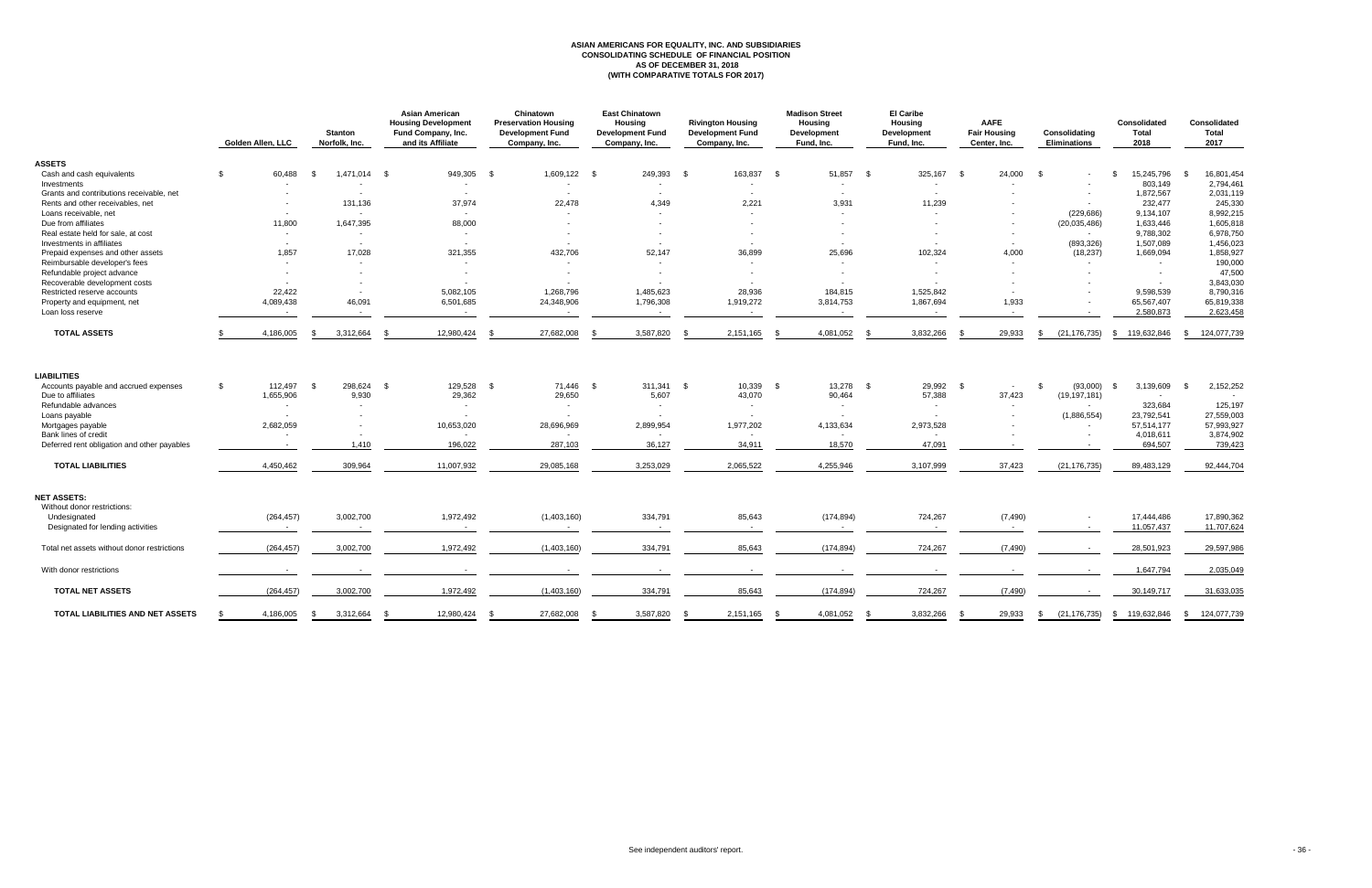# ASIAN AMERICANS FOR EQUALITY, INC. AND SUBSIDIARIES<br>CONSOLIDATING SCHEDULE OF ACTIVITIES<br>FOR THE YEAR ENDED DECEMBER 31, 2018<br>(WITH COMPARATIVE TOTALS FOR 2017)

|                                                                                 | Year Ended December 31, 2018                 |                                                             |                                                |                                                                      |                                                               |                                                                         |                        |                                                                            |                                                                                 |                                                                      |                                                                                                     |                                                           |
|---------------------------------------------------------------------------------|----------------------------------------------|-------------------------------------------------------------|------------------------------------------------|----------------------------------------------------------------------|---------------------------------------------------------------|-------------------------------------------------------------------------|------------------------|----------------------------------------------------------------------------|---------------------------------------------------------------------------------|----------------------------------------------------------------------|-----------------------------------------------------------------------------------------------------|-----------------------------------------------------------|
|                                                                                 | <b>Asian Americans</b><br>For Equality, Inc. | Renaissance<br>Economic<br>Development<br>Corporation, Inc. | AAFE<br>Community<br>Development<br>Fund, Inc. | Queens Housing and<br><b>Immigration Center</b><br>Corporation, Inc. | <b>AAFE</b><br><b>New American</b><br><b>Opportunity Fund</b> | Hardesty<br>Renaissance<br>Economic<br>Development<br>Corporation, Inc. | 4 NYC<br>Housing, Inc. | <b>Lower East Side</b><br><b>Housing Development</b><br>Fund Company, Inc. | Community<br><b>Renewal Housing</b><br><b>Development Fund</b><br>Company, Inc. | <b>Montgomery Housing</b><br><b>Development Fund</b><br>Company Inc. | Community<br><b>Homes Housing</b><br><b>Development Fund</b><br>Company, Inc.<br>and its Affiliates | One<br>Hardesty, LLC<br><b>DBA</b><br>Hardesty<br>Storage |
| CHANGES IN NET ASSETS WITHOUT DONOR RESTRICTIONS:                               |                                              |                                                             |                                                |                                                                      |                                                               |                                                                         |                        |                                                                            |                                                                                 |                                                                      |                                                                                                     |                                                           |
| PUBLIC SUPPORT AND REVENUE:                                                     |                                              |                                                             |                                                |                                                                      |                                                               |                                                                         |                        |                                                                            |                                                                                 |                                                                      |                                                                                                     |                                                           |
| Contributions and grants                                                        | 499,738<br>$\mathcal{S}$                     | 188,553<br>$\mathbb{S}$                                     | 71,605 \$<br>$\hat{\mathbf{r}}$                |                                                                      | - \$                                                          |                                                                         |                        |                                                                            | 36,850                                                                          | - 9                                                                  |                                                                                                     |                                                           |
| Grants from government agencies                                                 | 2,264,577                                    | 1,196,560                                                   | 84,818                                         |                                                                      |                                                               |                                                                         |                        |                                                                            |                                                                                 |                                                                      |                                                                                                     |                                                           |
| Interest on loans and investments<br>Management, consulting, and marketing fees | 118,044<br>75,000                            | 727,203<br>3,731                                            | 39,422                                         | 283                                                                  |                                                               | 36,000                                                                  |                        |                                                                            | $\sim$                                                                          |                                                                      |                                                                                                     | 144,000                                                   |
| Rent (net of vacancy loss of \$142,134 in 2018 and \$193,600 in 2017)           | 199,910                                      | 100,080                                                     | 92,350                                         |                                                                      |                                                               |                                                                         |                        |                                                                            |                                                                                 |                                                                      | 312,395                                                                                             | 924,582                                                   |
| Program service, incentives and fees                                            | 1,398,855                                    | 1,415                                                       | $\sim$                                         |                                                                      |                                                               |                                                                         |                        |                                                                            | 50,000                                                                          |                                                                      |                                                                                                     | 29,194                                                    |
| Special event income                                                            | 244,004                                      |                                                             | $\sim$                                         |                                                                      |                                                               |                                                                         |                        |                                                                            |                                                                                 |                                                                      |                                                                                                     |                                                           |
| Developer's fees<br>Loan fees                                                   | $\sim$ $-$<br>$\sim$                         |                                                             | 49,878                                         |                                                                      |                                                               |                                                                         |                        |                                                                            | $\sim$                                                                          |                                                                      |                                                                                                     |                                                           |
| Other income                                                                    | 107,869                                      | 89,091                                                      | 50,921                                         | 25                                                                   |                                                               | 791                                                                     |                        |                                                                            | 5,564                                                                           |                                                                      | 244,404                                                                                             | 15,212                                                    |
| Net assets released from restrictions                                           | 784,403                                      | 150,008                                                     | 83,494                                         |                                                                      |                                                               | 54,225                                                                  |                        |                                                                            | $\sim$                                                                          |                                                                      |                                                                                                     | $\sim$ $-$                                                |
| TOTAL PUBLIC SUPPORT, REVENUE AND OTHER                                         | 5,692,400                                    | 2,456,641                                                   | 472,488                                        | 308                                                                  |                                                               | 91,016                                                                  |                        |                                                                            | 92,414                                                                          |                                                                      | 556,799                                                                                             | 1,112,988                                                 |
|                                                                                 |                                              |                                                             |                                                |                                                                      |                                                               |                                                                         |                        |                                                                            |                                                                                 |                                                                      |                                                                                                     |                                                           |
| <b>EXPENSES:</b><br>Program services:                                           |                                              |                                                             |                                                |                                                                      |                                                               |                                                                         |                        |                                                                            |                                                                                 |                                                                      |                                                                                                     |                                                           |
| Community outreach and education                                                | 1,749,433                                    |                                                             |                                                |                                                                      |                                                               |                                                                         |                        |                                                                            |                                                                                 |                                                                      |                                                                                                     |                                                           |
| Housing, immigration and social services                                        | 2,389,870                                    |                                                             |                                                | 297,917                                                              |                                                               |                                                                         |                        |                                                                            |                                                                                 |                                                                      |                                                                                                     |                                                           |
| Planning and development                                                        | 671,219                                      |                                                             |                                                |                                                                      |                                                               | 454,264                                                                 |                        |                                                                            | 240,000                                                                         |                                                                      |                                                                                                     | 1,022,306                                                 |
| Homeownership loans                                                             |                                              |                                                             | 179,877<br>378,747                             |                                                                      |                                                               |                                                                         |                        |                                                                            |                                                                                 |                                                                      |                                                                                                     |                                                           |
| Homeownership counseling<br>Single family housing development                   |                                              |                                                             |                                                |                                                                      |                                                               |                                                                         |                        |                                                                            |                                                                                 |                                                                      | 304,223                                                                                             |                                                           |
| Small business technical assistance and education                               |                                              | 868,025                                                     |                                                |                                                                      |                                                               |                                                                         |                        |                                                                            |                                                                                 |                                                                      |                                                                                                     |                                                           |
| Small business loans                                                            |                                              | 1,201,519                                                   |                                                |                                                                      |                                                               |                                                                         |                        |                                                                            |                                                                                 |                                                                      |                                                                                                     |                                                           |
| Affordable housing program services                                             |                                              |                                                             |                                                |                                                                      |                                                               |                                                                         |                        |                                                                            |                                                                                 |                                                                      |                                                                                                     |                                                           |
|                                                                                 | 4,810,522                                    | 2,069,544                                                   | 558,624                                        | 297,917                                                              |                                                               | 454,264                                                                 |                        |                                                                            | 240,000                                                                         |                                                                      | 304,223                                                                                             | 1,022,306                                                 |
| Supporting services:                                                            |                                              |                                                             |                                                |                                                                      |                                                               |                                                                         |                        |                                                                            |                                                                                 |                                                                      |                                                                                                     |                                                           |
| Management and general                                                          | 735,953                                      | 366,376                                                     | 95,556                                         | 6,500                                                                | 252                                                           | 222,300                                                                 | 35,685                 | 4,582                                                                      | 1,952                                                                           | 9,422                                                                | 179,032                                                                                             | 224,155                                                   |
| Fundraising                                                                     | 344,739                                      |                                                             |                                                |                                                                      |                                                               | 31,034                                                                  |                        |                                                                            |                                                                                 |                                                                      |                                                                                                     |                                                           |
| <b>TOTAL EXPENSES</b>                                                           | 5,891,214                                    | 2,435,920                                                   | 654,180                                        | 304,417                                                              | 252                                                           | 707,598                                                                 | 35,685                 | 4,582                                                                      | 241,952                                                                         | 9,422                                                                | 483,255                                                                                             | 1,246,461                                                 |
| CHANGE IN NET ASSETS WITHOUT DONOR RESTRICTIONS                                 |                                              |                                                             |                                                |                                                                      |                                                               |                                                                         |                        |                                                                            |                                                                                 |                                                                      |                                                                                                     |                                                           |
| BEFORE TRANSFER OF INTEREST                                                     | (198, 814)                                   | 20,721                                                      | (181, 692)                                     | (304, 109)                                                           | (252)                                                         | (616, 582)                                                              | (35,685)               | (4, 582)                                                                   | (149, 538)                                                                      | (9, 422)                                                             | 73,544                                                                                              | (133, 473)                                                |
| Change in limited partner's interest                                            |                                              |                                                             |                                                |                                                                      |                                                               |                                                                         |                        |                                                                            |                                                                                 |                                                                      |                                                                                                     |                                                           |
| CHANGE IN NET ASSETS WITHOUT DONOR RESTRICTIONS                                 | (198, 814)                                   | 20,721                                                      | (181, 692)                                     | (304, 109)                                                           | (252)                                                         | (616, 582)                                                              | (35,685)               | (4, 582)                                                                   | (149, 538)                                                                      | (9, 422)                                                             | 73,544                                                                                              | (133, 473)                                                |
| Net Assets Without Donor Restrictions - beginning of year                       | 5,478,347                                    | 13,265,712                                                  | 4,471,800                                      | (1,834,721)                                                          | (1, 146)                                                      | (974, 411)                                                              | (1,785)                | (1,040)                                                                    | 149,538                                                                         | (38, 141)                                                            | 5,323,139                                                                                           | (65, 377)                                                 |
| NET ASSETS WITHOUT DONOR RESTRICTIONS- END OF YEAR                              | 5,279,533                                    | 13,286,433                                                  | 4,290,108                                      | (2, 138, 830)                                                        | (1, 398)                                                      | (1,590,993)                                                             | (37, 470)              | (5,622)                                                                    |                                                                                 | (47, 563)                                                            | 5,396,683                                                                                           | (198, 850)                                                |
| CHANGES IN NET ASSETS WITH DONOR RESTRICTIONS:                                  |                                              |                                                             |                                                |                                                                      |                                                               |                                                                         |                        |                                                                            |                                                                                 |                                                                      |                                                                                                     |                                                           |
| Contributions<br>Net assets released from restrictions                          | 287,475<br>(784, 403)                        | 184,182<br>(150,008)                                        | 213,218<br>(83, 494)                           |                                                                      |                                                               | $\sim$ 10 $\mu$<br>(54, 225)                                            |                        |                                                                            |                                                                                 |                                                                      |                                                                                                     |                                                           |
| CHANGE IN NET ASSETS WITH DONOR RESTRICTIONS                                    | (496, 928)                                   | 34,174                                                      | 129,724                                        |                                                                      |                                                               | (54, 225)                                                               |                        |                                                                            |                                                                                 |                                                                      |                                                                                                     |                                                           |
| Net Assets With Donor Restrictions - beginning of year                          | 1,621,287                                    | 257,500                                                     | 102,037                                        |                                                                      |                                                               | 54,225                                                                  |                        |                                                                            |                                                                                 |                                                                      |                                                                                                     |                                                           |
| NET ASSETS WITH DONOR RESTRICTIONS - END OF YEAR                                | 1,124,359                                    | 291,674                                                     | 231,761                                        |                                                                      |                                                               |                                                                         |                        |                                                                            |                                                                                 |                                                                      |                                                                                                     |                                                           |
| TOTAL NET ASSETS - END OF YEAR                                                  | 6,403,892                                    | 13,578,107                                                  | 4,521,869                                      | (2, 138, 830)                                                        | (1, 398)                                                      | (1,590,993)                                                             | (37, 470)              | (5,622)                                                                    |                                                                                 | (47, 563)                                                            | 5,396,683                                                                                           | (198, 850)                                                |
|                                                                                 |                                              |                                                             |                                                |                                                                      |                                                               |                                                                         |                        |                                                                            |                                                                                 |                                                                      |                                                                                                     |                                                           |